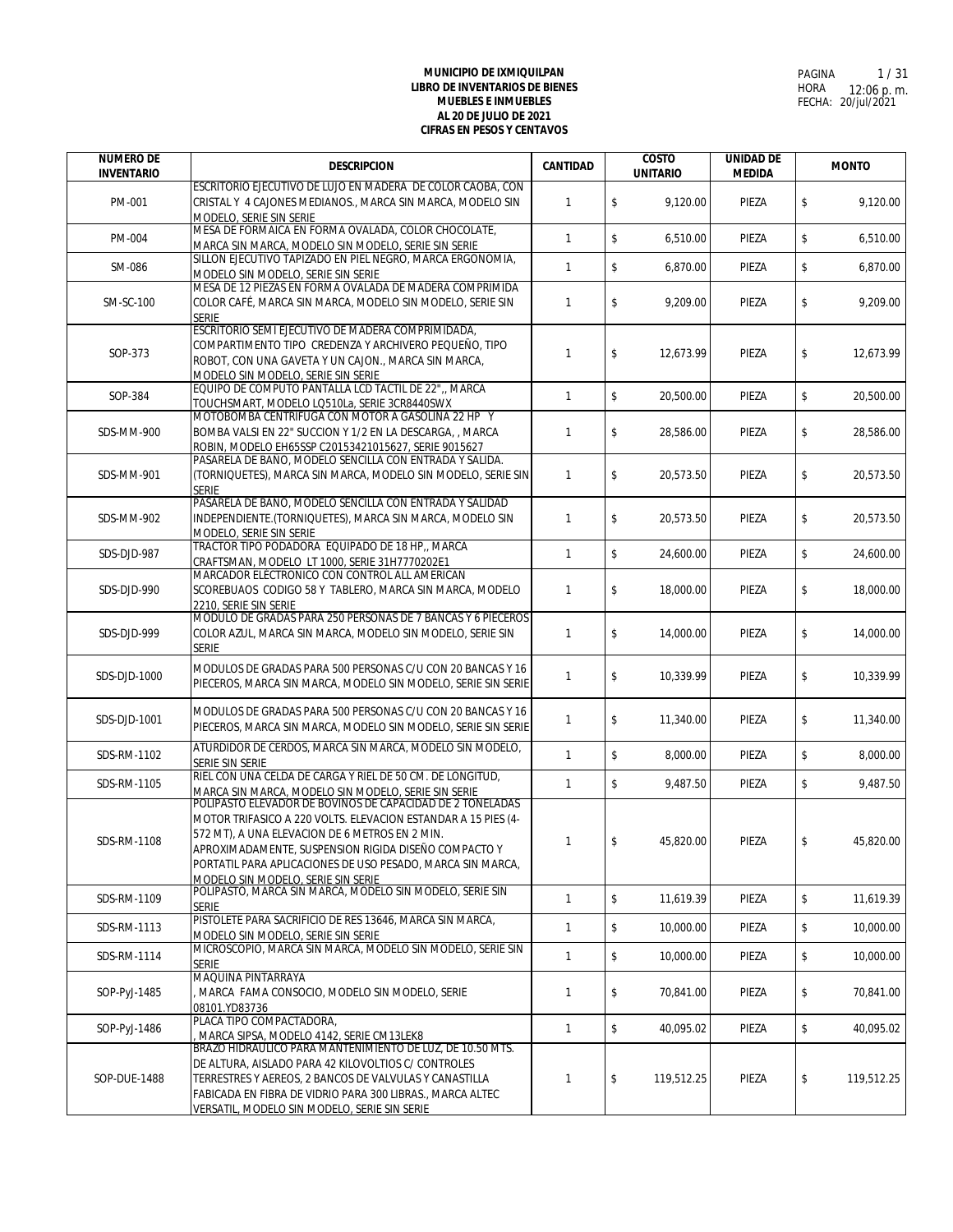| <b>NUMERO DE</b><br><b>INVENTARIO</b> | <b>DESCRIPCION</b>                                                                                                                                                                                                                                                                                                                                                             | <b>CANTIDAD</b> | <b>COSTO</b><br><b>UNITARIO</b> | <b>UNIDAD DE</b><br><b>MEDIDA</b> | <b>MONTO</b>    |
|---------------------------------------|--------------------------------------------------------------------------------------------------------------------------------------------------------------------------------------------------------------------------------------------------------------------------------------------------------------------------------------------------------------------------------|-----------------|---------------------------------|-----------------------------------|-----------------|
| SOP-1512                              | CRUZETA CON MEDIDAS DE 2.40 X 2.40 FABRICADA EN PANEL ART.<br>CON CANTOS TERMOFISIONADOS PARA EVITAR DESPOSTILLADURAS<br>CON PATAS METALICAS, MARCA SIN MARCA, MODELO SIN MODELO,<br>SERIE SIN SERIE                                                                                                                                                                           | $\mathbf{1}$    | \$<br>21.134.99                 | PIEZA                             | \$<br>21,134.99 |
| SOP-1522                              | CONJUNTO DE TRABAJO PARA 4 PERSONAS DE 5.02 MTS. DE LARGO X<br>1.62 MTS. DE PROFUNDIDAD QUE CONSTA DE 4 CUBIERTAS DE 0.80 X<br>0.60 MTS. CON MAMPARA DE 1.60 MTS. DE ALTURA Y REPIZA DE 80<br>CMS., MARCA SIN MARCA, MODELO SIN MODELO, SERIE SIN SERIE                                                                                                                        | $\mathbf{1}$    | \$<br>38,873.99                 | PIEZA                             | \$<br>38,873.99 |
| SOP-1525                              | ESCRITORIO EJECUTIVO DE 1.40 X 1.60 MTS. CON EXTENSION DE<br>CRISTAL FABRICADO EN PANEL, MARCA SIN MARCA, MODELO SIN<br>MODELO, SERIE SIN SERIE                                                                                                                                                                                                                                | $\mathbf{1}$    | \$<br>13,739.99                 | PIEZA                             | \$<br>13,739.99 |
| SOP-1536                              | CONJUNTO DE TRABAJO PARA 4 PERSONAS DE 5.02 MTS. DE LARGO X<br>1.62 MTS. DE PROFUNDIDAD QUE CONSTA DE 4 CUBIERTAS DE 0.80 X<br>0.60 MTS. CON MAMPARA DE 1.60 MTS. DE ALTURA Y REPIZA DE 80<br>CMS. AZUL, MARCA SIN MARCA, MODELO SIN MODELO, SERIE SIN<br><b>SERIE</b>                                                                                                         | 1               | \$<br>38,873.99                 | PIEZA                             | \$<br>38,873.99 |
| SOP-SPM-1577                          | REMOLQUE TIPO EUROPEO, DIMENSIONES: LARGO TOTAL 4.65 MTS.<br>ANCHO TOTAL 2.06 MTS.<br>ALTURA INTERIOR 1.75 MTS.<br>ALTURA TOTAL 2.40 MTS.<br>ESTRUCTURA METALICA INTEGRAL A LA PLATAFORMA, CHASIS DE TIPO<br>CAJA, CON 2 LLANTAS Y CAMARAS, EQUIPO INTERIOR: SALA COMEDOR<br>CONVERTIBLE EN CAMA, DOS CLOSETS, BAÑO COMPLETO., MARCA SIN<br>MARCA, MODELO SEA, SERIE SIN SERIE | $\mathbf{1}$    | \$<br>25.000.00                 | PIEZA                             | \$<br>25,000.00 |
| SOP-SPM-1627                          | CONTENEDOR DE BASURA CON CAPACIDAD DE 2.6 M3, MEDIDAS<br>ADECUADAS A LA TOLVA DEL CAMION COMPACTADOR, CARGA<br>TRASERA CON GANCHOS PARA USO DE WINCHES, FABRICADO CON<br>LAMINA CALIBRE 10 PUERTAS ABATIBLES DE CADA LADO, GANCHOS O<br>PLACAS DE ENGANCHE CAL. .3/16., MARCA SIN MARCA, MODELO SIN                                                                            | $\mathbf{1}$    | \$<br>8,510.00                  | PIEZA                             | \$<br>8,510.00  |
| SOP-SPM-1628                          | MODELO, SERIE SIN SERIE<br>CONTENEDOR DE BASURA CON CAPACIDAD DE 2.6 M3, MEDIDAS<br>ADECUADAS A LA TOLVA DEL CAMION COMPACTADOR, CARGA<br>TRASERA CON GANCHOS PARA USO DE WINCHES, FABRICADO CON<br>LAMINA CALIBRE 10 PUERTAS ABATIBLES DE CADA LADO, GANCHOS O<br>PLACAS DE ENGANCHE CAL. .3/16., MARCA SIN MARCA, MODELO SIN                                                 | $\mathbf{1}$    | \$<br>8,510.00                  | PIEZA                             | \$<br>8,510.00  |
| SOP-SPM-1629                          | MODELO, SERIE SIN SERIE<br>CONTENEDOR DE BASURA CON CAPACIDAD DE 2.6 M3, MEDIDAS<br>ADECUADAS A LA TOLVA DEL CAMION COMPACTADOR, CARGA<br>TRASERA CON GANCHOS PARA USO DE WINCHES, FABRICADO CON<br>LAMINA CALIBRE 10 PUERTAS ABATIBLES DE CADA LADO, GANCHOS O<br>PLACAS DE ENGANCHE CAL. . 3/16., MARCA SIN MARCA, MODELO SIN<br>MODELO, SERIE SIN SERIE                     | $\mathbf{1}$    | \$<br>8,510.00                  | PIEZA                             | \$<br>8,510.00  |
| SOP-SPM-1630                          | CONTENEDOR DE BASURA CON CAPACIDAD DE 2.6 M3, MEDIDAS<br>ADECUADAS A LA TOLVA DEL CAMION COMPACTADOR, CARGA<br>TRASERA CON GANCHOS PARA USO DE WINCHES, FABRICADO CON<br>LAMINA CALIBRE 10 PUERTAS ABATIBLES DE CADA LADO. GANCHOS O<br>PLACAS DE ENGANCHE CAL. .3/16., MARCA SIN MARCA, MODELO SIN<br>MODELO, SERIE SIN SERIE                                                 | $\mathbf{1}$    | \$<br>8,510.00                  | PIEZA                             | \$<br>8,510.00  |
| SOP-SPM-1631                          | CONTENEDOR DE BASURA CON CAPACIDAD DE 2.6 M3, MEDIDAS<br>ADECUADAS A LA TOLVA DEL CAMION COMPACTADOR, CARGA<br>TRASERA CON GANCHOS PARA USO DE WINCHES, FABRICADO CON<br>LAMINA CALIBRE 10 PUERTAS ABATIBLES DE CADA LADO, GANCHOS O<br>PLACAS DE ENGANCHE CAL. .3/16., MARCA SIN MARCA, MODELO SIN<br>MODELO, SERIE SIN SERIE                                                 | $\mathbf{1}$    | \$<br>8,510.00                  | PIEZA                             | \$<br>8.510.00  |
| SOP-SPM-1632                          | CONTENEDOR DE BASURA CON CAPACIDAD DE 2.6 M3, MEDIDAS<br>ADECUADAS A LA TOLVA DEL CAMION COMPACTADOR, CARGA<br>TRASERA CON GANCHOS PARA USO DE WINCHES, FABRICADO CON<br>LAMINA CALIBRE 10 PUERTAS ABATIBLES DE CADA LADO. GANCHOS O<br>PLACAS DE ENGANCHE CAL. .3/16., MARCA SIN MARCA, MODELO SIN<br>MODELO, SERIE SIN SERIE                                                 | $\mathbf{1}$    | \$<br>8,510.00                  | PIEZA                             | \$<br>8,510.00  |
| SOP-SPM-1633                          | CONTENEDOR DE BASURA CON CAPACIDAD DE 2.6 M3, MEDIDAS<br>ADECUADAS A LA TOLVA DEL CAMION COMPACTADOR, CARGA<br>TRASERA CON GANCHOS PARA USO DE WINCHES, FABRICADO CON<br>LAMINA CALIBRE 10 PUERTAS ABATIBLES DE CADA LADO, GANCHOS O<br>PLACAS DE ENGANCHE CAL. .3/16., MARCA SIN MARCA, MODELO SIN<br>MODELO, SERIE SIN SERIE                                                 | 1               | \$<br>8,510.00                  | PIEZA                             | \$<br>8,510.00  |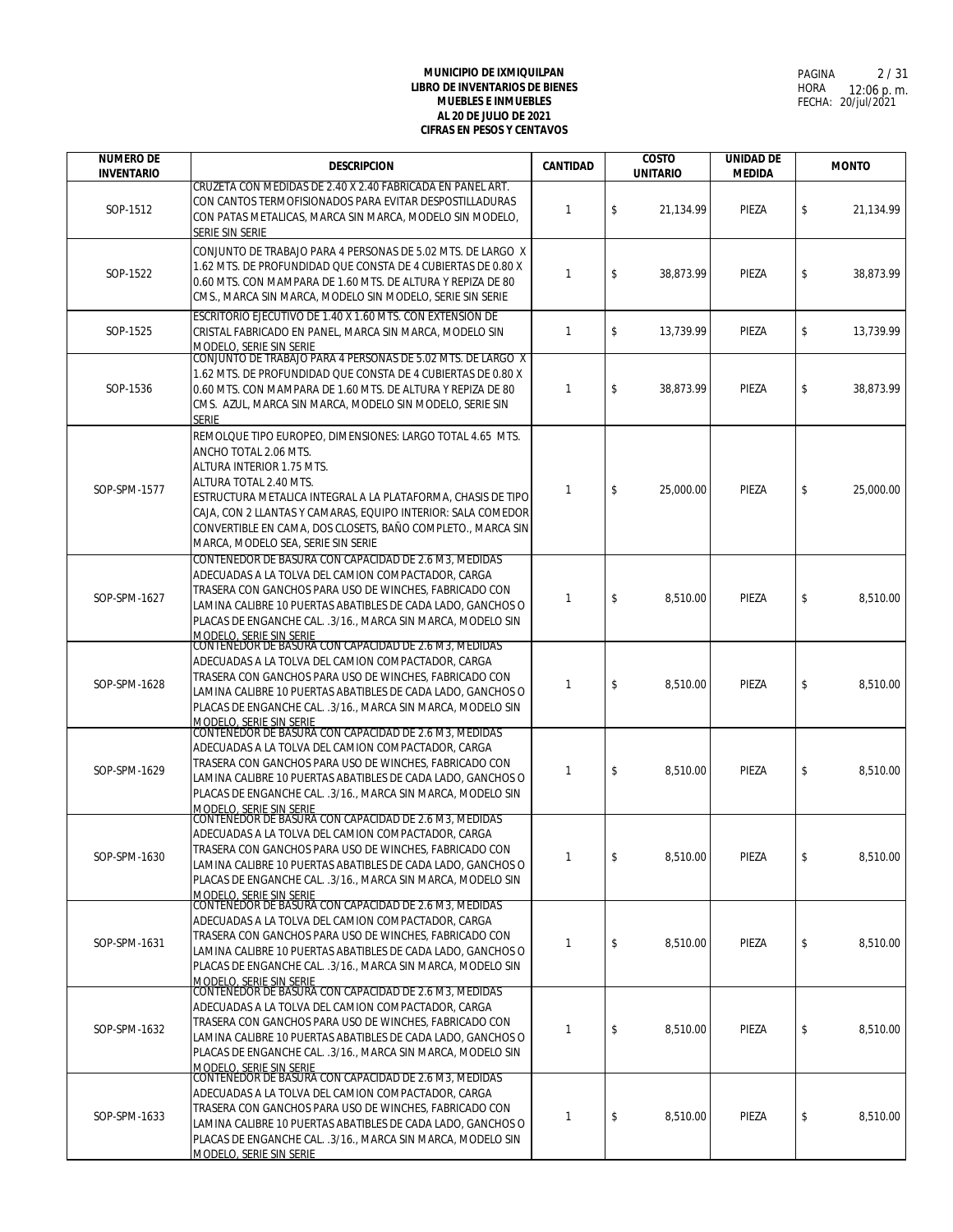| <b>NUMERO DE</b>  | <b>DESCRIPCION</b>                                                                                                                                                                                                                                                                                                                    | CANTIDAD     | <b>COSTO</b>    | <b>UNIDAD DE</b> | <b>MONTO</b>   |
|-------------------|---------------------------------------------------------------------------------------------------------------------------------------------------------------------------------------------------------------------------------------------------------------------------------------------------------------------------------------|--------------|-----------------|------------------|----------------|
| <b>INVENTARIO</b> | CONTENEDOR DE BASURA CON CAPACIDAD DE 2.6 M3, MEDIDAS                                                                                                                                                                                                                                                                                 |              | <b>UNITARIO</b> | <b>MEDIDA</b>    |                |
| SOP-SPM-1634      | ADECUADAS A LA TOLVA DEL CAMION COMPACTADOR, CARGA<br>TRASERA CON GANCHOS PARA USO DE WINCHES, FABRICADO CON<br>LAMINA CALIBRE 10 PUERTAS ABATIBLES DE CADA LADO, GANCHOS O<br>PLACAS DE ENGANCHE CAL. .3/16., MARCA SIN MARCA, MODELO SIN<br>MODELO, SERIE SIN SERIE                                                                 | $\mathbf{1}$ | \$<br>8,510.00  | PIEZA            | \$<br>8,510.00 |
| SOP-SPM-1635      | CONTENEDOR DE BASURA CON CAPACIDAD DE 2.6 M3, MEDIDAS<br>ADECUADAS A LA TOLVA DEL CAMION COMPACTADOR, CARGA<br>TRASERA CON GANCHOS PARA USO DE WINCHES, FABRICADO CON<br>LAMINA CALIBRE 10 PUERTAS ABATIBLES DE CADA LADO, GANCHOS O<br>PLACAS DE ENGANCHE CAL. .3/16., MARCA SIN MARCA, MODELO SIN<br>MODELO. SERIE SIN SERIE        | $\mathbf{1}$ | \$<br>8,510.00  | PIEZA            | \$<br>8,510.00 |
| SOP-SPM-1636      | CONTENEDOR DE BASURA CON CAPACIDAD DE 2.6 M3, MEDIDAS<br>ADECUADAS A LA TOLVA DEL CAMION COMPACTADOR, CARGA<br>TRASERA CON GANCHOS PARA USO DE WINCHES, FABRICADO CON<br>LAMINA CALIBRE 10 PUERTAS ABATIBLES DE CADA LADO, GANCHOS O<br>PLACAS DE ENGANCHE CAL. .3/16., MARCA SIN MARCA, MODELO SIN<br><b>MODELO, SERIE SIN SERIE</b> | -1           | \$<br>8,510.00  | PIEZA            | \$<br>8,510.00 |
| SOP-SPM-1637      | CONTENEDOR DE BASURA CON CAPACIDAD DE 2.6 M3, MEDIDAS<br>ADECUADAS A LA TOLVA DEL CAMION COMPACTADOR, CARGA<br>TRASERA CON GANCHOS PARA USO DE WINCHES, FABRICADO CON<br>LAMINA CALIBRE 10 PUERTAS ABATIBLES DE CADA LADO, GANCHOS O<br>PLACAS DE ENGANCHE CAL. .3/16., MARCA SIN MARCA, MODELO SIN<br>MODELO, SERIE SIN SERIE        | $\mathbf{1}$ | \$<br>8,510.00  | PIEZA            | \$<br>8.510.00 |
| SOP-SPM-1638      | CONTENEDOR DE BASURA CON CAPACIDAD DE 2.6 M3, MEDIDAS<br>ADECUADAS A LA TOLVA DEL CAMION COMPACTADOR, CARGA<br>TRASERA CON GANCHOS PARA USO DE WINCHES, FABRICADO CON<br>LAMINA CALIBRE 10 PUERTAS ABATIBLES DE CADA LADO, GANCHOS O<br>PLACAS DE ENGANCHE CAL. .3/16., MARCA SIN MARCA, MODELO SIN<br><b>MODELO, SERIE SIN SERIE</b> | $\mathbf{1}$ | \$<br>8,510.00  | PIEZA            | \$<br>8,510.00 |
| SOP-SPM-1639      | CONTENEDOR DE BASURA CON CAPACIDAD DE 2.6 M3, MEDIDAS<br>ADECUADAS A LA TOLVA DEL CAMION COMPACTADOR, CARGA<br>TRASERA CON GANCHOS PARA USO DE WINCHES, FABRICADO CON<br>LAMINA CALIBRE 10 PUERTAS ABATIBLES DE CADA LADO, GANCHOS O<br>PLACAS DE ENGANCHE CAL. .3/16., MARCA SIN MARCA, MODELO SIN<br>MODELO, SERIE SIN SERIE        | $\mathbf{1}$ | \$<br>8,510.00  | PIEZA            | \$<br>8,510.00 |
| SOP-SPM-1640      | CONTENEDOR DE BASURA CON CAPACIDAD DE 2.6 M3, MEDIDAS<br>ADECUADAS A LA TOLVA DEL CAMION COMPACTADOR, CARGA<br>TRASERA CON GANCHOS PARA USO DE WINCHES, FABRICADO CON<br>LAMINA CALIBRE 10 PUERTAS ABATIBLES DE CADA LADO, GANCHOS O<br>PLACAS DE ENGANCHE CAL. . 3/16., MARCA SIN MARCA, MODELO SIN<br>MODELO, SERIE SIN SERIE       | -1           | \$<br>8,510.00  | PIEZA            | \$<br>8,510.00 |
| SOP-SPM-1641      | CONTENEDOR DE BASURA CON CAPACIDAD DE 2.6 M3. MEDIDAS<br>ADECUADAS A LA TOLVA DEL CAMION COMPACTADOR, CARGA<br>TRASERA CON GANCHOS PARA USO DE WINCHES, FABRICADO CON<br>LAMINA CALIBRE 10 PUERTAS ABATIBLES DE CADA LADO, GANCHOS O<br>PLACAS DE ENGANCHE CAL. .3/16., MARCA SIN MARCA, MODELO SIN<br>MODELO, SERIE SIN SERIE        | $\mathbf{1}$ | \$<br>8,510.00  | PIEZA            | \$<br>8,510.00 |
| SOP-SPM-1642      | CONTENEDOR DE BASURA CON CAPACIDAD DE 2.6 M3, MEDIDAS<br>ADECUADAS A LA TOLVA DEL CAMION COMPACTADOR, CARGA<br>TRASERA CON GANCHOS PARA USO DE WINCHES, FABRICADO CON<br>LAMINA CALIBRE 10 PUERTAS ABATIBLES DE CADA LADO, GANCHOS O<br>PLACAS DE ENGANCHE CAL. .3/16., MARCA SIN MARCA, MODELO SIN<br><u>MODELO, SERIE SIN SERIE</u> | $\mathbf{1}$ | \$<br>8,510.00  | PIEZA            | \$<br>8,510.00 |
| SOP-SPM-1643      | CONTENEDOR DE BASURA CON CAPACIDAD DE 2.6 M3, MEDIDAS<br>ADECUADAS A LA TOLVA DEL CAMION COMPACTADOR, CARGA<br>TRASERA CON GANCHOS PARA USO DE WINCHES, FABRICADO CON<br>LAMINA CALIBRE 10 PUERTAS ABATIBLES DE CADA LADO, GANCHOS O<br>PLACAS DE ENGANCHE CAL. .3/16., MARCA SIN MARCA, MODELO SIN<br>MODELO, SERIE SIN SERIE        | $\mathbf{1}$ | \$<br>8,510.00  | PIEZA            | \$<br>8,510.00 |
| SOP-SPM-1644      | CONTENEDOR DE BASURA CON CAPACIDAD DE 2.6 M3, MEDIDAS<br>ADECUADAS A LA TOLVA DEL CAMION COMPACTADOR, CARGA<br>TRASERA CON GANCHOS PARA USO DE WINCHES, FABRICADO CON<br>LAMINA CALIBRE 10 PUERTAS ABATIBLES DE CADA LADO, GANCHOS O<br>PLACAS DE ENGANCHE CAL. .3/16., MARCA SIN MARCA, MODELO SIN<br>MODELO, SERIE SIN SERIE        | -1           | \$<br>8,510.00  | PIEZA            | \$<br>8,510.00 |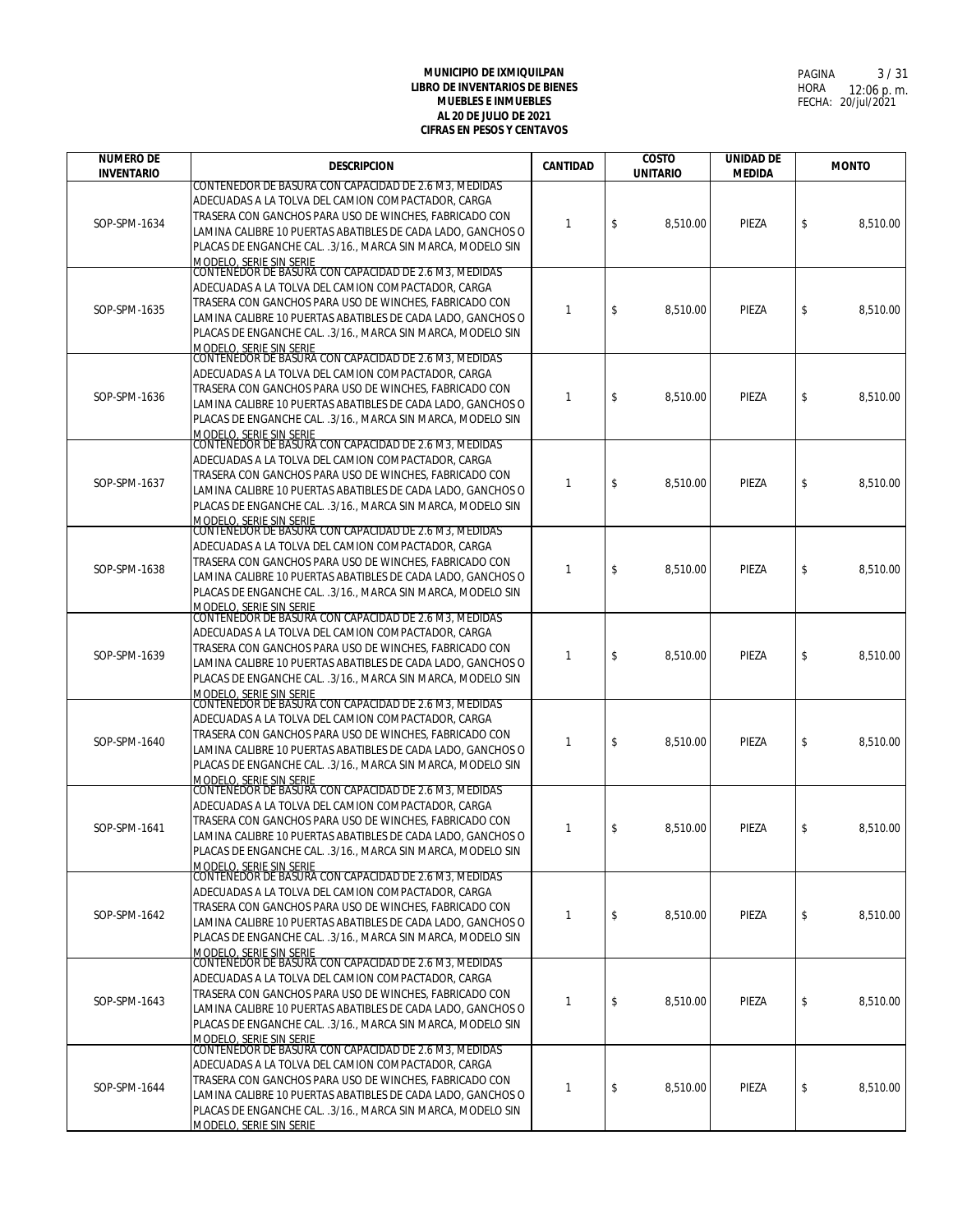| <b>NUMERO DE</b>  | <b>DESCRIPCION</b>                                                                                                                                                                                                                                                                                                                    | CANTIDAD     | <b>COSTO</b>    | <b>UNIDAD DE</b> | <b>MONTO</b>   |
|-------------------|---------------------------------------------------------------------------------------------------------------------------------------------------------------------------------------------------------------------------------------------------------------------------------------------------------------------------------------|--------------|-----------------|------------------|----------------|
| <b>INVENTARIO</b> | CONTENEDOR DE BASURA CON CAPACIDAD DE 2.6 M3, MEDIDAS                                                                                                                                                                                                                                                                                 |              | <b>UNITARIO</b> | <b>MEDIDA</b>    |                |
| SOP-SPM-1645      | ADECUADAS A LA TOLVA DEL CAMION COMPACTADOR, CARGA<br>TRASERA CON GANCHOS PARA USO DE WINCHES, FABRICADO CON<br>LAMINA CALIBRE 10 PUERTAS ABATIBLES DE CADA LADO, GANCHOS O<br>PLACAS DE ENGANCHE CAL. .3/16., MARCA SIN MARCA, MODELO SIN<br>MODELO, SERIE SIN SERIE                                                                 | $\mathbf{1}$ | \$<br>8,510.00  | PIEZA            | \$<br>8,510.00 |
| SOP-SPM-1646      | CONTENEDOR DE BASURA CON CAPACIDAD DE 2.6 M3, MEDIDAS<br>ADECUADAS A LA TOLVA DEL CAMION COMPACTADOR, CARGA<br>TRASERA CON GANCHOS PARA USO DE WINCHES, FABRICADO CON<br>LAMINA CALIBRE 10 PUERTAS ABATIBLES DE CADA LADO, GANCHOS O<br>PLACAS DE ENGANCHE CAL. .3/16., MARCA SIN MARCA, MODELO SIN<br>MODELO. SERIE SIN SERIE        | $\mathbf{1}$ | \$<br>8,510.00  | PIEZA            | \$<br>8,510.00 |
| SOP-SPM-1647      | CONTENEDOR DE BASURA CON CAPACIDAD DE 2.6 M3, MEDIDAS<br>ADECUADAS A LA TOLVA DEL CAMION COMPACTADOR, CARGA<br>TRASERA CON GANCHOS PARA USO DE WINCHES, FABRICADO CON<br>LAMINA CALIBRE 10 PUERTAS ABATIBLES DE CADA LADO, GANCHOS O<br>PLACAS DE ENGANCHE CAL. .3/16., MARCA SIN MARCA, MODELO SIN<br><b>MODELO, SERIE SIN SERIE</b> | -1           | \$<br>8,510.00  | PIEZA            | \$<br>8,510.00 |
| SOP-SPM-1648      | CONTENEDOR DE BASURA CON CAPACIDAD DE 2.6 M3, MEDIDAS<br>ADECUADAS A LA TOLVA DEL CAMION COMPACTADOR, CARGA<br>TRASERA CON GANCHOS PARA USO DE WINCHES, FABRICADO CON<br>LAMINA CALIBRE 10 PUERTAS ABATIBLES DE CADA LADO, GANCHOS O<br>PLACAS DE ENGANCHE CAL. .3/16., MARCA SIN MARCA, MODELO SIN<br>MODELO, SERIE SIN SERIE        | $\mathbf{1}$ | \$<br>8,510.00  | PIEZA            | \$<br>8.510.00 |
| SOP-SPM-1649      | CONTENEDOR DE BASURA CON CAPACIDAD DE 2.6 M3, MEDIDAS<br>ADECUADAS A LA TOLVA DEL CAMION COMPACTADOR, CARGA<br>TRASERA CON GANCHOS PARA USO DE WINCHES, FABRICADO CON<br>LAMINA CALIBRE 10 PUERTAS ABATIBLES DE CADA LADO, GANCHOS O<br>PLACAS DE ENGANCHE CAL. .3/16., MARCA SIN MARCA, MODELO SIN<br><b>MODELO, SERIE SIN SERIE</b> | $\mathbf{1}$ | \$<br>8,510.00  | PIEZA            | \$<br>8,510.00 |
| SOP-SPM-1650      | CONTENEDOR DE BASURA CON CAPACIDAD DE 2.6 M3, MEDIDAS<br>ADECUADAS A LA TOLVA DEL CAMION COMPACTADOR, CARGA<br>TRASERA CON GANCHOS PARA USO DE WINCHES, FABRICADO CON<br>LAMINA CALIBRE 10 PUERTAS ABATIBLES DE CADA LADO, GANCHOS O<br>PLACAS DE ENGANCHE CAL. .3/16., MARCA SIN MARCA, MODELO SIN<br>MODELO, SERIE SIN SERIE        | $\mathbf{1}$ | \$<br>8,510.00  | PIEZA            | \$<br>8,510.00 |
| SOP-SPM-1651      | CONTENEDOR DE BASURA CON CAPACIDAD DE 2.6 M3, MEDIDAS<br>ADECUADAS A LA TOLVA DEL CAMION COMPACTADOR, CARGA<br>TRASERA CON GANCHOS PARA USO DE WINCHES, FABRICADO CON<br>LAMINA CALIBRE 10 PUERTAS ABATIBLES DE CADA LADO, GANCHOS O<br>PLACAS DE ENGANCHE CAL. .3/16., MARCA SIN MARCA, MODELO SIN<br>MODELO, SERIE SIN SERIE        | -1           | \$<br>8,510.00  | PIEZA            | \$<br>8,510.00 |
| SOP-SPM-1652      | CONTENEDOR DE BASURA CON CAPACIDAD DE 2.6 M3. MEDIDAS<br>ADECUADAS A LA TOLVA DEL CAMION COMPACTADOR, CARGA<br>TRASERA CON GANCHOS PARA USO DE WINCHES, FABRICADO CON<br>LAMINA CALIBRE 10 PUERTAS ABATIBLES DE CADA LADO, GANCHOS O<br>PLACAS DE ENGANCHE CAL. .3/16., MARCA SIN MARCA, MODELO SIN<br>MODELO, SERIE SIN SERIE        | $\mathbf{1}$ | \$<br>8,510.00  | PIEZA            | \$<br>8,510.00 |
| SOP-SPM-1653      | CONTENEDOR DE BASURA CON CAPACIDAD DE 2.6 M3. MEDIDAS<br>ADECUADAS A LA TOLVA DEL CAMION COMPACTADOR, CARGA<br>TRASERA CON GANCHOS PARA USO DE WINCHES, FABRICADO CON<br>LAMINA CALIBRE 10 PUERTAS ABATIBLES DE CADA LADO, GANCHOS O<br>PLACAS DE ENGANCHE CAL. .3/16., MARCA SIN MARCA, MODELO SIN<br><u>MODELO, SERIE SIN SERIE</u> | $\mathbf{1}$ | \$<br>8,510.00  | PIEZA            | \$<br>8,510.00 |
| SOP-SPM-1654      | CONTENEDOR DE BASURA CON CAPACIDAD DE 2.6 M3, MEDIDAS<br>ADECUADAS A LA TOLVA DEL CAMION COMPACTADOR, CARGA<br>TRASERA CON GANCHOS PARA USO DE WINCHES, FABRICADO CON<br>LAMINA CALIBRE 10 PUERTAS ABATIBLES DE CADA LADO, GANCHOS O<br>PLACAS DE ENGANCHE CAL. .3/16., MARCA SIN MARCA, MODELO SIN<br>MODELO, SERIE SIN SERIE        | $\mathbf{1}$ | \$<br>8,510.00  | PIEZA            | \$<br>8,510.00 |
| SOP-SPM-1655      | CONTENEDOR DE BASURA CON CAPACIDAD DE 2.6 M3, MEDIDAS<br>ADECUADAS A LA TOLVA DEL CAMION COMPACTADOR, CARGA<br>TRASERA CON GANCHOS PARA USO DE WINCHES, FABRICADO CON<br>LAMINA CALIBRE 10 PUERTAS ABATIBLES DE CADA LADO, GANCHOS O<br>PLACAS DE ENGANCHE CAL. .3/16., MARCA SIN MARCA, MODELO SIN<br>MODELO, SERIE SIN SERIE        | -1           | \$<br>8,510.00  | PIEZA            | \$<br>8,510.00 |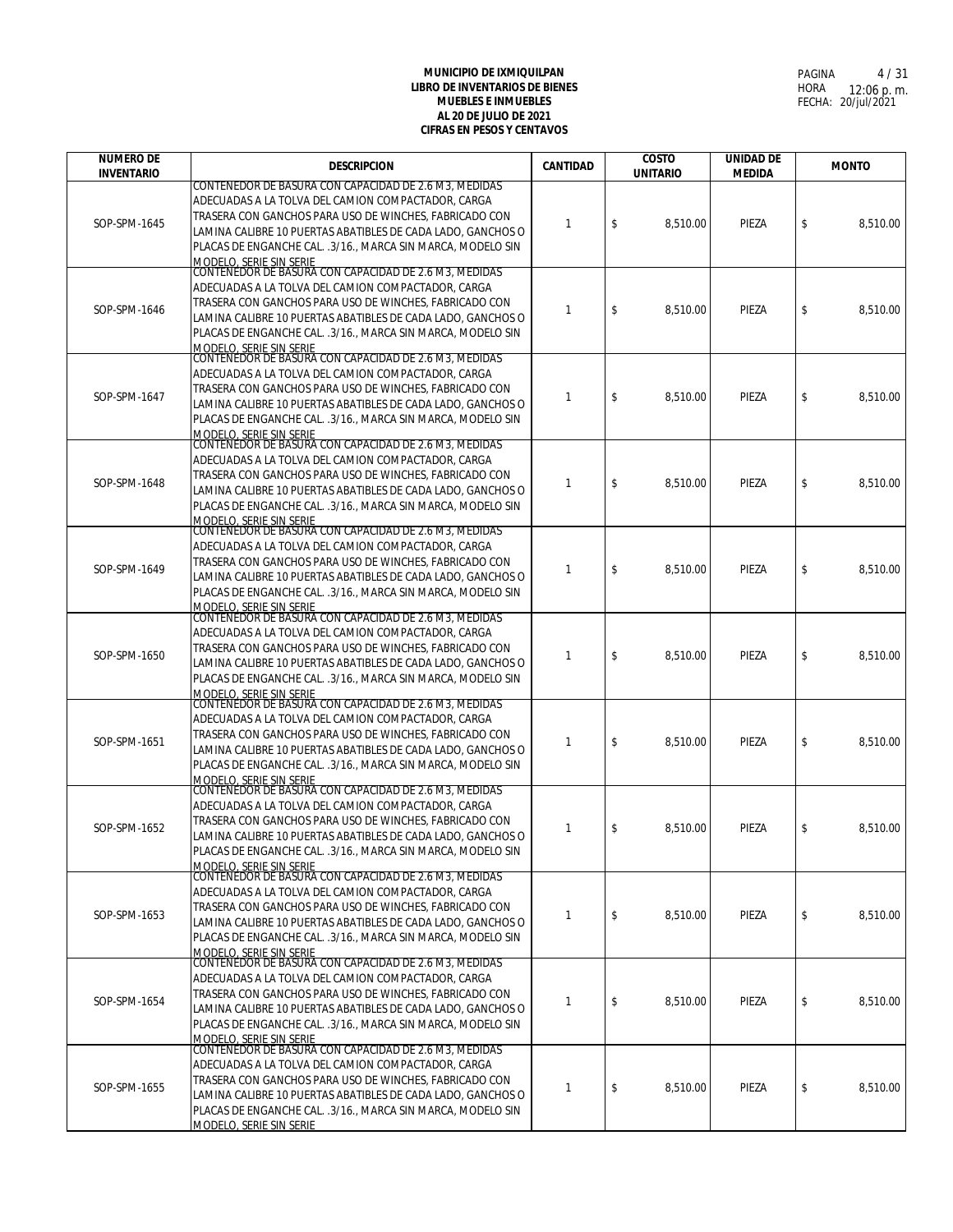| <b>NUMERO DE</b>  | <b>DESCRIPCION</b>                                                                                                                                                                                                                                                                                                                                                                      | <b>CANTIDAD</b> | <b>COSTO</b>    | <b>UNIDAD DE</b> | <b>MONTO</b>   |
|-------------------|-----------------------------------------------------------------------------------------------------------------------------------------------------------------------------------------------------------------------------------------------------------------------------------------------------------------------------------------------------------------------------------------|-----------------|-----------------|------------------|----------------|
| <b>INVENTARIO</b> | CONTENEDOR DE BASURA CON CAPACIDAD DE 2.6 M3, MEDIDAS                                                                                                                                                                                                                                                                                                                                   |                 | <b>UNITARIO</b> | <b>MEDIDA</b>    |                |
| SOP-SPM-1656      | ADECUADAS A LA TOLVA DEL CAMION COMPACTADOR, CARGA<br>TRASERA CON GANCHOS PARA USO DE WINCHES, FABRICADO CON<br>LAMINA CALIBRE 10 PUERTAS ABATIBLES DE CADA LADO, GANCHOS O<br>PLACAS DE ENGANCHE CAL. .3/16., MARCA SIN MARCA, MODELO SIN<br>MODELO, SERIE SIN SERIE<br>CONTENEDOR DE BASURA CON CAPACIDAD DE 2.6 M3, MEDIDAS                                                          | 1               | \$<br>8,510.00  | PIEZA            | \$<br>8,510.00 |
| SOP-SPM-1657      | ADECUADAS A LA TOLVA DEL CAMION COMPACTADOR, CARGA<br>TRASERA CON GANCHOS PARA USO DE WINCHES, FABRICADO CON<br>LAMINA CALIBRE 10 PUERTAS ABATIBLES DE CADA LADO, GANCHOS O<br>PLACAS DE ENGANCHE CAL. .3/16., MARCA SIN MARCA, MODELO SIN<br>MODELO, SERIE SIN SERIE<br>CONTENEDOR DE BASURA CON CAPACIDAD DE 2.6 M3, MEDIDAS                                                          | 1               | \$<br>8,510.00  | PIEZA            | \$<br>8,510.00 |
| SOP-SPM-1658      | ADECUADAS A LA TOLVA DEL CAMION COMPACTADOR, CARGA<br>TRASERA CON GANCHOS PARA USO DE WINCHES, FABRICADO CON<br>LAMINA CALIBRE 10 PUERTAS ABATIBLES DE CADA LADO, GANCHOS O<br>PLACAS DE ENGANCHE CAL. .3/16., MARCA SIN MARCA, MODELO SIN<br>MODELO. SERIE SIN SERIE                                                                                                                   | 1               | \$<br>8,510.00  | PIEZA            | \$<br>8,510.00 |
| SOP-SPM-1659      | CONTENEDOR DE BASURA CON CAPACIDAD DE 2.6 M3, MEDIDAS<br>ADECUADAS A LA TOLVA DEL CAMION COMPACTADOR, CARGA<br>TRASERA CON GANCHOS PARA USO DE WINCHES. FABRICADO CON<br>LAMINA CALIBRE 10 PUERTAS ABATIBLES DE CADA LADO, GANCHOS O<br>PLACAS DE ENGANCHE CAL. .3/16., MARCA SIN MARCA, MODELO SIN<br>MODELO, SERIE SIN SERIE<br>CONTENEDOR DE BASURA CON CAPACIDAD DE 2.6 M3, MEDIDAS | 1               | \$<br>8,510.00  | PIEZA            | \$<br>8,510.00 |
| SOP-SPM-1660      | ADECUADAS A LA TOLVA DEL CAMION COMPACTADOR, CARGA<br>TRASERA CON GANCHOS PARA USO DE WINCHES, FABRICADO CON<br>LAMINA CALIBRE 10 PUERTAS ABATIBLES DE CADA LADO. GANCHOS O<br>PLACAS DE ENGANCHE CAL. .3/16., MARCA SIN MARCA, MODELO SIN                                                                                                                                              | $\mathbf{1}$    | \$<br>8.510.00  | PIEZA            | \$<br>8,510.00 |
| SOP-SPM-1661      | MODELO, SERIE SIN SERIE<br>CONTENEDOR DE BASURA CON CAPACIDAD DE 2.6 M3, MEDIDAS<br>ADECUADAS A LA TOLVA DEL CAMION COMPACTADOR, CARGA<br>TRASERA CON GANCHOS PARA USO DE WINCHES, FABRICADO CON<br>LAMINA CALIBRE 10 PUERTAS ABATIBLES DE CADA LADO, GANCHOS O<br>PLACAS DE ENGANCHE CAL. .3/16., MARCA SIN MARCA, MODELO SIN<br>MODELO, SERIE SIN SERIE                               | 1               | \$<br>8,510.00  | PIEZA            | \$<br>8,510.00 |
| SOP-SPM-1662      | CONTENEDOR DE BASURA CON CAPACIDAD DE 2.6 M3, MEDIDAS<br>ADECUADAS A LA TOLVA DEL CAMION COMPACTADOR, CARGA<br>TRASERA CON GANCHOS PARA USO DE WINCHES, FABRICADO CON<br>LAMINA CALIBRE 10 PUERTAS ABATIBLES DE CADA LADO, GANCHOS O<br>PLACAS DE ENGANCHE CAL. .3/16., MARCA SIN MARCA, MODELO SIN<br>MODELO, SERIE SIN SERIE                                                          | 1               | \$<br>8,510.00  | PIEZA            | \$<br>8,510.00 |
| SOP-SPM-1663      | CONTENEDOR DE BASURA CON CAPACIDAD DE 2.6 M3, MEDIDAS<br>ADECUADAS A LA TOLVA DEL CAMION COMPACTADOR, CARGA<br>TRASERA CON GANCHOS PARA USO DE WINCHES, FABRICADO CON<br>LAMINA CALIBRE 10 PUERTAS ABATIBLES DE CADA LADO, GANCHOS O<br>PLACAS DE ENGANCHE CAL. .3/16., MARCA SIN MARCA, MODELO SIN<br>MODELO, SERIE SIN SERIE                                                          | 1               | \$<br>8,510.00  | PIEZA            | \$<br>8,510.00 |
| SOP-SPM-1664      | CONTENEDOR DE BASURA CON CAPACIDAD DE 2.6 M3. MEDIDAS<br>ADECUADAS A LA TOLVA DEL CAMION COMPACTADOR, CARGA<br>TRASERA CON GANCHOS PARA USO DE WINCHES, FABRICADO CON<br>LAMINA CALIBRE 10 PUERTAS ABATIBLES DE CADA LADO, GANCHOS O<br>PLACAS DE ENGANCHE CAL. .3/16., MARCA SIN MARCA, MODELO SIN<br><u>MODELO, SERIE SIN SERIE</u>                                                   | $\mathbf{1}$    | \$<br>8,510.00  | PIEZA            | \$<br>8,510.00 |
| SOP-SPM-1665      | CONTENEDOR DE BASURA CON CAPACIDAD DE 2.6 M3, MEDIDAS<br>ADECUADAS A LA TOLVA DEL CAMION COMPACTADOR, CARGA<br>TRASERA CON GANCHOS PARA USO DE WINCHES, FABRICADO CON<br>LAMINA CALIBRE 10 PUERTAS ABATIBLES DE CADA LADO, GANCHOS O<br>PLACAS DE ENGANCHE CAL. .3/16., MARCA SIN MARCA, MODELO SIN<br>MODELO, SERIE SIN SERIE                                                          | 1               | \$<br>8,510.00  | PIEZA            | \$<br>8,510.00 |
| SOP-SPM-1666      | CONTENEDOR DE BASURA CON CAPACIDAD DE 2.6 M3, MEDIDAS<br>ADECUADAS A LA TOLVA DEL CAMION COMPACTADOR, CARGA<br>TRASERA CON GANCHOS PARA USO DE WINCHES, FABRICADO CON<br>LAMINA CALIBRE 10 PUERTAS ABATIBLES DE CADA LADO, GANCHOS O<br>PLACAS DE ENGANCHE CAL. .3/16., MARCA SIN MARCA, MODELO SIN<br>MODELO, SERIE SIN SERIE                                                          | $\mathbf{1}$    | \$<br>8,510.00  | PIEZA            | \$<br>8,510.00 |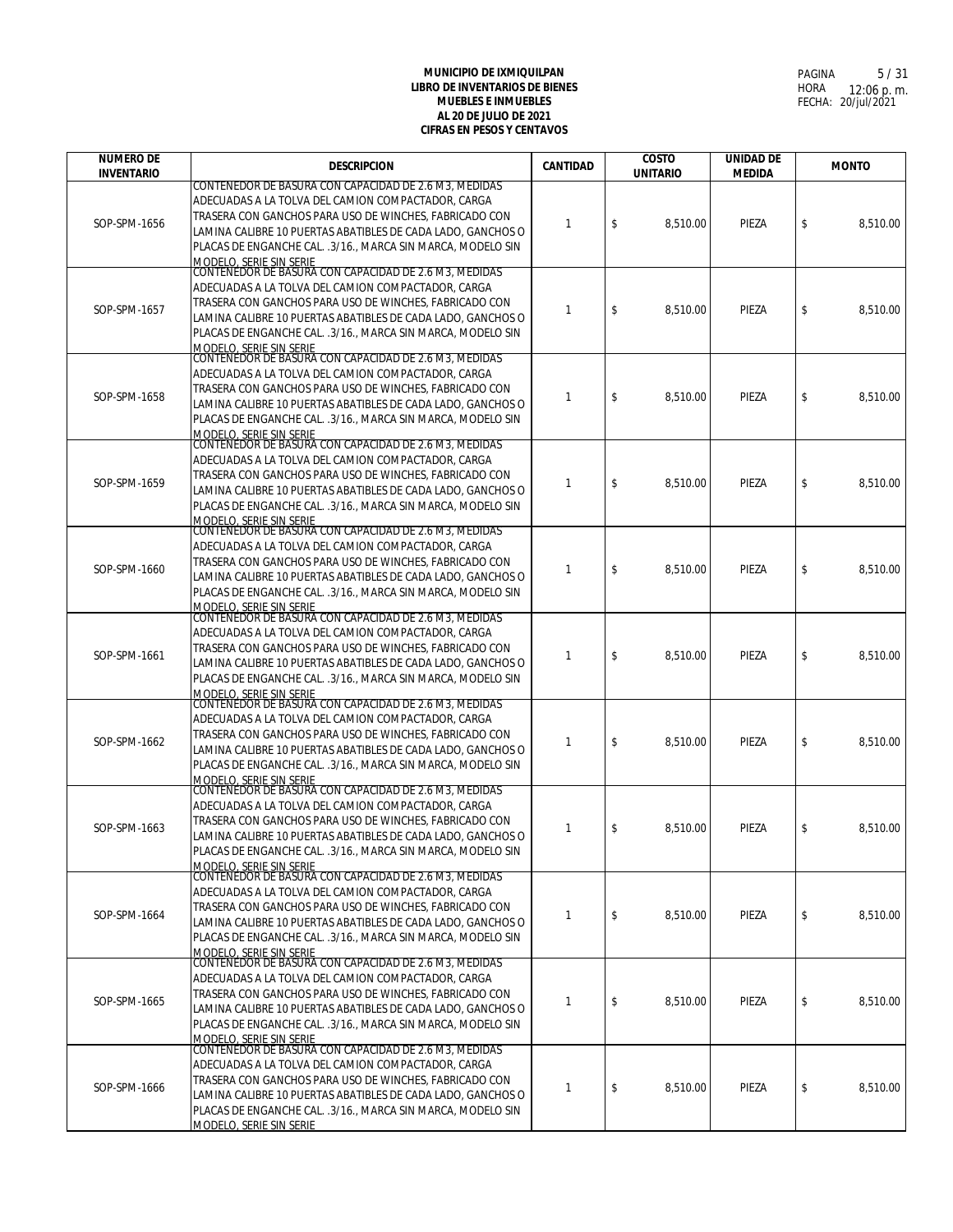| <b>NUMERO DE</b>  | <b>DESCRIPCION</b>                                                                                                                                                                                                                                                                                                                    | CANTIDAD     | <b>COSTO</b>    | <b>UNIDAD DE</b> | <b>MONTO</b>   |
|-------------------|---------------------------------------------------------------------------------------------------------------------------------------------------------------------------------------------------------------------------------------------------------------------------------------------------------------------------------------|--------------|-----------------|------------------|----------------|
| <b>INVENTARIO</b> | CONTENEDOR DE BASURA CON CAPACIDAD DE 2.6 M3, MEDIDAS                                                                                                                                                                                                                                                                                 |              | <b>UNITARIO</b> | <b>MEDIDA</b>    |                |
| SOP-SPM-1667      | ADECUADAS A LA TOLVA DEL CAMION COMPACTADOR, CARGA<br>TRASERA CON GANCHOS PARA USO DE WINCHES, FABRICADO CON<br>LAMINA CALIBRE 10 PUERTAS ABATIBLES DE CADA LADO, GANCHOS O<br>PLACAS DE ENGANCHE CAL. .3/16., MARCA SIN MARCA, MODELO SIN<br>MODELO, SERIE SIN SERIE                                                                 | $\mathbf{1}$ | \$<br>8,510.00  | PIEZA            | \$<br>8,510.00 |
| SOP-SPM-1668      | CONTENEDOR DE BASURA CON CAPACIDAD DE 2.6 M3, MEDIDAS<br>ADECUADAS A LA TOLVA DEL CAMION COMPACTADOR, CARGA<br>TRASERA CON GANCHOS PARA USO DE WINCHES, FABRICADO CON<br>LAMINA CALIBRE 10 PUERTAS ABATIBLES DE CADA LADO, GANCHOS O<br>PLACAS DE ENGANCHE CAL. .3/16., MARCA SIN MARCA, MODELO SIN<br>MODELO. SERIE SIN SERIE        | $\mathbf{1}$ | \$<br>8,510.00  | PIEZA            | \$<br>8,510.00 |
| SOP-SPM-1669      | CONTENEDOR DE BASURA CON CAPACIDAD DE 2.6 M3, MEDIDAS<br>ADECUADAS A LA TOLVA DEL CAMION COMPACTADOR, CARGA<br>TRASERA CON GANCHOS PARA USO DE WINCHES, FABRICADO CON<br>LAMINA CALIBRE 10 PUERTAS ABATIBLES DE CADA LADO, GANCHOS O<br>PLACAS DE ENGANCHE CAL. .3/16., MARCA SIN MARCA, MODELO SIN<br><b>MODELO, SERIE SIN SERIE</b> | -1           | \$<br>8,510.00  | PIEZA            | \$<br>8,510.00 |
| SOP-SPM-1670      | CONTENEDOR DE BASURA CON CAPACIDAD DE 2.6 M3, MEDIDAS<br>ADECUADAS A LA TOLVA DEL CAMION COMPACTADOR, CARGA<br>TRASERA CON GANCHOS PARA USO DE WINCHES, FABRICADO CON<br>LAMINA CALIBRE 10 PUERTAS ABATIBLES DE CADA LADO, GANCHOS O<br>PLACAS DE ENGANCHE CAL. .3/16., MARCA SIN MARCA, MODELO SIN<br>MODELO. SERIE SIN SERIE        | $\mathbf{1}$ | \$<br>8,510.00  | PIEZA            | \$<br>8.510.00 |
| SOP-SPM-1671      | CONTENEDOR DE BASURA CON CAPACIDAD DE 2.6 M3, MEDIDAS<br>ADECUADAS A LA TOLVA DEL CAMION COMPACTADOR, CARGA<br>TRASERA CON GANCHOS PARA USO DE WINCHES, FABRICADO CON<br>LAMINA CALIBRE 10 PUERTAS ABATIBLES DE CADA LADO, GANCHOS O<br>PLACAS DE ENGANCHE CAL. .3/16., MARCA SIN MARCA, MODELO SIN<br><b>MODELO, SERIE SIN SERIE</b> | $\mathbf{1}$ | \$<br>8,510.00  | PIEZA            | \$<br>8,510.00 |
| SOP-SPM-1672      | CONTENEDOR DE BASURA CON CAPACIDAD DE 2.6 M3, MEDIDAS<br>ADECUADAS A LA TOLVA DEL CAMION COMPACTADOR, CARGA<br>TRASERA CON GANCHOS PARA USO DE WINCHES, FABRICADO CON<br>LAMINA CALIBRE 10 PUERTAS ABATIBLES DE CADA LADO, GANCHOS O<br>PLACAS DE ENGANCHE CAL. .3/16., MARCA SIN MARCA, MODELO SIN<br>MODELO, SERIE SIN SERIE        | $\mathbf{1}$ | \$<br>8,510.00  | PIEZA            | \$<br>8,510.00 |
| SOP-SPM-1673      | CONTENEDOR DE BASURA CON CAPACIDAD DE 2.6 M3, MEDIDAS<br>ADECUADAS A LA TOLVA DEL CAMION COMPACTADOR, CARGA<br>TRASERA CON GANCHOS PARA USO DE WINCHES, FABRICADO CON<br>LAMINA CALIBRE 10 PUERTAS ABATIBLES DE CADA LADO, GANCHOS O<br>PLACAS DE ENGANCHE CAL. . 3/16., MARCA SIN MARCA, MODELO SIN<br>MODELO, SERIE SIN SERIE       | -1           | \$<br>8,510.00  | PIEZA            | \$<br>8,510.00 |
| SOP-SPM-1674      | CONTENEDOR DE BASURA CON CAPACIDAD DE 2.6 M3. MEDIDAS<br>ADECUADAS A LA TOLVA DEL CAMION COMPACTADOR, CARGA<br>TRASERA CON GANCHOS PARA USO DE WINCHES, FABRICADO CON<br>LAMINA CALIBRE 10 PUERTAS ABATIBLES DE CADA LADO, GANCHOS O<br>PLACAS DE ENGANCHE CAL. .3/16., MARCA SIN MARCA, MODELO SIN<br>MODELO, SERIE SIN SERIE        | $\mathbf{1}$ | \$<br>8,510.00  | PIEZA            | \$<br>8,510.00 |
| SOP-SPM-1675      | CONTENEDOR DE BASURA CON CAPACIDAD DE 2.6 M3. MEDIDAS<br>ADECUADAS A LA TOLVA DEL CAMION COMPACTADOR, CARGA<br>TRASERA CON GANCHOS PARA USO DE WINCHES, FABRICADO CON<br>LAMINA CALIBRE 10 PUERTAS ABATIBLES DE CADA LADO, GANCHOS O<br>PLACAS DE ENGANCHE CAL. .3/16., MARCA SIN MARCA, MODELO SIN<br><u>MODELO, SERIE SIN SERIE</u> | $\mathbf{1}$ | \$<br>8,510.00  | PIEZA            | \$<br>8,510.00 |
| SOP-SPM-1676      | CONTENEDOR DE BASURA CON CAPACIDAD DE 2.6 M3, MEDIDAS<br>ADECUADAS A LA TOLVA DEL CAMION COMPACTADOR, CARGA<br>TRASERA CON GANCHOS PARA USO DE WINCHES, FABRICADO CON<br>LAMINA CALIBRE 10 PUERTAS ABATIBLES DE CADA LADO, GANCHOS O<br>PLACAS DE ENGANCHE CAL. .3/16., MARCA SIN MARCA, MODELO SIN<br>MODELO, SERIE SIN SERIE        | $\mathbf{1}$ | \$<br>8,510.00  | PIEZA            | \$<br>8,510.00 |
| SOP-SPM-1677      | CONTENEDOR DE BASURA CON CAPACIDAD DE 2.6 M3, MEDIDAS<br>ADECUADAS A LA TOLVA DEL CAMION COMPACTADOR, CARGA<br>TRASERA CON GANCHOS PARA USO DE WINCHES, FABRICADO CON<br>LAMINA CALIBRE 10 PUERTAS ABATIBLES DE CADA LADO, GANCHOS O<br>PLACAS DE ENGANCHE CAL. .3/16., MARCA SIN MARCA, MODELO SIN<br>MODELO, SERIE SIN SERIE        | -1           | \$<br>8,510.00  | PIEZA            | \$<br>8,510.00 |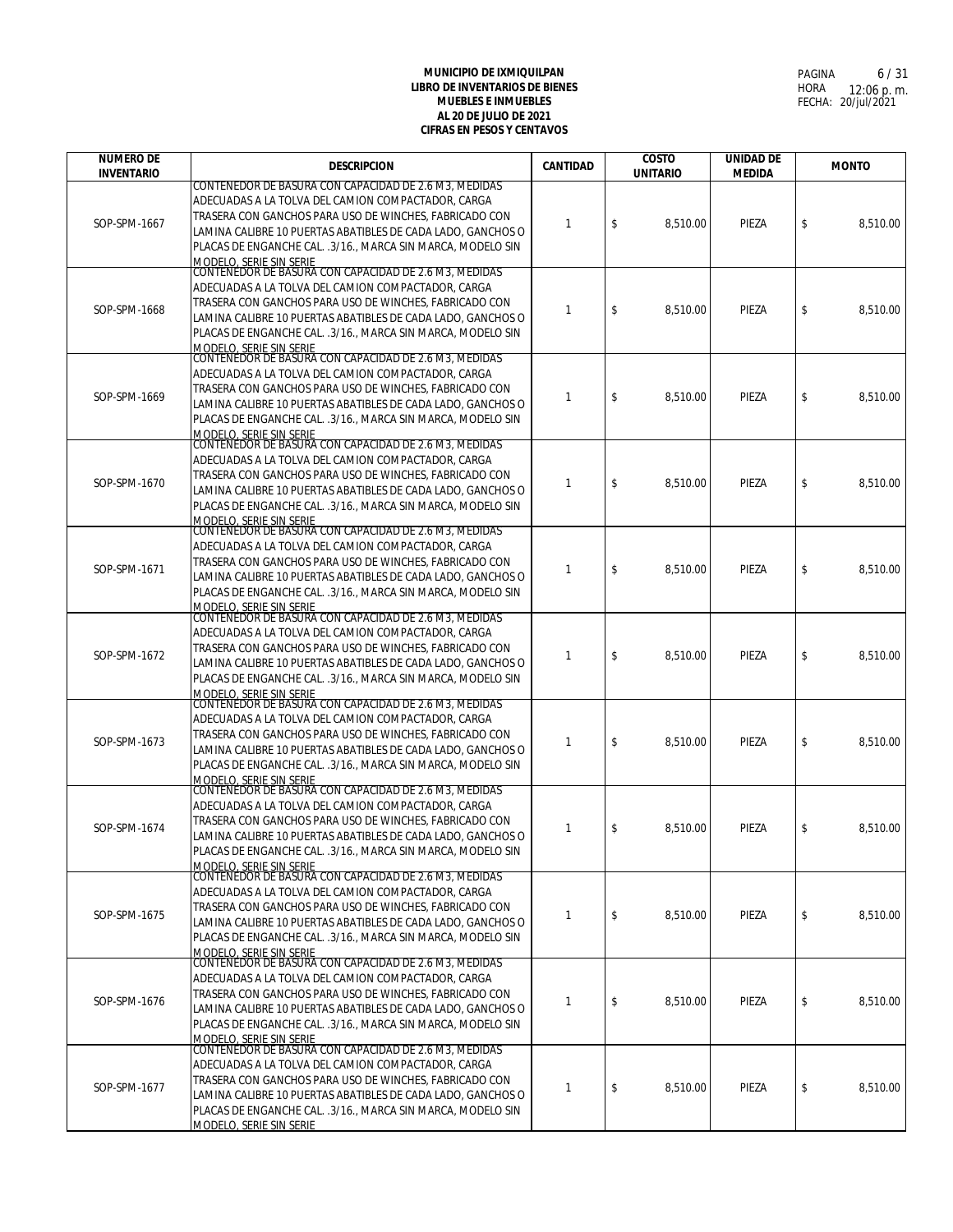| <b>NUMERO DE</b>  | <b>DESCRIPCION</b>                                                                                                           | <b>CANTIDAD</b> | <b>COSTO</b>    | <b>UNIDAD DE</b> | <b>MONTO</b>    |
|-------------------|------------------------------------------------------------------------------------------------------------------------------|-----------------|-----------------|------------------|-----------------|
| <b>INVENTARIO</b> | CONTENEDOR DE BASURA CON CAPACIDAD DE 2.6 M3, MEDIDAS                                                                        |                 | <b>UNITARIO</b> | <b>MEDIDA</b>    |                 |
|                   | ADECUADAS A LA TOLVA DEL CAMION COMPACTADOR, CARGA                                                                           |                 |                 |                  |                 |
| SOP-SPM-1678      | TRASERA CON GANCHOS PARA USO DE WINCHES, FABRICADO CON                                                                       | 1               | \$<br>8,510.00  | PIEZA            | \$<br>8,510.00  |
|                   | LAMINA CALIBRE 10 PUERTAS ABATIBLES DE CADA LADO, GANCHOS O<br>PLACAS DE ENGANCHE CAL. .3/16., MARCA SIN MARCA, MODELO SIN   |                 |                 |                  |                 |
|                   | <u>MODELO, SERIE SIN SERIE<br/>CONTENEDOR DE BASURA CON CAPACIDAD DE 2.6 M3, MEDIDAS</u>                                     |                 |                 |                  |                 |
|                   |                                                                                                                              |                 |                 |                  |                 |
|                   | ADECUADAS A LA TOLVA DEL CAMION COMPACTADOR, CARGA<br>TRASERA CON GANCHOS PARA USO DE WINCHES, FABRICADO CON                 |                 |                 |                  |                 |
| SOP-SPM-1679      | LAMINA CALIBRE 10 PUERTAS ABATIBLES DE CADA LADO, GANCHOS O                                                                  | $\mathbf{1}$    | \$<br>8.510.00  | PIEZA            | \$<br>8,510.00  |
|                   | PLACAS DE ENGANCHE CAL. .3/16., MARCA SIN MARCA, MODELO SIN                                                                  |                 |                 |                  |                 |
|                   | MODELO, SERIE SIN SERIE<br>CONTENEDOR DE BASURA CON CAPACIDAD DE 2.6 M3, MEDIDAS                                             |                 |                 |                  |                 |
|                   | ADECUADAS A LA TOLVA DEL CAMION COMPACTADOR, CARGA                                                                           |                 |                 |                  |                 |
| SOP-SPM-1680      | TRASERA CON GANCHOS PARA USO DE WINCHES, FABRICADO CON                                                                       | $\mathbf{1}$    | \$<br>8,510.00  | PIEZA            | \$<br>8,510.00  |
|                   | LAMINA CALIBRE 10 PUERTAS ABATIBLES DE CADA LADO, GANCHOS O<br>PLACAS DE ENGANCHE CAL. .3/16., MARCA SIN MARCA, MODELO SIN   |                 |                 |                  |                 |
|                   | MODELO. SERIE SIN SERIE                                                                                                      |                 |                 |                  |                 |
|                   | CONTENEDOR DE BASURA CON CAPACIDAD DE 2.6 M3, MEDIDAS                                                                        |                 |                 |                  |                 |
|                   | ADECUADAS A LA TOLVA DEL CAMION COMPACTADOR, CARGA<br>TRASERA CON GANCHOS PARA USO DE WINCHES, FABRICADO CON                 |                 |                 |                  |                 |
| SOP-SPM-1681      | LAMINA CALIBRE 10 PUERTAS ABATIBLES DE CADA LADO, GANCHOS O                                                                  | $\mathbf{1}$    | \$<br>8,510.00  | PIEZA            | \$<br>8.510.00  |
|                   | PLACAS DE ENGANCHE CAL. .3/16., MARCA SIN MARCA, MODELO SIN                                                                  |                 |                 |                  |                 |
|                   | MODELO, SERIE SIN SERIE<br>CONTENEDOR DE BASURA CON CAPACIDAD DE 2.6 M3, MEDIDAS                                             |                 |                 |                  |                 |
|                   | ADECUADAS A LA TOLVA DEL CAMION COMPACTADOR, CARGA                                                                           |                 |                 |                  |                 |
| SOP-SPM-1682      | TRASERA CON GANCHOS PARA USO DE WINCHES, FABRICADO CON                                                                       | $\mathbf{1}$    | \$<br>8,510.00  | PIEZA            | \$<br>8,510.00  |
|                   | LAMINA CALIBRE 10 PUERTAS ABATIBLES DE CADA LADO, GANCHOS O                                                                  |                 |                 |                  |                 |
|                   | PLACAS DE ENGANCHE CAL. .3/16., MARCA SIN MARCA, MODELO SIN<br>MODELO, SERIE SIN SERIE                                       |                 |                 |                  |                 |
|                   | CONTENEDOR DE BASURA CON CAPACIDAD DE 2.6 M3, MEDIDAS                                                                        |                 |                 |                  |                 |
|                   | ADECUADAS A LA TOLVA DEL CAMION COMPACTADOR, CARGA<br>TRASERA CON GANCHOS PARA USO DE WINCHES, FABRICADO CON                 |                 |                 |                  |                 |
| SOP-SPM-1683      | LAMINA CALIBRE 10 PUERTAS ABATIBLES DE CADA LADO, GANCHOS O                                                                  | $\mathbf{1}$    | \$<br>8,510.00  | PIEZA            | \$<br>8,510.00  |
|                   | PLACAS DE ENGANCHE CAL. .3/16., MARCA SIN MARCA, MODELO SIN                                                                  |                 |                 |                  |                 |
|                   | MODELO, SERIE SIN SERIE<br>CONTENEDOR DE BASURA CON CAPACIDAD DE 2.6 M3, MEDIDAS                                             |                 |                 |                  |                 |
|                   | ADECUADAS A LA TOLVA DEL CAMION COMPACTADOR, CARGA                                                                           |                 |                 |                  |                 |
| SOP-SPM-1684      | TRASERA CON GANCHOS PARA USO DE WINCHES, FABRICADO CON                                                                       | $\mathbf{1}$    | \$<br>8,510.00  | PIEZA            | \$<br>8,510.00  |
|                   | LAMINA CALIBRE 10 PUERTAS ABATIBLES DE CADA LADO, GANCHOS O<br>PLACAS DE ENGANCHE CAL. .3/16., MARCA SIN MARCA, MODELO SIN   |                 |                 |                  |                 |
|                   | MODELO, SERIE SIN SERIE                                                                                                      |                 |                 |                  |                 |
|                   | CONTENEDOR DE BASURA CON CAPACIDAD DE 2.6 M3, MEDIDAS                                                                        |                 |                 |                  |                 |
|                   | ADECUADAS A LA TOLVA DEL CAMION COMPACTADOR, CARGA<br>TRASERA CON GANCHOS PARA USO DE WINCHES, FABRICADO CON                 |                 |                 |                  |                 |
| SOP-SPM-1685      | LAMINA CALIBRE 10 PUERTAS ABATIBLES DE CADA LADO, GANCHOS O                                                                  | $\mathbf{1}$    | \$<br>8,510.00  | PIEZA            | \$<br>8.510.00  |
|                   | PLACAS DE ENGANCHE CAL. .3/16., MARCA SIN MARCA, MODELO SIN                                                                  |                 |                 |                  |                 |
|                   | <b>MODELO, SERIE SIN SERIE</b><br>CONTENEDOR DE BASURA CON CAPACIDAD DE 2.6 M3, MEDIDAS                                      |                 |                 |                  |                 |
|                   | ADECUADAS A LA TOLVA DEL CAMION COMPACTADOR, CARGA                                                                           |                 |                 |                  |                 |
| SOP-SPM-1686      | TRASERA CON GANCHOS PARA USO DE WINCHES, FABRICADO CON                                                                       | $\mathbf{1}$    | \$<br>8,510.00  | PIEZA            | \$<br>8,510.00  |
|                   | LAMINA CALIBRE 10 PUERTAS ABATIBLES DE CADA LADO, GANCHOS O<br>PLACAS DE ENGANCHE CAL. .3/16., MARCA SIN MARCA, MODELO SIN   |                 |                 |                  |                 |
|                   | MODELO, SERIE SIN SERIE                                                                                                      |                 |                 |                  |                 |
|                   | CONTENEDORES CON CAPACIDAD DE 7 YD53, LARFO DEL                                                                              |                 |                 |                  |                 |
|                   | CONRENEDOR DE 95" (2413 MM), ANCHO DEL CONTENEDOR DE 89"                                                                     |                 |                 |                  |                 |
|                   | (2261 MM), ALTURA TOTAL DEL CONTENEDOR DESDE EL PISO 55 1/4"<br>(1.400 MM) ALTURA DE PISO AL CENTRO DE LA PUERTA SUPERIOR DE |                 |                 |                  |                 |
|                   | 51 53/64", (1.316 MM), RUEDAS DE 6" (152 MM) DE DIAMETRO                                                                     |                 |                 |                  |                 |
|                   | EXTERIOR Y LARGO 5", (127 MM) EN TUBO CD40 Y TACON BUJE EN                                                                   |                 |                 |                  |                 |
| SOP-SPM-1687      | BARRA HUECA DE 32 MM X 16 MM, FABRICADO EN LAMINA CALIBRE                                                                    | 1               | \$<br>15,870.00 | PIEZA            | \$<br>15,870.00 |
|                   | 14, PUERTA TRASERA EN LAMINA 12 CALIBRE REFUERZO (PUENTES EN<br>EL PISO, SUPERFICIE DEL CONTENEDOR SEA PREPAADA CON          |                 |                 |                  |                 |
|                   | DESENGASE Y ANTICORROSIVO Y TERMINADA EN ESMALTE,                                                                            |                 |                 |                  |                 |
|                   | ALQUIDALICO EN COLOR BLANCO Y PARTE INFERIOR CN CORROSIVO Y                                                                  |                 |                 |                  |                 |
|                   | AUTOSIL PARA EVITAR UNA OXIDACION PREMATURA., MARCA SIN                                                                      |                 |                 |                  |                 |
|                   | MARCA, MODELO SIN MODELO, SERIE SIN SERIE                                                                                    |                 |                 |                  |                 |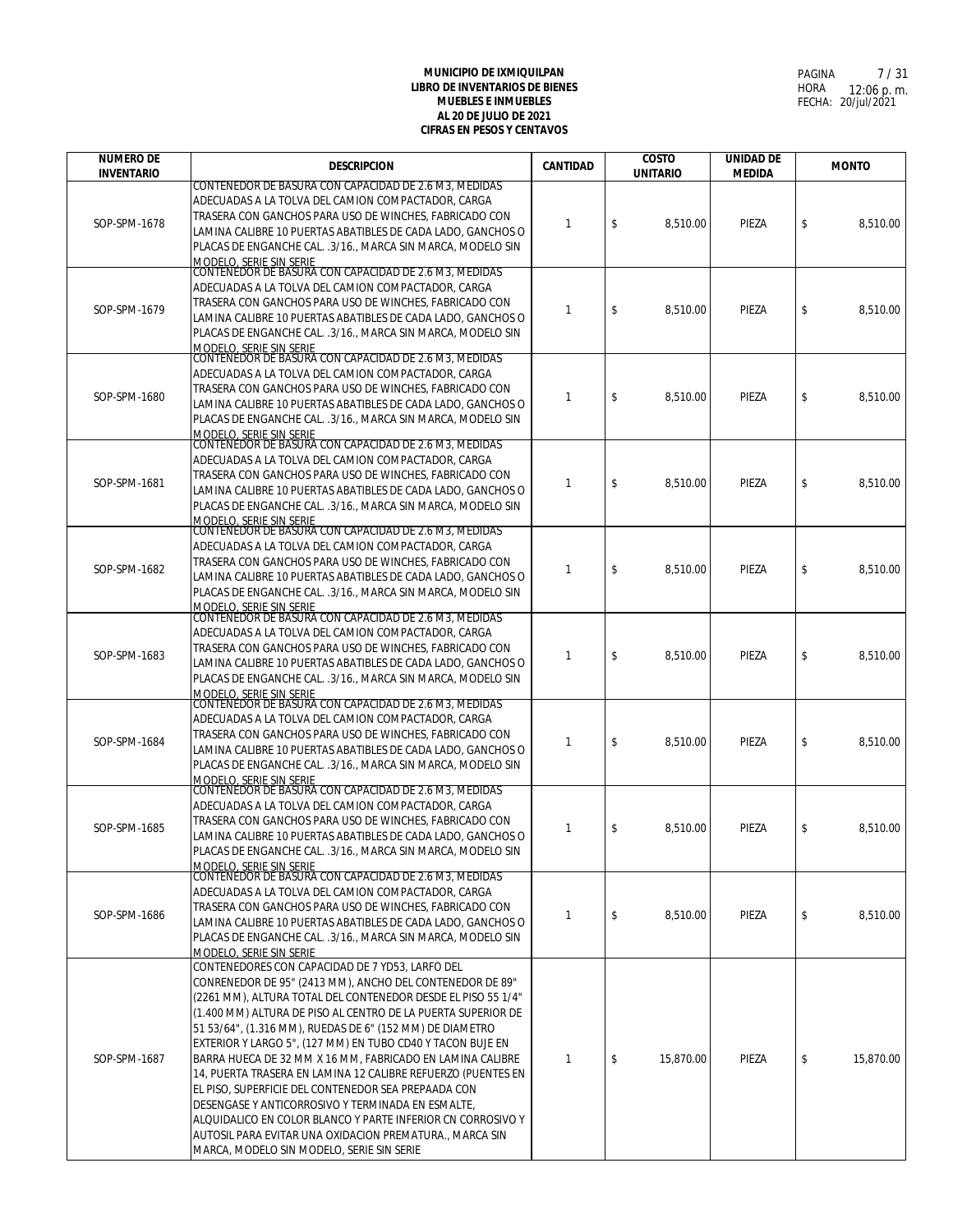| <b>NUMERO DE</b><br><b>INVENTARIO</b> | <b>DESCRIPCION</b>                                                                                                                                                                                                                                                                                                                                                                                                                                                                                                                                                                                                                                                                                                                                                                    | CANTIDAD     | <b>COSTO</b><br><b>UNITARIO</b> | <b>UNIDAD DE</b><br><b>MEDIDA</b> | <b>MONTO</b>     |
|---------------------------------------|---------------------------------------------------------------------------------------------------------------------------------------------------------------------------------------------------------------------------------------------------------------------------------------------------------------------------------------------------------------------------------------------------------------------------------------------------------------------------------------------------------------------------------------------------------------------------------------------------------------------------------------------------------------------------------------------------------------------------------------------------------------------------------------|--------------|---------------------------------|-----------------------------------|------------------|
| SOP-SPM-1688                          | CONTENEDORES CON CAPACIDAD DE 7 YD53. LARFO DEL<br>CONRENEDOR DE 95" (2413 MM), ANCHO DEL CONTENEDOR DE 89"<br>(2261 MM), ALTURA TOTAL DEL CONTENEDOR DESDE EL PISO 55 1/4"<br>(1.400 MM) ALTURA DE PISO AL CENTRO DE LA PUERTA SUPERIOR DE<br>51 53/64", (1.316 MM), RUEDAS DE 6" (152 MM) DE DIAMETRO<br>EXTERIOR Y LARGO 5", (127 MM) EN TUBO CD40 Y TACON BUJE EN<br>BARRA HUECA DE 32 MM X 16 MM, FABRICADO EN LAMINA CALIBRE<br>14, PUERTA TRASERA EN LAMINA 12 CALIBRE REFUERZO (PUENTES EN<br>EL PISO, SUPERFICIE DEL CONTENEDOR SEA PREPAADA CON<br>DESENGASE Y ANTICORROSIVO Y TERMINADA EN ESMALTE,<br>ALQUIDALICO EN COLOR BLANCO Y PARTE INFERIOR CN CORROSIVO Y<br>AUTOSIL PARA EVITAR UNA OXIDACION PREMATURA., MARCA SIN<br>MARCA, MODELO SIN MODELO, SERIE SIN SERIE | $\mathbf{1}$ | \$<br>15,870.00                 | PIEZA                             | \$<br>15,870.00  |
| SOP-SPM-1689                          | CONTENEDORES CON CAPACIDAD DE 7 YD53, LARFO DEL<br>CONRENEDOR DE 95" (2413 MM), ANCHO DEL CONTENEDOR DE 89"<br>(2261 MM), ALTURA TOTAL DEL CONTENEDOR DESDE EL PISO 55 1/4"<br>(1.400 MM) ALTURA DE PISO AL CENTRO DE LA PUERTA SUPERIOR DE<br>51 53/64", (1.316 MM), RUEDAS DE 6" (152 MM) DE DIAMETRO<br>EXTERIOR Y LARGO 5", (127 MM) EN TUBO CD40 Y TACON BUJE EN<br>BARRA HUECA DE 32 MM X 16 MM, FABRICADO EN LAMINA CALIBRE<br>14, PUERTA TRASERA EN LAMINA 12 CALIBRE REFUERZO (PUENTES EN<br>EL PISO, SUPERFICIE DEL CONTENEDOR SEA PREPAADA CON<br>DESENGASE Y ANTICORROSIVO Y TERMINADA EN ESMALTE,<br>ALQUIDALICO EN COLOR BLANCO Y PARTE INFERIOR CN CORROSIVO Y<br>AUTOSIL PARA EVITAR UNA OXIDACION PREMATURA., MARCA SIN<br>MARCA, MODELO SIN MODELO, SERIE SIN SERIE | $\mathbf{1}$ | \$<br>15,870.00                 | PIEZA                             | \$<br>15,870.00  |
| SOP-SPM-1690                          | CONTENEDORES CON CAPACIDAD DE 7 YD53, LARFO DEL<br>CONRENEDOR DE 95" (2413 MM), ANCHO DEL CONTENEDOR DE 89"<br>(2261 MM), ALTURA TOTAL DEL CONTENEDOR DESDE EL PISO 55 1/4"<br>(1.400 MM) ALTURA DE PISO AL CENTRO DE LA PUERTA SUPERIOR DE<br>51 53/64", (1.316 MM), RUEDAS DE 6" (152 MM) DE DIAMETRO<br>EXTERIOR Y LARGO 5", (127 MM) EN TUBO CD40 Y TACON BUJE EN<br>BARRA HUECA DE 32 MM X 16 MM, FABRICADO EN LAMINA CALIBRE<br>14, PUERTA TRASERA EN LAMINA 12 CALIBRE REFUERZO (PUENTES EN<br>EL PISO, SUPERFICIE DEL CONTENEDOR SEA PREPAADA CON<br>DESENGASE Y ANTICORROSIVO Y TERMINADA EN ESMALTE,<br>ALQUIDALICO EN COLOR BLANCO Y PARTE INFERIOR CN CORROSIVO Y<br>AUTOSIL PARA EVITAR UNA OXIDACION PREMATURA., MARCA SIN<br>MARCA, MODELO SIN MODELO, SERIE SIN SERIE | $\mathbf{1}$ | \$<br>15,870.00                 | PIEZA                             | \$<br>15,870.00  |
| SOP-SPM-1691                          | CAJA TIPO VOLTEO CARGA LATERAL Y POR ARRIBA, PARA BASURERA,<br>CARACTERISTICA: DIMENSIONES INTERIORES<br>ALTURA: 2.06 M.<br>ANCHO: 2.10 M.<br>LARGO: 3.70 M.<br>DIMESIONES EXTERIORES DE CAJA<br>ALTURA 2.16 M.<br>ANCHO: 2.20 M.<br>LARGO: 3.80 M.<br>FABRICACION EN ACERO, CON CAPACIDAD 16:00 M3., MARCA SIN<br>MARCA-MODELLO SUN MODELLE SERIE SIN SERIE                                                                                                                                                                                                                                                                                                                                                                                                                          | $\mathbf{1}$ | \$<br>257,280.00                | PIEZA                             | \$<br>257,280.00 |
| SOP-SPM-1692                          | CARACTERISTICA: DIMENSIONES INTERIORES<br>ALTURA: 2.06 M.<br>ANCHO: 2.10 M.<br>LARGO: 3.70 M.<br>DIMESIONES EXTERIORES DE CAJA<br>ALTURA 2.16 M.<br>ANCHO: 2.20 M.<br>LARGO: 3.80 M.<br>FABRICACION EN ACERO, CON CAPACIDAD 16:00 M3., MARCA SIN<br>MARCA MODELO SIN MODELO SERIE SIN SERIE                                                                                                                                                                                                                                                                                                                                                                                                                                                                                           | $\mathbf{1}$ | \$<br>257,280.00                | PIEZA                             | \$<br>257,280.00 |
| SDET-DPP-1747                         | ARPERSORA, MARCA STHL, MODELO SA 450, SERIE S/N                                                                                                                                                                                                                                                                                                                                                                                                                                                                                                                                                                                                                                                                                                                                       | 1            | \$<br>9,200.00                  | PIEZA                             | \$<br>9,200.00   |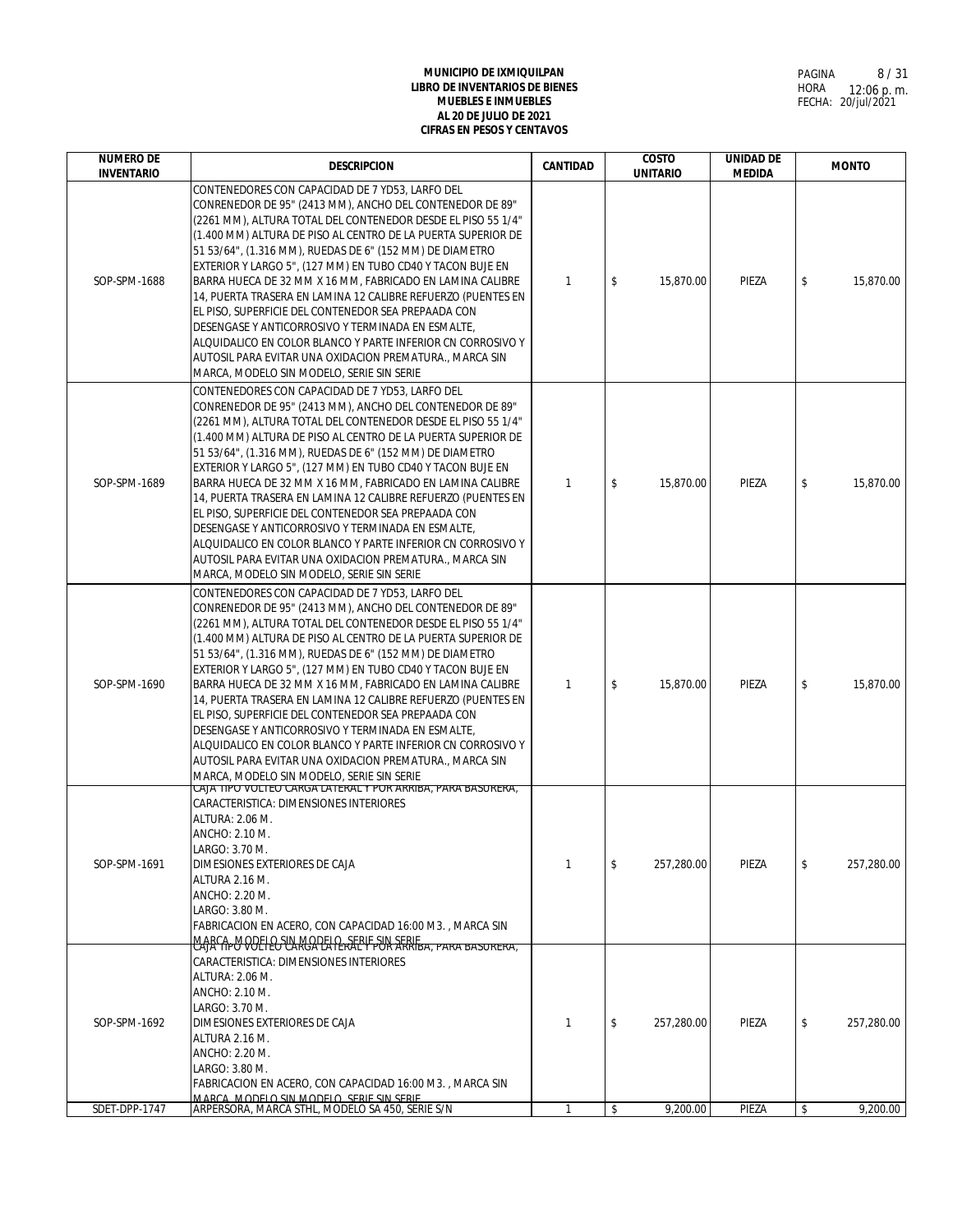| <b>NUMERO DE</b><br><b>INVENTARIO</b> | <b>DESCRIPCION</b>                                                                                                                                                                                                                           | CANTIDAD     | <b>COSTO</b><br><b>UNITARIO</b> | <b>UNIDAD DE</b><br><b>MEDIDA</b> | <b>MONTO</b>     |
|---------------------------------------|----------------------------------------------------------------------------------------------------------------------------------------------------------------------------------------------------------------------------------------------|--------------|---------------------------------|-----------------------------------|------------------|
| SOP-1781                              | ESTACION TOTAL DIGITAL, CON BATERIAS, CARGADOR DE BATERIAS,<br>MANUAL ELECTRONICO EN CD, CABLE DE CONEXIÓN USB, ESTUCHE DE<br>USO RUDO, CLAVE DE ACTIVACION DEL SURVEY PRO : AKY-Y5C-353,<br>MARCA NIKON, MODELO NIVO 5.C, SERIE SSP C201817 | $\mathbf{1}$ | \$<br>88,000.00                 | PIEZA                             | \$<br>88,000.00  |
| SF-1835                               | MODULO RECEPCION DE 2.3 MTS. CON ESTRUCTURA METALICA,<br>MARCA SIN MARCA, MODELO SIN MODELO, SERIE SIN SERIE                                                                                                                                 | $\mathbf{1}$ | \$<br>13,535.25                 | PIEZA                             | \$<br>13,535.25  |
| SF-1840                               | MODULO COMPLETO, INCLUYE, MAMPARA RECTAL, POSTES,<br>CUBIERTAS, ESQUINEROS. CREDENZA DE 1 PUERTA 3 CAJONES CG 0.80<br>X 0.50 X 0.74, MARCA SIN MARCA, MODELO SIN MODELO, SERIE SIN<br>SERIE                                                  | $\mathbf{1}$ | \$<br>24,114.01                 | PIEZA                             | \$<br>24,114.01  |
| SF-1842                               | MODULO COMPLETO, INCLUYE, MAMPARA RECTAL, POSTES,<br>CUBIERTAS, ESQUINEROS. CREDENZA DE 1 PUERTA 3 CAJONES CG 0.80<br>X 0.50 X 0.74, MARCA SIN MARCA, MODELO SIN MODELO, SERIE SIN<br><b>SERIE</b>                                           | $\mathbf{1}$ | \$<br>24,114.01                 | PIEZA                             | \$<br>24,114.01  |
| SF-1844                               | MODULO COMPLETO, INCLUYE, MAMPARA RECTAL, POSTES,<br>CUBIERTAS, ESQUINEROS. CREDENZA DE 1 PUERTA 3 CAJONES CG 0.80<br>X 0.50 X 0.74, MARCA SIN MARCA, MODELO SIN MODELO, SERIE SIN<br><b>SERIE</b>                                           | $\mathbf{1}$ | \$<br>27,024.15                 | PIEZA                             | \$<br>27,024.15  |
| SF-1846                               | MODULO COMPLETO, INCLUYE, MAMPARA RECTAL, POSTES,<br>CUBIERTAS, ESQUINEROS. CREDENZA DE 1 PUERTA 3 CAJONES CG 0.80<br>X 0.50 X 0.74. MARCA SIN MARCA. MODELO SIN MODELO. SERIE SIN<br><b>SERIE</b>                                           | $\mathbf{1}$ | \$<br>24,114.01                 | PIEZA                             | \$<br>24,114.01  |
| SF-1847                               | SISTEMA DE CONTABILIDAD GUBERNAMENTAL, MARCA SIN MARCA,<br>MODELO SIN MODELO, SERIE SIN SERIE                                                                                                                                                | $\mathbf{1}$ | \$<br>298.347.49                | PIEZA                             | \$<br>298,347.49 |
| SF-1848                               | MODULO COMPLETO, INCLUYE, MAMPARA RECTAL, POSTES,<br>CUBIERTAS, ESQUINEROS., MARCA SIN MARCA, MODELO SIN<br>MODELO, SERIE SIN SERIE                                                                                                          | $\mathbf{1}$ | \$<br>24,114.01                 | PIEZA                             | \$<br>24,114.01  |
| SF-1853                               | MODULO COMPLETO, INCLUYE, MAMPARA RECTAL, POSTES,<br>CUBIERTAS, , MARCA SIN MARCA, MODELO SIN MODELO, SERIE SIN<br><b>SERIE</b>                                                                                                              | $\mathbf{1}$ | \$<br>25,819.00                 | PIEZA                             | \$<br>25,819.00  |
| SF-1858                               | MODULO COMPLETO, INCLUYE, MAMPARA RECTAL, POSTES,<br>CUBIERTAS, , MARCA SIN MARCA, MODELO SIN MODELO, SERIE SIN<br><b>SERIE</b>                                                                                                              | $\mathbf{1}$ | \$<br>25,819.00                 | PIEZA                             | \$<br>25,819.00  |
| SF-1863                               | MODULO COMPLETO, INCLUYE, MAMPARA RECTAL, POSTES,<br>CUBIERTAS, , MARCA SIN MARCA, MODELO SIN MODELO, SERIE SIN<br>SERIE                                                                                                                     | $\mathbf{1}$ | \$<br>73,319.96                 | PIEZA                             | \$<br>73,319.96  |
| SF-1877                               | MODULO COMPLETO, INCLUYE, MAMPARA RECTAL, POSTES,<br>CUBIERTAS, , MARCA SIN MARCA, MODELO SIN MODELO, SERIE SIN<br><b>SERIE</b>                                                                                                              | $\mathbf{1}$ | \$<br>25,819.00                 | PIEZA                             | \$<br>25,819.00  |
| SF-1882                               | MODULO EJECUTIVO, COLOR CHOCOLATE, CREDENZA DE 1 PUERTA 3<br>CAJONES CG 0.80 X 0.50 X 0.74, METALICA, MARCA SIN MARCA,<br>MODELO SIN MODELO, SERIE SIN SERIE                                                                                 | $\mathbf{1}$ | \$<br>18,077.90                 | PIEZA                             | \$<br>18,077.90  |
| SF-1883                               | LIBRERO HORIZONTAL CON 4 PUERTAS DE 1.60 X 0.50 X 1.40 X 0.70,<br>COLOR CHOCOLATE, MARCA SIN MARCA, MODELO SIN MODELO, SERIE<br>SIN SERIE                                                                                                    | $\mathbf{1}$ | \$<br>9,398.20                  | PIEZA                             | \$<br>9,398.20   |
| SF-1891                               | C.P.U. (SERVIDOR), PROCESADOR ML10-P228, MARCA HP PROLIANT,<br>MODELO PROLIANT, SERIE 5C7343P228                                                                                                                                             | $\mathbf{1}$ | $\,$<br>25,520.00               | PIEZA                             | \$<br>25,520.00  |
| SOP-1894                              | <b>LAP TOP COLOR GRIS</b><br>CON PROCESADOR INTEL CORE 15 500 GB CON SISTEMA OPERATIVO<br>WINDOWS 8 PRO DVD, MARCA Hp, MODELO 14-n028la, SERIE<br>5CD3476VXT                                                                                 | $\mathbf{1}$ | \$<br>19.158.19                 | PIEZA                             | \$<br>19.158.19  |
| SOP-1895                              | <b>LAP TOP COLOR GRIS</b><br>CON PROCESADOR INTEL CORE 15 500 GB CON SISTEMA OPERATIVO<br>WINDOWS 8 PRO DVD, MARCA Hp, MODELO 14-n028la, SERIE<br>5CD3476VY3                                                                                 | $\mathbf{1}$ | \$<br>19,158.19                 | PIEZA                             | \$<br>19,158.19  |
| SOP-1896                              | LAP TOP COLOR GRIS<br>CON PROCESADOR INTEL CORE 15 500 GB CON SISTEMA OPERATIVO<br>WINDOWS 8 PRO DVD, MARCA Hp, MODELO 14-n028la, SERIE<br>5CD3476VYN                                                                                        | $\mathbf{1}$ | \$<br>19,158.19                 | PIEZA                             | \$<br>19,158.19  |
| SF-1901                               | ACTUALIZACION DE TODOS SUS MODULOS DEL SISTEMA DE<br>CONTABILIDAD GUBERNAMENTAL E INCREMENTO EN EL MODULO DE<br>USUARIOS A 10 EN EL MISMO SISTEMA., MARCA SIN MARCA, MODELO<br>SIN MODELO, SERIE SIN SERIE                                   | $\mathbf{1}$ | \$<br>46,483.52                 | PIEZA                             | \$<br>46,483.52  |
| SF-1908                               | MODULAR INCLUYE 2 CAJONES Y LIBRERO, MARCA SIN MARCA,<br>MODELO SIN MODELO, SERIE SIN SERIE                                                                                                                                                  | $\mathbf{1}$ | \$<br>12,741.45                 | PIEZA                             | \$<br>12,741.45  |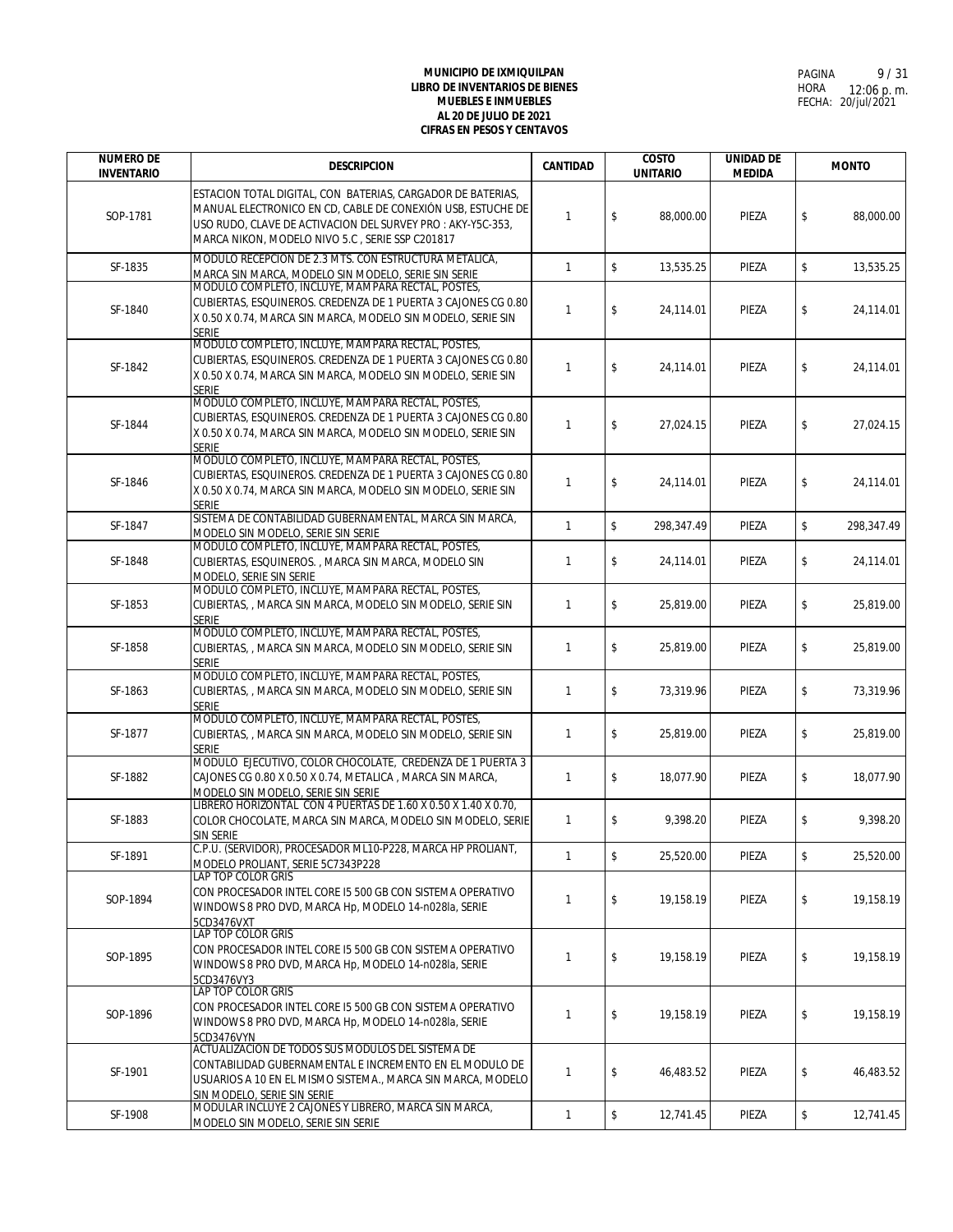| <b>NUMERO DE</b><br><b>INVENTARIO</b> | <b>DESCRIPCION</b>                                                                                                                                                                                                                                                                                                                      | <b>CANTIDAD</b> |                         | <b>COSTO</b><br><b>UNITARIO</b> | <b>UNIDAD DE</b><br><b>MEDIDA</b> | <b>MONTO</b>    |
|---------------------------------------|-----------------------------------------------------------------------------------------------------------------------------------------------------------------------------------------------------------------------------------------------------------------------------------------------------------------------------------------|-----------------|-------------------------|---------------------------------|-----------------------------------|-----------------|
| SDS-DS-1920                           | ESCRITORIO EJECUTIVO TIPO L DE 1.40 MTS X 1 MTS CON PEDESTAL,<br>MARCA SIN MARCA, MODELO SIN MODELO, SERIE SIN SERIE                                                                                                                                                                                                                    | $\mathbf{1}$    | \$                      | 6,304.02                        | PIEZA                             | \$<br>6.304.02  |
| SDS-DS-1920                           | ARCHIVERO, MARCA OFIMARCA, MODELO SIN MODELO, SERIE SIN<br><b>SERIE</b>                                                                                                                                                                                                                                                                 | $\mathbf{1}$    | \$                      |                                 | PIEZA                             | \$              |
| SDS-DS-1930                           | CONSULTARIO MEDICO QUE CONSTA DE: BOTE DE BASURA DE PEDAL,<br>DE LAMINA, MARCA SIN MARCA, MODELO HAMILTON, SERIE SIN SERIE                                                                                                                                                                                                              | $\mathbf{1}$    | \$                      | 8,424.00                        | PIEZA                             | \$<br>8,424.00  |
| SDS-DS-1930                           | MESA DE EXPLORACION DE LAMINA TAPIZADA EN COLOR AZUL,<br>MARCA SIN MARCA, MODELO HAMILTON, SERIE SIN SERIE                                                                                                                                                                                                                              | $\mathbf{1}$    | \$                      |                                 | PIEZA                             | \$              |
| SDS-DS-1930                           | VITRINA GABINETE MEDICO CON 1 PUERTA DE CRISTAL CON LLAVE,<br>UNA PUERTA Y 1 CAJON, MARCA SIN MARCA, MODELO HAMILTON,<br>SERIE SIN SERIE                                                                                                                                                                                                | $\mathbf{1}$    | \$                      |                                 | PIEZA                             | \$              |
| SOP-1946                              | LAPTOP, PANTALLA DE 15.6" PROCESADOR INTEL COREI75500U A 2.40<br>GHZ, MEMORIA DE 8GB, DISCO DURO DE 920 GB, DVD SUPERMULTI,<br>SISTEMA OPERATIVO WINDOWS 7 PROFESIONAL, MARCA TOSHIBA,<br>MODELO SATELLITE L55-B5179SM, SERIE 4F123993C                                                                                                 | $\mathbf{1}$    | \$                      | 24,750.92                       | PIEZA                             | \$<br>24,750.92 |
| SM-1958                               | COMUTADOR TELEFONICO A 6 LINEAS 32 PUERTOS EXTENSION,<br>MARCA NEC, MODELO SL1000, SERIE SIN SERIE                                                                                                                                                                                                                                      | $\mathbf{1}$    | $\sqrt[6]{\frac{1}{2}}$ | 39,324.00                       | PIEZA                             | \$<br>39,324.00 |
| SF-1961                               | SERVIDOR CON LICENCIA WINDOWS SERVER 2012, MARCA HP.<br>MODELO PROLIANT ML 10 XEON, SERIE SIN SERIE                                                                                                                                                                                                                                     | $\mathbf{1}$    | $\mathsf S$             | 18.000.00                       | PIEZA                             | \$<br>18,000.00 |
| SF-1967                               | SWITCH 16 GB, MARCA HP, MODELO PROCURVE 1410, SERIE SIN SERIE                                                                                                                                                                                                                                                                           | $\mathbf{1}$    | $\mathbb S$             | 6,960.00                        | PIEZA                             | \$<br>6,960.00  |
| SDS-RM-1969                           | MESA DE TRABAJO DE ACERO INOXIDABLE CAL 16 CON TORNILLOS<br>ESTABILIDADORES DE 3/4" POR 3", CON MARCO DE PTR DE 1 1/2",<br>MARCA SIN MARCA, MODELO SIN MODELO, SERIE SIN SERIE                                                                                                                                                          | 1               | \$                      | 12,905.00                       | PIEZA                             | \$<br>12,905.00 |
| SDS-RM-1970                           | MESA DE TRABAJO DE ACERO INOXIDABLE CAL 16 CON TORNILLOS<br>ESTABILIDADORES DE 3/4" POR 3", CON MARCO DE PTR DE 1 1/2",<br>MARCA SIN MARCA, MODELO SIN MODELO, SERIE SIN SERIE                                                                                                                                                          | $\mathbf{1}$    | \$                      | 12,905.00                       | PIEZA                             | \$<br>12,905.00 |
| SDS-RM-1971                           | MESA DE TRABAJO DE ACERO INOXIDABLE CAL 16 CON TORNILLOS<br>ESTABILIDADORES DE 3/4" POR 3", CON MARCO DE PTR DE 1 1/2",<br>MARCA SIN MARCA, MODELO SIN MODELO, SERIE SIN SERIE                                                                                                                                                          | $\mathbf{1}$    | \$                      | 12,905.00                       | PIEZA                             | \$<br>12,905.00 |
| SDS-RM-1972                           | MESA DE TRABAJO DE ACERO INOXIDABLE CAL 16 CON TORNILLOS<br>ESTABILIDADORES DE 3/4" POR 3", CON MARCO DE PTR DE 1 1/2",<br>MARCA SIN MARCA, MODELO SIN MODELO, SERIE SIN SERIE                                                                                                                                                          | $\mathbf{1}$    | \$                      | 12,905.00                       | PIEZA                             | \$<br>12,905.00 |
| SF-1978                               | CONTADORA DE BILLETES, MARCA ACCUBANKER, MODELO AB1100 UV<br>PLUS, SERIE (99)AB1100S1PA(13)150127(21)492                                                                                                                                                                                                                                | $\mathbf{1}$    | \$                      | 6,769.00                        | PIEZA                             | \$<br>6,769.00  |
| SOP-2009                              | CPU, PROCESADOR AMD, A8-PRO 7600 B.MEMORIA DE 8 GB, DISCO<br>DURO, MARCA HP, MODELO G2U05AV#29, SERIE MXL5382L6K                                                                                                                                                                                                                        | $\mathbf{1}$    | \$                      | 12,667.20                       | PIEZA                             | \$<br>12,667.20 |
| SOP-2009                              | MONITOR 18.5", MARCA HP, MODELO L4S23A, SERIE 3CQ5352GRZ                                                                                                                                                                                                                                                                                | $\mathbf{1}$    | \$                      |                                 | PIEZA                             | \$              |
| SOP-2010                              | CPU, PROCESADOR AMD, A8-PRO 7600 B.MEMORIA DE 8 GB, DISCO<br>DURO, MARCA HP, MODELO G2U05AV#29, SERIE MXL5382L7L                                                                                                                                                                                                                        | $\mathbf{1}$    | \$                      | 12,667.20                       | PIEZA                             | \$<br>12,667.20 |
| SOP-2010                              | MONITOR 18.5", MARCA HP, MODELO L4S23A, SERIE 3CQ5352GS7                                                                                                                                                                                                                                                                                | $\mathbf{1}$    | \$                      |                                 | PIEZA                             | \$              |
| SF-2014                               | COMPUTADORA ALL IN ONE, 6 GB RAM, 500 GB DD, MARCA LENOVO,<br>MODELO 000ALM, SERIE 1S10K4000ALMMP10SW6T                                                                                                                                                                                                                                 | $\mathbf{1}$    | \$                      | 8.500.00                        | PIEZA                             | \$<br>8,500.00  |
| SOP-PyJ-2053                          | PODADORA 22" A GASOLINA 6HP, MARCA TRUPER, MODELO SIN<br>MODELO, SERIE SIN SERIE                                                                                                                                                                                                                                                        | $\mathbf{1}$    | \$                      | 6,450.00                        | PIEZA                             | \$<br>6,450.00  |
| HA-2083                               | LAPTOP, PROCESADOR INTEL INSIDE CORE 13 MODELO 400 SU/BGA,<br>MEMORIA RAM 4 GB DDR3L, DISCO DURO 1 TB A 2.5 5400R SATA, DVD<br>SUP. MTL, PANTALLA LCD 14.0 HD SLIM GL, VEDEO INTER SYNC VIDEO<br>HD GRAPHICS 4400, CAMARA VGA WEB, ASUS SONICMASTER<br>TECNOLOGY, WINDOWS 10 64 BIT, MARCA ASUS, MODELO X455L,<br>SERIE G1N0CV05X869014 | $\mathbf{1}$    | \$                      | 11,599.42                       | PIEZA                             | \$<br>11,599.42 |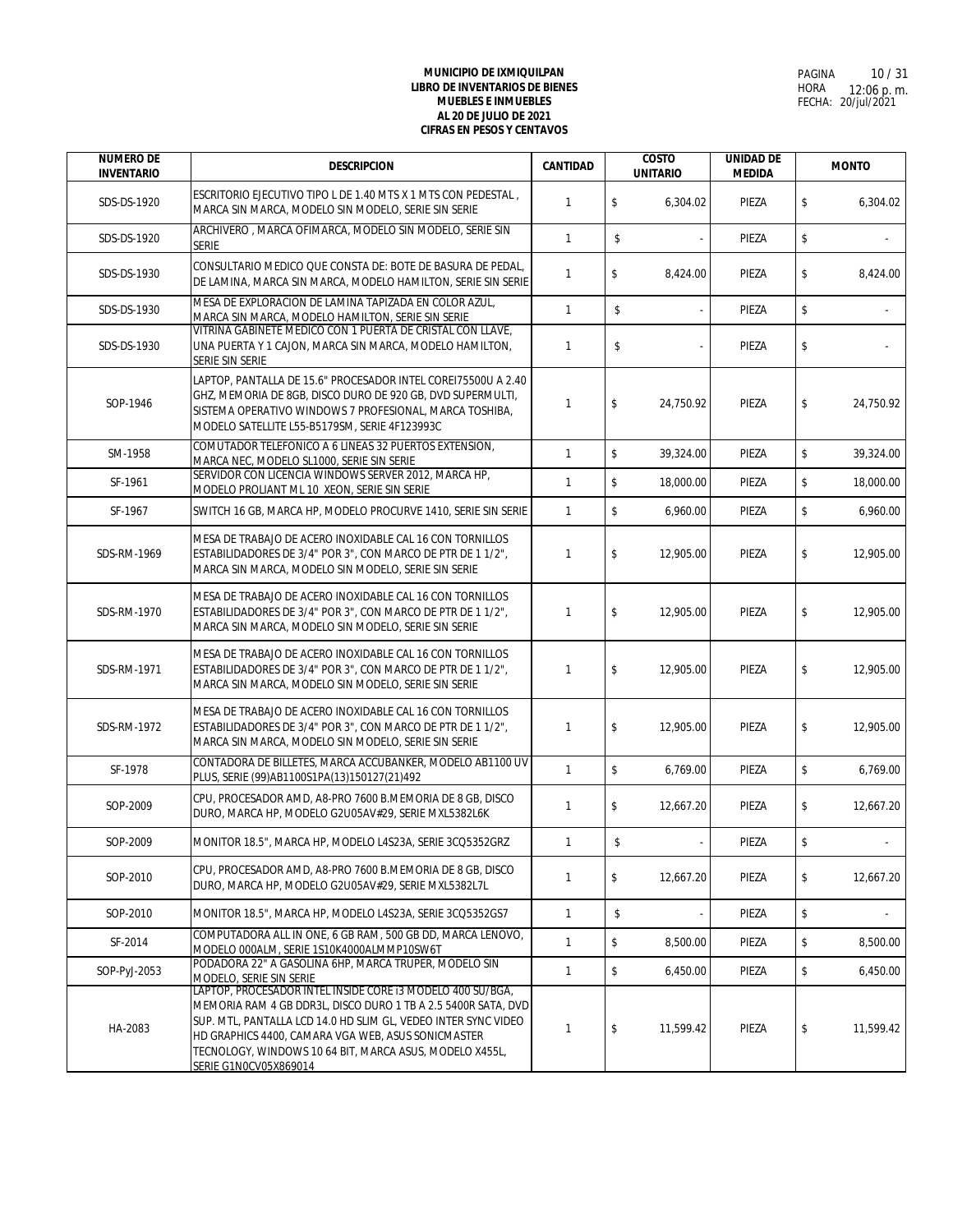| <b>NUMERO DE</b><br><b>INVENTARIO</b> | <b>DESCRIPCION</b>                                                                                                                                                                                                                                                                                                                                                                                                                                         | <b>CANTIDAD</b> | <b>COSTO</b><br><b>UNITARIO</b>      | <b>UNIDAD DE</b><br><b>MEDIDA</b> | <b>MONTO</b>    |
|---------------------------------------|------------------------------------------------------------------------------------------------------------------------------------------------------------------------------------------------------------------------------------------------------------------------------------------------------------------------------------------------------------------------------------------------------------------------------------------------------------|-----------------|--------------------------------------|-----------------------------------|-----------------|
| HA-2084                               | COMPUTADORA DE ESCRITORIO DE ALTO RENDIMIENTO INCLUYE:<br>PROCESADOR AMD SEMPRON 2650 1.4 GHZ, DC, 1MB, SK AM1<br>RADEON R3, MEMORIA RAM 4GB DDR3 1333MHZ ADATA, TARJETA<br>MADRE ASUS AM1M DDR3-1600. DISCO DURO 320 GB SATA 7200 RPM<br>150MBPS, UNIDAD OPTICA DVDRW 24X, GABINETE, MARCA ACTECK,<br>MODELO SIN MODELO, SERIE SIN SERIE                                                                                                                  | $\mathbf{1}$    | \$<br>6,073.75                       | PIEZA                             | \$<br>6,073.75  |
| SSP-HCB-2098                          | RADIO BASE, MARCA KENWOOD, MODELO NX-740, SERIE B5300146                                                                                                                                                                                                                                                                                                                                                                                                   | $\mathbf{1}$    | \$<br>7,595.00                       | PIEZA                             | \$<br>7,595.00  |
| SM-2112                               | EQUIPO DE COMPUTO PORTATIL, PROCESADOR INTEL INSIDE CORE 13,<br>MEMORIA RAM DE 4 GB DDR3, DISCO DURO DE 500GB, PANTALLA LED<br>14", VIDEL INTEL HD GRAPHICS 5500, MARCA LENOVO, MODELO SIN<br>MODELO, SERIE MP12X6V6                                                                                                                                                                                                                                       | 1               | \$<br>6,959.42                       | PIEZA                             | \$<br>6,959.42  |
| SM-IAC-2113                           | EQUIPO DE COMPUTO PORTATIL, MICROPROCESADOR: APU AMD A8-<br>7410 DE CUATRO NUCLEOS A 2,2 GHZ HASTA 2,5 GHZ, MEMORIA :<br>SDRAM DDRAM DDR3L DE 6GB, DICO DURO DE 1 TB, GRAFICOS AMD<br>RADEON R5 CON MEMORIA DE GRAFICOS TOTAL DE HASTA 3328 MB,<br>PANTALLA DE RETROILUMINACION WLED DE LATA DEFINICIOSN<br>BRIGHT VIEW DE 14 " EN DIAGONAL, MARCA HP, MODELO<br>NOTEBOOK, SERIE 5CG55307BB<br>EQUIPO DE COMPUTO, IDEA CENTRE AIO 21.5" AMD A 9-9410 6G, 1 | $\mathbf{1}$    | \$<br>10,439.99                      | PIEZA                             | \$<br>10,439.99 |
| SF-2120                               | TB, COLOR BLANCO, MARCA LENOVO, MODELO SIN MODELO, SERIE<br>MP15JNDV                                                                                                                                                                                                                                                                                                                                                                                       | $\mathbf{1}$    | \$<br>17,142.86                      | PIEZA                             | \$<br>17,142.86 |
| SF-2121                               | EQUIPO DE COMPUTO, IDEA CENTRE AIO 21.5" AMD A 9-9410 6G, 1<br>TB, COLOR BLANCO, MARCA LENOVO, MODELO SIN MODELO, SERIE<br>MP15D7QC                                                                                                                                                                                                                                                                                                                        | $\mathbf{1}$    | \$<br>17.142.86                      | PIEZA                             | \$<br>17,142.86 |
| SF-2122                               | EQUIPO DE COMPUTO, IDEA CENTRE AIO 21.5" AMD A 9-9410 6G, 1<br>TB, COLOR BLANCO, MARCA LENOVO, MODELO SIN MODELO, SERIE<br>PM15JL3S                                                                                                                                                                                                                                                                                                                        | $\mathbf{1}$    | \$<br>17,142.86                      | PIEZA                             | \$<br>17,142.86 |
| SF-2123                               | EQUIPO DE COMPUTO, IDEA CENTRE AIO 21.5" AMD A 9-9410 6G, 1<br>TB, COLOR BLANCO, MARCA LENOVO, MODELO SIN MODELO, SERIE<br>MP15JN8B                                                                                                                                                                                                                                                                                                                        | $\mathbf{1}$    | \$<br>17,142.86                      | PIEZA                             | \$<br>17,142.86 |
| SF-2124                               | EQUIPO DE COMPUTO, IDEA CENTRE AIO 21.5" AMD A 9-9410 6G, 1<br>TB, COLOR BLANCO, MARCA LENOVO, MODELO SIN MODELO, SERIE<br><b>MP15JL89</b>                                                                                                                                                                                                                                                                                                                 | $\mathbf{1}$    | \$<br>17,142.86                      | PIEZA                             | \$<br>17,142.86 |
| SF-2125                               | EQUIPO DE COMPUTO, IDEA CENTRE AIO 21.5" AMD A 9-9410 6G, 1<br>TB, COLOR BLANCO, MARCA LENOVO, MODELO SIN MODELO, SERIE<br>MP15JJ0R                                                                                                                                                                                                                                                                                                                        | $\mathbf{1}$    | \$<br>17,142.85                      | PIEZA                             | \$<br>17,142.85 |
| SF-2126                               | EQUIPO DE COMPUTO, IDEA CENTRE AIO 21.5" AMD A 9-9410 6G, 1<br>TB, COLOR BLANCO, MARCA LENOVO, MODELO SIN MODELO, SERIE<br><b>MP15J</b>                                                                                                                                                                                                                                                                                                                    | $\mathbf{1}$    | \$<br>17,142.85                      | PIEZA                             | \$<br>17,142.85 |
| SF-2127                               | SERVIDOR, 8G, 1T LAN TOWER DVD 1 AG-1, 64 BIT, MARCA DELL,<br>MODELO POWEREDGE T30, SERIE CN-0642XY-70163-773-A0Q5                                                                                                                                                                                                                                                                                                                                         | $\mathbf{1}$    | $\mathsf{\$}$<br>30,000.00           | PIEZA                             | \$<br>30,000.00 |
| SF-2128                               | SERVIDOR, 8G, 1T LAN TOWER DVD 1 AG-1, 64 BIT, MARCA DELL,<br>MODELO POWEREDGE T30, SERIE CN-0642XY-70163-773-A0QP                                                                                                                                                                                                                                                                                                                                         | $\mathbf{1}$    | \$<br>30,000.00                      | PIEZA                             | \$<br>30,000.00 |
| SF-2129                               | NO BREAK PARA SERVIDOR, MARCA FORZA, MODELO SL-1011UL, SERIE<br>170542101360                                                                                                                                                                                                                                                                                                                                                                               | $\mathbf{1}$    | \$<br>10,469.78                      | PIEZA                             | \$<br>10.469.78 |
| SF-2130                               | NO BREAK PARA SERVIDOR, MARCA FORZA, MODELO SL-1011UL, SERIE<br>170542101349                                                                                                                                                                                                                                                                                                                                                                               | $\mathbf{1}$    | \$<br>10,469.78                      | PIEZA                             | \$<br>10,469.78 |
| SOP-2134                              | TORRES DE ACERO PARA COLOCACION DE LONAS, MARCA SIN MARCA,<br>MODELO SIN MODELO, SERIE SIN SERIE                                                                                                                                                                                                                                                                                                                                                           | $\mathbf{1}$    | \$<br>10,846.00                      | PIEZA                             | \$<br>10,846.00 |
| SM-RC-2145                            | CPU PROCESADOR INTEL CORE I3 7100 DUAL CORE 3.90 GHZ.<br>MEMORIA RAM 4 GB, DISCO DURO 1TB UNIDAD DE DVD, MARCA<br>GHIA, MODELO PCGHIA-2378, SERIE 332747                                                                                                                                                                                                                                                                                                   | $\mathbf{1}$    | \$<br>7,909.98                       | PIEZA                             | \$<br>7,909.98  |
| SM-RE-2146                            | CARPA DE FIERRO CON LONA DE 3X3 METROS, MARCA SIN MARCA,<br>MODELO SIN MODELO, SERIE SIN SERIE                                                                                                                                                                                                                                                                                                                                                             | $\mathbf{1}$    | $\sqrt[6]{\frac{1}{2}}$<br>14,500.00 | PIEZA                             | \$<br>14,500.00 |
| SOP-2147                              | COMPUTADORA 4GB EN RAM DD 1 TB 19.5". MARCA LENOVO.<br>MODELO SIN MODELO, SERIE YJ00BAGN                                                                                                                                                                                                                                                                                                                                                                   | $\mathbf{1}$    | \$<br>8,900.00                       | PIEZA                             | \$<br>8,900.00  |
| SF-2174                               | MULTIFUNCIONAL, MARCA SAMSUNG, MODELO M4072FD, SERIE<br>CNB1KCQ156                                                                                                                                                                                                                                                                                                                                                                                         | $\mathbf{1}$    | \$<br>6,850.00                       | PIEZA                             | \$<br>6,850.00  |
| SOP-2175                              | LAPTOP INTEL R CORE 17, WIN 10 HOME 64, 13168 AC 1X1+BT 4.2 WW,<br>16GB (2X8GB) 2133 DDR4, HDD 1TB 5400RPM, LCD 15.6 LED HD SVA<br>AG SLIM, 1/1/0 2TB, MARCA HP, MODELO SIN MODELO, SERIE<br><b>CND81300KJ</b>                                                                                                                                                                                                                                             | 1               | \$<br>23,875.12                      | PIEZA                             | \$<br>23,875.12 |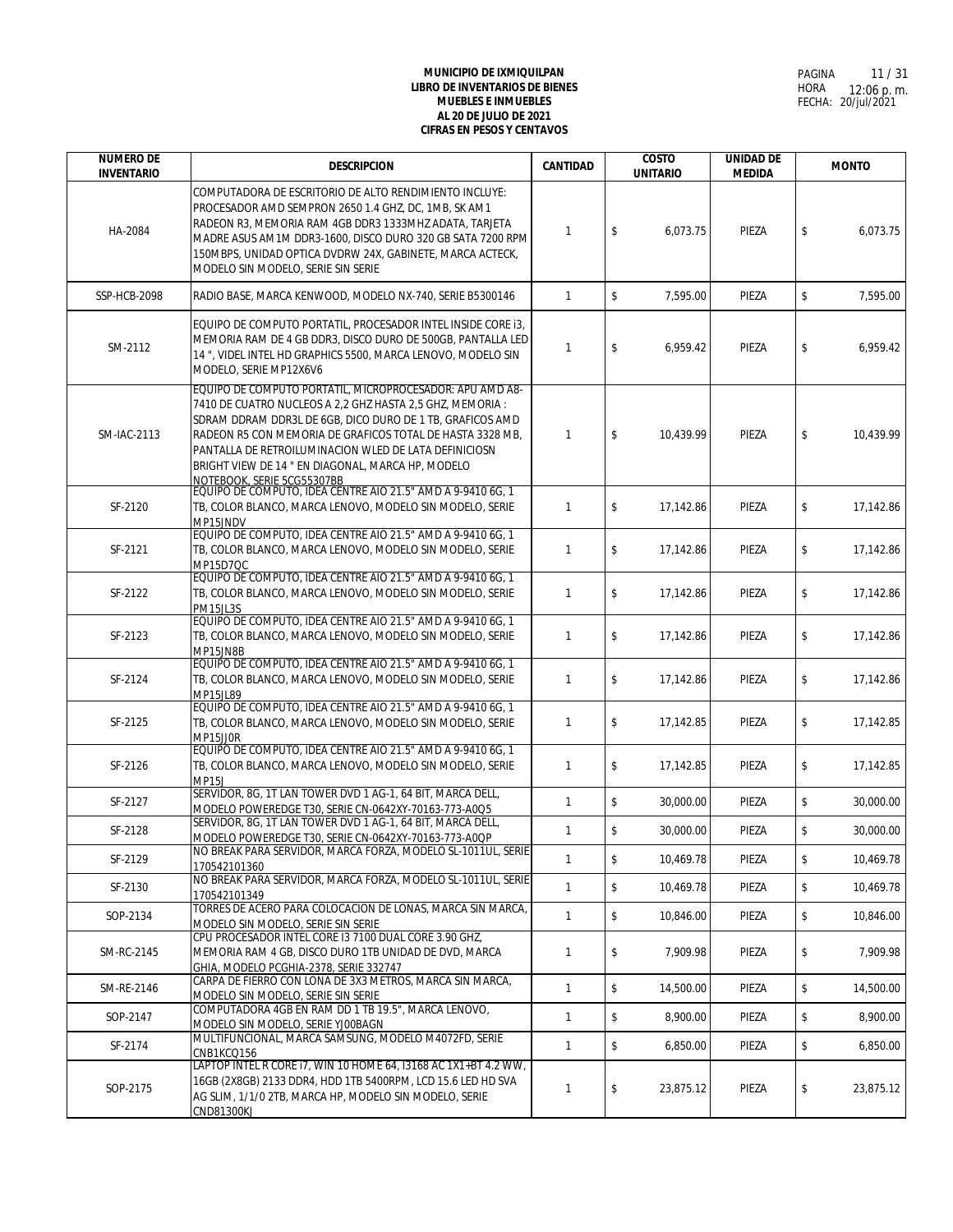| <b>NUMERO DE</b>  | <b>DESCRIPCION</b>                                                                                                                                                                                                                                                                                                                                               | <b>CANTIDAD</b> | <b>COSTO</b>    | <b>UNIDAD DE</b> | <b>MONTO</b>    |
|-------------------|------------------------------------------------------------------------------------------------------------------------------------------------------------------------------------------------------------------------------------------------------------------------------------------------------------------------------------------------------------------|-----------------|-----------------|------------------|-----------------|
| <b>INVENTARIO</b> | LAPTOP INTEL R CORE 17, WIN 10 HOME 64, 13168 AC 1X1+BT 4.2 WW,                                                                                                                                                                                                                                                                                                  |                 | <b>UNITARIO</b> | <b>MEDIDA</b>    |                 |
| SOP-2176          | 16GB (2X8GB) 2133 DDR4, HDD 1TB 5400RPM, LCD 15.6 LED HD SVA<br>AG SLIM, 1/1/0 2TB, MARCA HP, MODELO SIN MODELO, SERIE<br>CND81300LY                                                                                                                                                                                                                             | $\mathbf{1}$    | \$<br>23,875.12 | PIEZA            | \$<br>23,875.12 |
| SOP-2177          | LAPTOP INTEL R CORE 17, WIN 10 HOME 64, 13168 AC 1X1+BT 4.2 WW,<br>16GB (2X8GB) 2133 DDR4, HDD 1TB 5400RPM, LCD 15.6 LED HD SVA<br>AG SLIM, 1/1/0 2TB, MARCA HP, MODELO SIN MODELO, SERIE<br>CND81300KP                                                                                                                                                          | $\mathbf{1}$    | \$<br>23,875.12 | PIEZA            | \$<br>23,875.12 |
| SOP-2178          | LAPTOP INTEL R CORE 17, WIN 10 HOME 64, 13168 AC 1X1+BT 4.2 WW,<br>16GB (2X8GB) 2133 DDR4, HDD 1TB 5400RPM, LCD 15.6 LED HD SVA<br>AG SLIM, 1/1/0 2TB, MARCA HP, MODELO SIN MODELO, SERIE<br>CND81300LV                                                                                                                                                          | $\mathbf{1}$    | \$<br>23,875.12 | PIEZA            | \$<br>23,875.12 |
| SOP-2179          | LAPTOP INTEL R CORE 17, WIN 10 HOME 64, 13168 AC 1X1+BT 4.2 WW,<br>16GB (2X8GB) 2133 DDR4, HDD 1TB 5400RPM, LCD 15.6 LED HD SVA<br>AG SLIM, 1/1/0 2TB, MARCA HP, MODELO SIN MODELO, SERIE<br>CND812592H                                                                                                                                                          | $\mathbf{1}$    | \$<br>23,875.12 | PIEZA            | \$<br>23,875.12 |
| SOP-2180          | LAPTOP INTEL R CORE 17, WIN 10 HOME 64, 13168 AC 1X1+BT 4.2 WW,<br>16GB (2X8GB) 2133 DDR4, HDD 1TB 5400RPM, LCD 15.6 LED HD SVA<br>AG SLIM, 1/1/0 2TB, MARCA HP, MODELO SIN MODELO, SERIE<br>CND812594D                                                                                                                                                          | $\mathbf{1}$    | \$<br>23,875.12 | PIEZA            | \$<br>23,875.12 |
| SOP-2181          | LAPTOP INTEL R CORE 17, WIN 10 HOME 64, 13168 AC 1X1+BT 4.2 WW,<br>16GB (2X8GB) 2133 DDR4, HDD 1TB 5400RPM, LCD 15.6 LED HD SVA<br>AG SLIM, 1/1/0 2TB, MARCA HP, MODELO SIN MODELO, SERIE<br>CND81300LM                                                                                                                                                          | $\mathbf{1}$    | \$<br>23,875.12 | PIEZA            | \$<br>23,875.12 |
| SOP-2182          | LAPTOP INTEL R CORE 17, WIN 10 HOME 64, 13168 AC 1X1+BT 4.2 WW.<br>16GB (2X8GB) 2133 DDR4, HDD 1TB 5400RPM, LCD 15.6 LED HD SVA<br>AG SLIM, 1/1/0 2TB, MARCA HP, MODELO SIN MODELO, SERIE<br>CND81300K5                                                                                                                                                          | $\mathbf{1}$    | \$<br>23,875.12 | PIEZA            | \$<br>23,875.12 |
| SOP-2183          | LAPTOP INTEL R CORE 17, WIN 10 HOME 64, 13168 AC 1X1+BT 4.2 WW,<br>16GB (2X8GB) 2133 DDR4, HDD 1TB 5400RPM, LCD 15.6 LED HD SVA<br>AG SLIM, 1/1/0 2TB, MARCA HP, MODELO SIN MODELO, SERIE<br>CND81300MB                                                                                                                                                          | $\mathbf{1}$    | \$<br>23,875.12 | PIEZA            | \$<br>23,875.12 |
| SOP-2184          | LAPTOP INTEL R CORE 17, WIN 10 HOME 64, 13168 AC 1X1+BT 4.2 WW,<br>16GB (2X8GB) 2133 DDR4, HDD 1TB 5400RPM, LCD 15.6 LED HD SVA<br>AG SLIM, 1/1/0 2TB, MARCA HP, MODELO SIN MODELO, SERIE<br>CND812594Y                                                                                                                                                          | 1               | \$<br>23,875.12 | PIEZA            | \$<br>23,875.12 |
| SOP-2185          | LAPTOP INTEL R CORE 17, WIN 10 HOME 64, 13168 AC 1X1+BT 4.2 WW,<br>16GB (2X8GB) 2133 DDR4, HDD 1TB 5400RPM, LCD 15.6 LED HD SVA<br>AG SLIM, 1/1/0 2TB, MARCA HP, MODELO HP 250 G6, SERIE<br>CND812592L                                                                                                                                                           | $\mathbf{1}$    | \$<br>23,875.12 | PIEZA            | \$<br>23,875.12 |
| SOP-2186          | LAPTOP 250 G6 INTEL R CORE 17-7500U, WIN 10 HOME 64, I3168 AC<br>1X1 +BT 4.2 WW, 8GB (1X8GB) 2133 DDR4, HDD 1TB 5400RPM, LCD<br>15.6 LED HD SVA AG SLIM, 1/1/0 2TB, MARCA HP, MODELO SIN<br>MODELO, SERIE CND812592K                                                                                                                                             | $\mathbf{1}$    | \$<br>21,164.20 | PIEZA            | \$<br>21,164.20 |
| SOP-2188          | LAPTOP 250 G6 INTEL R CORE 17-7500U, WIN 10 HOME 64, I3168 AC<br>1X1+BT 4.2 WW, 8GB (1X8GB) 2133 DDR4, HDD 1TB 5400RPM, LCD<br>15.6 LED HD SVA AG SLIM, 1/1/0 2TB, MARCA HP, MODELO SIN<br>MODELO, SERIE CND81300JX                                                                                                                                              | 1               | \$<br>21,164.20 | PIEZA            | \$<br>21,164.20 |
| SOP-2189          | LAPTOP 250 G6 INTEL R CORE 17-7500U, WIN 10 HOME 64, 13168 AC<br>1X1 +BT 4.2 WW, 8GB (1X8GB) 2133 DDR4, HDD 1TB 5400RPM, LCD<br>15.6 LED HD SVA AG SLIM, 1/1/0 2TB, MARCA HP, MODELO SIN<br>MODELO, SERIE CND81300L8                                                                                                                                             | 1               | \$<br>21,164.20 | PIEZA            | \$<br>21,164.20 |
| SOP-2190          | DESKTOP 280 G2 SFF CORE 15-7500 4C, RAM 4GB (1X4GB) DDR4 2133,<br>ODD 9.5 DVDWR, HDD 1TB 7200RPM SATA-6G 3.5, LOC W10P6 LTNA,<br>1-1-1, MARCA HP, MODELO SIN MODELO, SERIE 4CE7443M2N                                                                                                                                                                            | $\mathbf{1}$    | \$<br>19,157.40 | PIEZA            | \$<br>19,157.40 |
| SOP-2190          | MONITOR V214U LED 20.7", 1920 X 1080, WIDE SCREEN, 100 VESA<br>VGA/HDMI, MARCA HP, MODELO SIN MODELO, SERIE CNC71703QW                                                                                                                                                                                                                                           | $\mathbf{1}$    | \$              | PIEZA            | \$              |
| SOP-2193          | ESCANER CAMA PLANA TAMAÑO OFICIO Y ADF ESCANER PLANO<br>SCANJET ENTERPISE DOBLE CARTA, HP SCANJET ENTERPRISE FLOW<br>7500, ESCANER CAMA PLANA (OFICIO) Y ADF, CAPACIDAD DE 100<br>HOJAS, VELOCIDAD DE 50 PPM/100 IMP, RESOLUCION DE 600 X 600<br>DPI, TAMAÑO MAXIMO HASTA 8.5X34 " EN ADF Y 8.5 X 14 " EN CAMA,<br>MARCA HP, MODELO SIN MODELO, SERIE SG81G1103D | $\mathbf{1}$    | \$<br>27,653.24 | PIEZA            | \$<br>27,653.24 |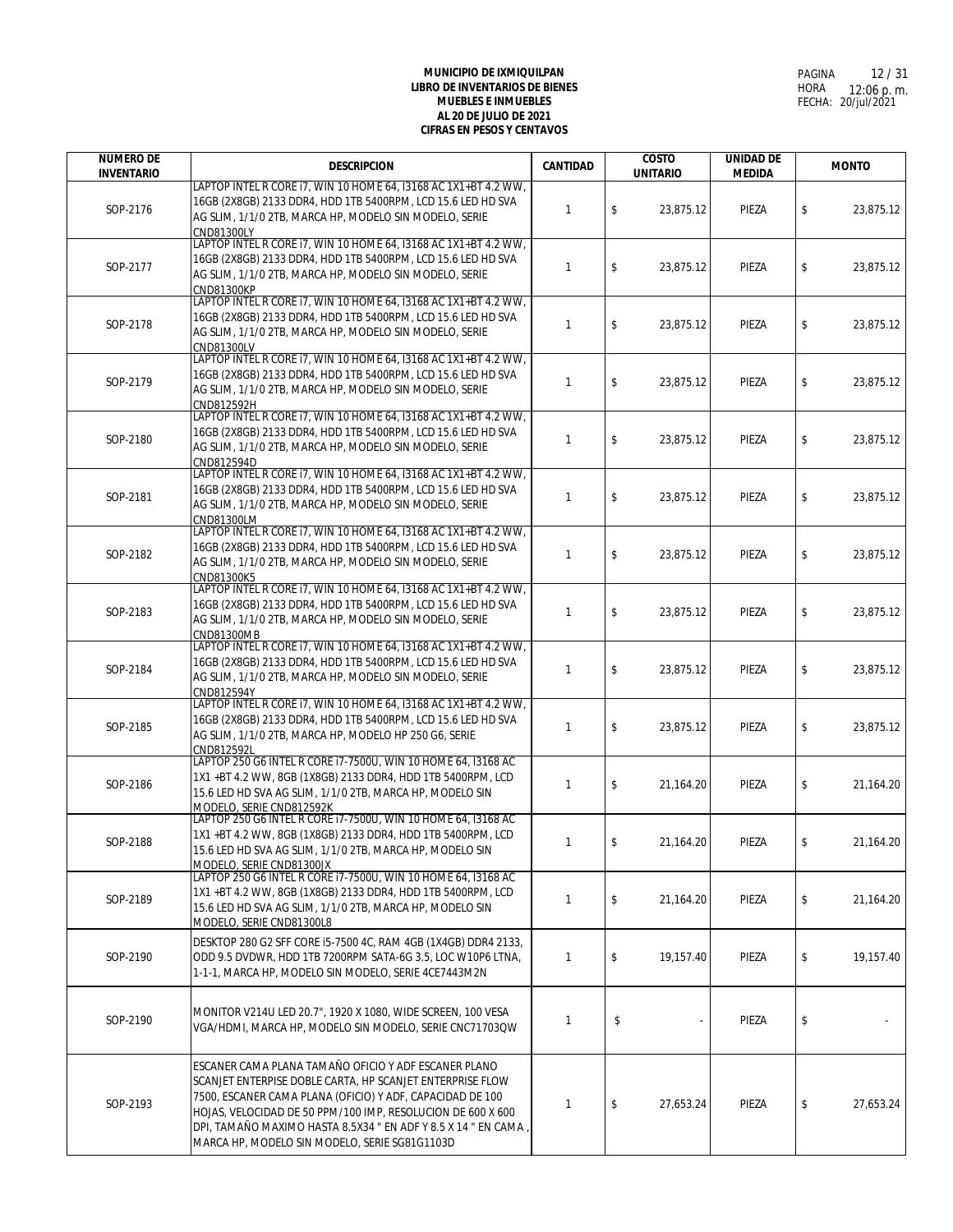| <b>NUMERO DE</b><br><b>INVENTARIO</b> | <b>DESCRIPCION</b>                                                                                                                                          | <b>CANTIDAD</b>                | <b>COSTO</b><br><b>UNITARIO</b>      | <b>UNIDAD DE</b><br><b>MEDIDA</b> |          | <b>MONTO</b>         |  |
|---------------------------------------|-------------------------------------------------------------------------------------------------------------------------------------------------------------|--------------------------------|--------------------------------------|-----------------------------------|----------|----------------------|--|
| SF-2199                               | ALL IN ONE PC 20 C206LA, MARCA HP, MODELO SIN MODELO, SERIE<br>8CC81Z11LX                                                                                   | $\mathbf{1}$                   | $\mathsf{\$}$<br>12,499.00           | PIEZA                             | \$       | 12,499.00            |  |
| SF-2200                               | ALL IN ONE PC 20 C206LA, MARCA HP, MODELO SIN MODELO, SERIE<br>8CC81211L7                                                                                   | $\mathbf{1}$                   | $\mathsf{\$}$<br>12,499.00           | PIEZA                             | \$       | 12,499.00            |  |
| SF-2201                               | ALL IN ONE 24 R017LA, MARCA HP, MODELO SIN MODELO, SERIE<br>8CC804161V                                                                                      | $\mathbf{1}$                   | $\sqrt[6]{\frac{1}{2}}$<br>19,999.00 | PIEZA                             | \$       | 19,999.00            |  |
| SF-2202                               | PAVILLON ALL IN ONE 24 G211LA, MARCA HP, MODELO SIN MODELO,<br>SERIE 8CC8150XBB                                                                             | $\mathbf{1}$                   | $\mathsf S$<br>22,999.00             | PIEZA                             | \$       | 22,999.00            |  |
| SM-CS-2204                            | DRON DJI MAVIC AIR FLY COMBO NEGRO, MARCA MAVIC, MODELO<br>S01A. SERIE OK1CF5H3AE13VC                                                                       | $\mathbf{1}$                   | $\mathsf S$<br>27,000.00             | PIEZA                             | \$       | 27,000.00            |  |
| SOP-DPyJ-2206                         | CORTASETOS, MARCA STIHL, MODELO KA 85R, SERIE 367692839                                                                                                     | $\mathbf{1}$                   | \$<br>12,950.00                      | PIEZA                             | \$       | 12,950.00            |  |
| SOP-2261                              | ESCRITORIO DE TRABAJO 0.80 X 0.60 X 0.75 CON LIBRERO SUPERIOR<br>DE DOS PUERTAS FABRICADO EN MELANINA, MARCA EAO, MODELO<br>ETM/.80, SERIE SIN SERIE        | $\mathbf{1}$                   | \$<br>8,404.20                       | PIEZA                             | \$       | 8,404.20             |  |
| SOP-2262                              | ESCRITORIO DE TRABAJO 0.80 X 0.60 X 0.75 CON LIBRERO SUPERIOR<br>DE DOS PUERTAS FABRICADO EN MELANINA, MARCA EAO, MODELO<br>ETM/.80, SERIE SIN SERIE        | $\mathbf{1}$                   | \$<br>8,404.20                       | PIEZA                             | \$       | 8,404.20             |  |
| SOP-2263                              | LIBRERO ABIERTO DE 1.20 X 0.35 X 1.90 CON CUATRO ENTREPAÑOS<br>CINCO ESPACION FABRICADO EN MELANINA, MARCA SIN MARCA,<br>MODELO SIN MODELO, SERIE SIN SERIE | $\mathbf{1}$                   | \$<br>7,355.56                       | PIEZA                             | \$       | 7,355.56             |  |
| SOP-2264                              | LIBRERO ABIERTO DE 1.20 X 0.35 X 1.90 CON CUATRO ENTREPAÑOS<br>CINCO ESPACION FABRICADO EN MELANINA, MARCA SIN MARCA,                                       | $\mathbf{1}$                   | \$<br>7,355.56                       | PIEZA                             | \$       | 7,355.56             |  |
| SM-DJ-2287                            | MODELO SIN MODELO, SERIE SIN SERIE<br>IMPRESORA, MARCA EPSON, MODELO L575, SERIE W98Y263018                                                                 | $\mathbf{1}$                   | \$<br>5,990.00                       | PIEZA                             | \$       | 5,990.00             |  |
| SM-2289                               | EQUIPO DE COMPUTO ALL IN ONE, MARCA LENOVO, MODELO 130,<br>SERIE YJOOEORL                                                                                   | $\mathbf{1}$                   | $\mathsf{\$}$<br>7.990.00            | PIEZA                             | \$       | 7,990.00             |  |
| SF-2291                               | EQUIPO DE COMPUTO ALL IN ONE, MARCA LENOVO, MODELO V130,<br>SERIE YJOOJDC5                                                                                  | $\mathbf{1}$                   | \$<br>9,687.00                       | PIEZA                             | \$       | 9,687.00             |  |
| SF-2292                               | IMPRESORA, MARCA EPSON, MODELO L575, SERIE W98Y263015                                                                                                       | $\mathbf{1}$                   | \$<br>5,990.00                       | PIEZA                             | \$       | 5,990.00             |  |
| SF-2293                               | EQUIPO DE COMPUTO ALL IN ONE, MARCA LENOVO, MODELO V130,<br>SERIE YJOOJDAH                                                                                  | $\mathbf{1}$                   | \$<br>9,687.00                       | PIEZA                             | \$       | 9,687.00             |  |
| <b>SDET-2296</b>                      | LAPTOP, MARCA LENOVO, MODELO V130, SERIE MP1EU3AD                                                                                                           | $\mathbf{1}$                   | \$<br>6,261.81                       | PIEZA                             | \$       | 6,261.81             |  |
| SOP-SPM-2298                          | LAPTOP, MARCA LENOVO, MODELO V130, SERIE SMP1ETZ76                                                                                                          | $\mathbf{1}$                   | \$<br>6,261.80                       | PIEZA                             | \$       | 6,261.80             |  |
| SOP-SPM-2299<br>SM-2301               | LAPTOP, MARCA LENOVO, MODELO V130, SERIE MP1EU3BB<br>EQUIPO DE COMPUTO ALL IN ONE, MARCA LENOVO, MODELO 130,<br>SERIE YJOOJD6R                              | $\overline{1}$<br>$\mathbf{1}$ | \$<br>6,261.80<br>\$<br>9,687.00     | PIEZA<br>PIEZA                    | \$<br>\$ | 6,261.80<br>9,687.00 |  |
| SF-2302                               | TOMBOLA CON ACRILICO Y ZINTRO, MARCA SIN MARCA, MODELO SIN<br>MODELO, SERIE SIN SERIE                                                                       | $\mathbf{1}$                   | $\sqrt[6]{\frac{1}{2}}$<br>10,788.00 | PIEZA                             | \$       | 10,788.00            |  |
| SF-2304                               | ESTACION TOTAL DIGITAL, MARCA NIKON, MODELO NPL322, SERIE<br>D311053                                                                                        | $\mathbf{1}$                   | $\sqrt[6]{\frac{1}{2}}$<br>91,355.00 | PIEZA                             | \$       | 91,355.00            |  |
| SF-2304                               | CABLE PARA CONECCION USB PARA ESTACION TOTAL NIKON, MARCA<br>SIN MARCA, MODELO SIN MODELO, SERIE SIN SERIE                                                  | $\mathbf{1}$                   | \$                                   | PIEZA                             | \$       |                      |  |
| SF-2304                               | PRISMA SENCILLO CON SOPORTE BASCULANTE, MARCA SIN MARCA,<br>MODELO SIN MODELO, SERIE SIN SERIE                                                              | $\mathbf{1}$                   | \$                                   | PIEZA                             | \$       |                      |  |
| SF-2304                               | TRIPIE DE ALUMINIO, MARCA SIN MARCA, MODELO DL21007-B, SERIE<br>SIN SERIE                                                                                   | $\mathbf{1}$                   | \$                                   | PIEZA                             | \$       |                      |  |
| SF-2304                               | BIPOIDE PARA BASTON, MARCA GEOSURV, MODELO SIN MODELO,<br>SERIE SIN SERIE                                                                                   | $\mathbf{1}$                   | \$<br>$\overline{\phantom{a}}$       | PIEZA                             | \$       |                      |  |
| SOP-SPM-2305                          | TRICICLO REFORZADO 26X2 DE CARGA CON 2 LLANTAS DE MOTOY 1<br>DE BICICLETA, MARCA SIN MARCA, MODELO SIN MODELO, SERIE SIN<br>SERIE                           | $\mathbf{1}$                   | \$<br>6,800.00                       | PIEZA                             | \$       | 6,800.00             |  |
| SOP-SPM-2306                          | TRICICLO REFORZADO 26X2 DE CARGA CON 2 LLANTAS DE MOTOY 1<br>DE BICICLETA, MARCA SIN MARCA, MODELO SIN MODELO, SERIE SIN<br><b>SERIE</b>                    | $\mathbf{1}$                   | \$<br>6,800.00                       | PIEZA                             | \$       | 6,800.00             |  |
| SOP-SPM-2307                          | TRICICLO REFORZADO 26X2 DE CARGA CON 2 LLANTAS DE MOTOY 1<br>DE BICICLETA, MARCA SIN MARCA, MODELO SIN MODELO, SERIE SIN<br><b>SERIE</b>                    | $\mathbf{1}$                   | \$<br>6,800.00                       | PIEZA                             | \$       | 6,800.00             |  |
| SOP-SPM-2308                          | TRICICLO REFORZADO 26X2 DE CARGA CON 2 LLANTAS DE MOTOY 1<br>DE BICICLETA, MARCA SIN MARCA, MODELO SIN MODELO, SERIE SIN<br><b>SERIE</b>                    | $\mathbf{1}$                   | \$<br>6,800.00                       | PIEZA                             | \$       | 6,800.00             |  |
| SOP-SPM-2309                          | TRICICLO REFORZADO 26X2 DE CARGA CON 2 LLANTAS DE MOTOY 1<br>DE BICICLETA, MARCA SIN MARCA, MODELO SIN MODELO, SERIE SIN<br><b>SERIE</b>                    | $\mathbf{1}$                   | \$<br>6,800.00                       | PIEZA                             | \$       | 6,800.00             |  |
| SOP-SPM-2310                          | TRICICLO REFORZADO 26X2 DE CARGA CON 2 LLANTAS DE MOTOY 1<br>DE BICICLETA, MARCA SIN MARCA, MODELO SIN MODELO, SERIE SIN<br>SERIE                           | $\mathbf{1}$                   | \$<br>6,800.00                       | PIEZA                             | \$       | 6,800.00             |  |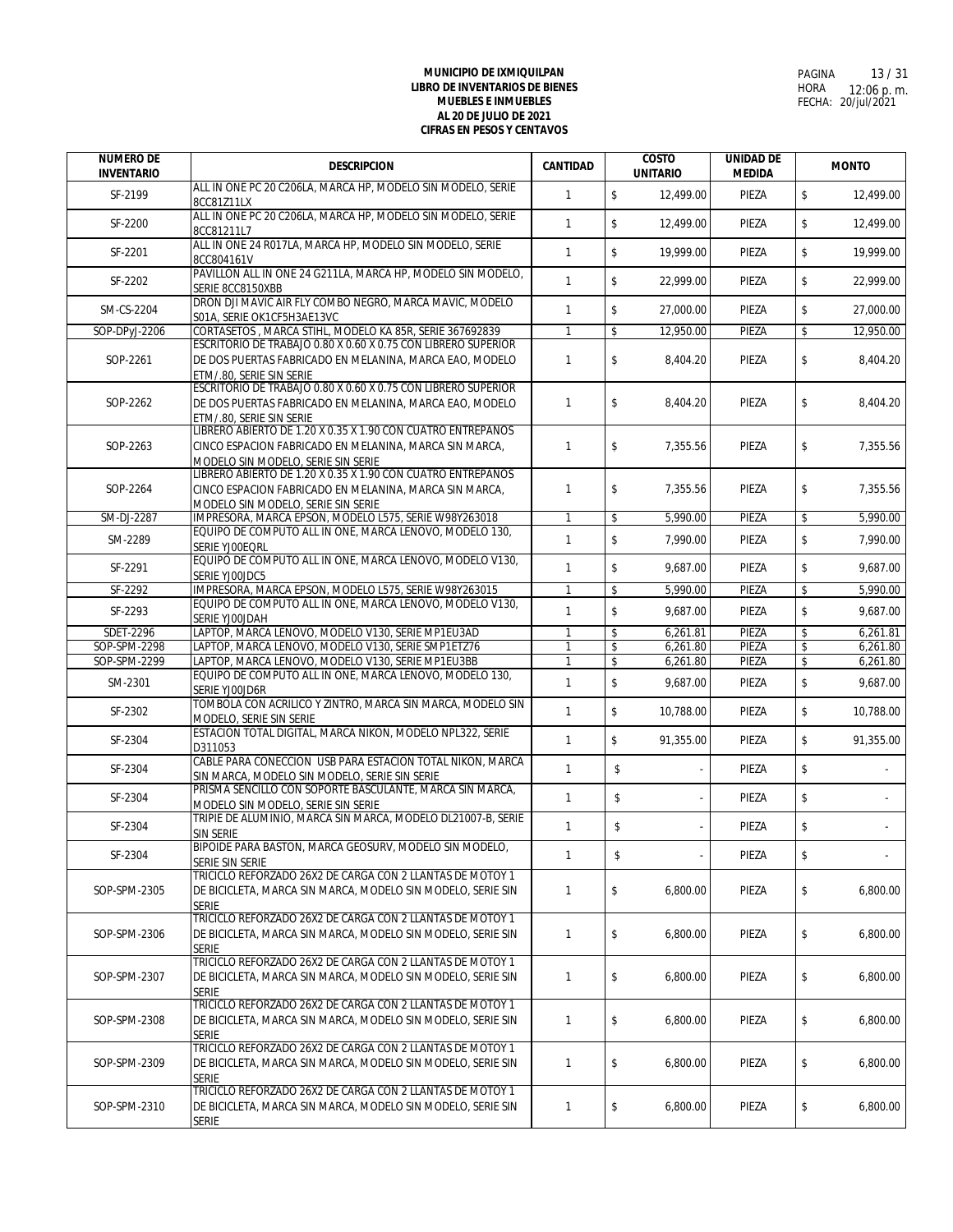| <b>NUMERO DE</b><br><b>INVENTARIO</b> | <b>DESCRIPCION</b>                                                                                                                                                         | <b>CANTIDAD</b> | <b>COSTO</b><br><b>UNITARIO</b>      | <b>UNIDAD DE</b><br><b>MEDIDA</b> | <b>MONTO</b>     |
|---------------------------------------|----------------------------------------------------------------------------------------------------------------------------------------------------------------------------|-----------------|--------------------------------------|-----------------------------------|------------------|
| SOP-SPM-2311                          | TRICICLO REFORZADO 26X2 DE CARGA CON 2 LLANTAS DE MOTOY 1<br>DE BICICLETA, MARCA SIN MARCA, MODELO SIN MODELO, SERIE SIN<br><b>SERIE</b>                                   | $\mathbf{1}$    | \$<br>6,800.00                       | PIEZA                             | \$<br>6.800.00   |
| SOP-SPM-2312                          | TRICICLO REFORZADO 26X2 DE CARGA CON 2 LLANTAS DE MOTOY 1<br>DE BICICLETA, MARCA SIN MARCA, MODELO SIN MODELO, SERIE SIN<br><b>SERIE</b>                                   | $\mathbf{1}$    | \$<br>6.800.00                       | PIEZA                             | \$<br>6,800.00   |
| SDS-RM-2313                           | SAW ELECTRIC BAND *B6-E*, MARCA SIN MARCA, MODELO SIN<br>MODELO, SERIE SIN SERIE                                                                                           | $\mathbf{1}$    | $\mathbb S$<br>109,875.18            | PIEZA                             | \$<br>109,875.18 |
| SF-2327                               | COMPUTADORA DE ESCRITORIO ALL-IN-ONE, MARCA HP, MODELO SIN<br>MODELO, SERIE 8CC95021ZN                                                                                     | $\mathbf{1}$    | \$<br>7,980.00                       | PIEZA                             | \$<br>7,980.00   |
| SF-2328                               | COMPUTADORA DE ESCRITORIO, MARCA LENOVO, MODELO THINK<br>M720Q, SERIE MJ0ASE40                                                                                             | $\mathbf{1}$    | \$<br>17,030.60                      | PIEZA                             | \$<br>17,030.60  |
| SF-2328                               | MONITOR, MARCA LENOVO, MODELO SIN MODELO, SERIE V5FX5398                                                                                                                   | $\mathbf{1}$    | \$                                   | PIEZA                             | \$               |
| SOP-2338                              | COMPUTADORA ALL IN ONE, PROCESADOR AMD A6, DISCO DURO 1TB,<br>RAM 4GB, MARCA LENOVO, MODELO SIN MODELO, SERIE YJ00TXT1                                                     | $\mathbf{1}$    | \$<br>12,500.00                      | PIEZA                             | \$<br>12,500.00  |
| SOP-2339                              | COMPUTADORA ALL IN ONE, PROCESADOR AMD A6, DISCO DURO 1TB,<br>RAM 4GB, MARCA LENOVO, MODELO SIN MODELO, SERIE YJ00TY2R                                                     | $\mathbf{1}$    | \$<br>12,500.00                      | PIEZA                             | \$<br>12,500.00  |
| SF-2344                               | IMPRESORA, MARCA HP, MODELO M5070DN, SERIE PHBCM9T3D9                                                                                                                      | $\mathbf{1}$    | $\mathsf{\$}$<br>10,242.80           | PIEZA                             | \$<br>10,242.80  |
| SDET-2345                             | ALL IN ONE, MARCA HP, MODELO SIN MODELO, SERIE 8CC95118D0                                                                                                                  | $\mathbf{1}$    | $\mathsf{\$}$<br>11,706.44           | PIEZA                             | \$<br>11,706.44  |
| SDET-2346                             | ALL IN ONE, MARCA HP, MODELO SIN MODELO, SERIE 8CC95118FG                                                                                                                  | $\mathbf{1}$    | $\mathsf{\$}$<br>11,706.44           | PIEZA                             | \$<br>11,706.44  |
| SDET-2347                             | ALL IN ONE, MARCA HP, MODELO SIN MODELO, SERIE 8CC95118FH                                                                                                                  | $\mathbf{1}$    | $\sqrt[6]{\frac{1}{2}}$<br>11,706.44 | PIEZA                             | \$<br>11,706.44  |
| SF-2350                               | MACBOOK AIR13, MARCA APPLE, MODELO MACBOOK AIR 13, SERIE<br>FVFZKG2CJ1WK                                                                                                   | $\mathbf{1}$    | \$<br>27,000.00                      | PIEZA                             | \$<br>27,000.00  |
| SM-JC-2353                            | COMPUTADORA ALL IN ONE, MARCA HP, MODELO SIN MODELO, SERIE<br>8CC0112NT0                                                                                                   | $\mathbf{1}$    | \$<br>9,780.01                       | PIEZA                             | \$<br>9,780.01   |
| SF-2383                               | SOFTWER DE RESPALDO DE SERVIDORES, MARCA SIN MARCA,<br>MODELO SIN MODELO, SERIE SIN SERIE                                                                                  | $\mathbf{1}$    | $\mathsf{\$}$<br>78,996.00           | PIEZA                             | \$<br>78,996.00  |
| SM-2384                               | COMPUTADORA ALL IN ONE, MARCA HP, MODELO SIN MODELO, SERIE<br>8CC9502245                                                                                                   | $\mathbf{1}$    | \$<br>7,890.00                       | PIEZA                             | \$<br>7,890.00   |
| SM-AM-2387                            | COMPUTADORA ALL IN ONE, 205 GB, 19.25 " AMD A4, 4GB, 1TB,<br>MARCA HP, MODELO SIN MODELO, SERIE 8CC0130GBP                                                                 | $\mathbf{1}$    | \$<br>9,396.00                       | PIEZA                             | \$<br>9,396.00   |
| SDS-PBJ-2389                          | BOMBA AUTOCEBANTE 10 HP, MARCA DAYTON, MODELO 12N8, SERIE                                                                                                                  | $\mathbf{1}$    | \$<br>56,563.92                      | PIEZA                             | \$<br>56,563.92  |
| SF-2390                               | SOFTWARE PARA DIGITALIZACION, MARCA SIN MARCA, MODELO SIN<br>MODELO, SERIE SIN SERIE                                                                                       | $\mathbf{1}$    | \$<br>121,004.00                     | PIEZA                             | \$<br>121,004.00 |
| SOP-SPM-2391                          | BOMBA AUTOCEBANTE 7.5 HP, MARCA ADIR, MODELO SIN MODELO,<br>SERIE SIN SERIE                                                                                                | $\mathbf{1}$    | $\mathbb S$<br>9,363.52              | PIEZA                             | \$<br>9,363.52   |
| SOP-SPM-2392                          | BOMBA AUTOCEBANTE 7.5 HP, MARCA ADIR, MODELO SIN MODELO,<br>SERIE SIN SERIE                                                                                                | $\mathbf{1}$    | \$<br>9,363.52                       | PIEZA                             | \$<br>9,363.52   |
| SOP-SPM-2393                          | BOMBA AUTOCEBANTE 7.5 HP, MARCA ADIR, MODELO SIN MODELO,<br>SERIE SIN SERIE                                                                                                | $\mathbf{1}$    | \$<br>9,363.52                       | PIEZA                             | \$<br>9,363.52   |
| SDS-2401                              | COMPUTADORA AIO, PANTALLA DE 19.5", PROCESADOR AMD A4<br>9125, DISCO DURO 1TB, MEMORIA RAM 4 GB, MARCA HP, MODELO<br>205, SERIE 8CC0300LTT                                 | $\mathbf{1}$    | \$<br>11,550.00                      | PIEZA                             | \$<br>11,550.00  |
| SDS-2402                              | COMPUTADORA AIO, PANTALLA DE 19.5", PROCESADOR AMD A4<br>9125, DISCO DURO 1TB, MEMORIA RAM 4 GB, MARCA HP, MODELO<br>205, SERIE 8CC0130PGR                                 | $\overline{1}$  | \$<br>11,550.00                      | PIEZA                             | \$<br>11,550.00  |
| SDS-2403                              | COMPUTADORA AIO, PANTALLA DE 19.5", PROCESADOR AMD A4<br>9125, DISCO DURO 1TB, MEMORIA RAM 4 GB, MARCA HP, MODELO<br>205. SERIE 8CC0130PHM                                 | 1               | \$<br>11,550.00                      | PIEZA                             | \$<br>11,550.00  |
| SF-2404                               | PROYECTOR COLOR BLANCO, MARCA BENO, MODELO MS550, SERIE<br>PD7BK05198000                                                                                                   | $\mathbf{1}$    | \$<br>10,959.00                      | PIEZA                             | \$<br>10,959.00  |
| CM-2405                               | COMPUTADORA PORTATIL, PANTALLA DE 15.6", PROCESADOR INTEL<br>CELERON N4000, DISCO DURO 500GB, MEMORIA RAM 4 GB, MARCA<br>ASUS, MODELO A540MA-GQ936T, SERIE L7N0GR03H36731B | $\mathbf{1}$    | \$<br>12,850.00                      | PIEZA                             | \$<br>12,850.00  |
| SOP-DUE-2406                          | COMPUTADORA PORTATIL, PANTALLA DE 15.6", PROCESADOR INTEL<br>CELERON N4000, DISCO DURO 500GB, MEMORIA RAM 4 GB, MARCA<br>ASUS, MODELO A540MA-GQ936T, SERIE L7N0GR03H39531E | $\mathbf{1}$    | \$<br>12,850.00                      | PIEZA                             | \$<br>12,850.00  |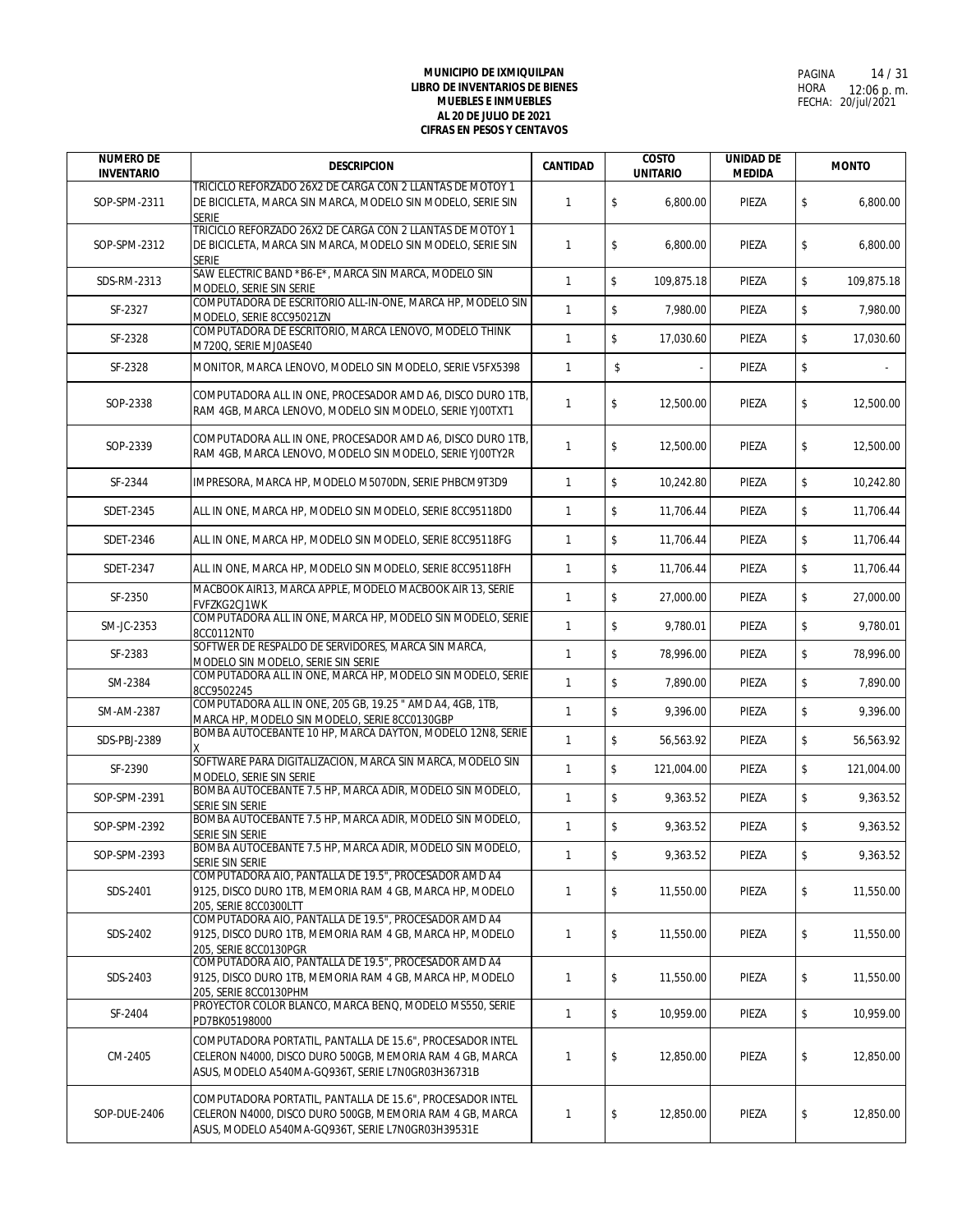| <b>NUMERO DE</b><br><b>INVENTARIO</b> | <b>DESCRIPCION</b>                                                                                                                                                                                                       | <b>CANTIDAD</b> | <b>COSTO</b><br><b>UNITARIO</b>      | <b>UNIDAD DE</b><br><b>MEDIDA</b> |    | <b>MONTO</b> |
|---------------------------------------|--------------------------------------------------------------------------------------------------------------------------------------------------------------------------------------------------------------------------|-----------------|--------------------------------------|-----------------------------------|----|--------------|
| SF-2409                               | ALL IN ONE, PANTALLA DE 23.8", PROCESADOR INTEL CORE 17 8700T,<br>DISCO DURO 1 TB, MEMORIA RAM 8 GB, COLOR NEGRO, MARCA<br>LENOVO, MODELO V530 241CB, SERIE MP1N7Q7P                                                     | $\mathbf{1}$    | \$<br>29,350.00                      | PIEZA                             | \$ | 29.350.00    |
| SF-2410                               | ALL IN ONE, PANTALLA DE 23.8", PROCESADOR INTEL CORE 17 8700T,<br>DISCO DURO 1 TB, MEMORIA RAM 8 GB, COLOR NEGRO, MARCA<br>LENOVO, MODELO V530 241CB, SERIE MP1N7RLW                                                     | $\mathbf{1}$    | \$<br>29,350.00                      | PIEZA                             | \$ | 29,350.00    |
| SM-2412                               | COMPUTADORA AIO, PANTALLA DE 19.5", PROCESADOR AMD A4<br>9125, DISCO DURO 1TB, MEMORIA RAM 4 GB, MARCA HP, MODELO<br>205. SERIE 8CC0300LHW                                                                               | $\mathbf{1}$    | \$<br>11,550.00                      | PIEZA                             | \$ | 11,550.00    |
| SM-2413                               | COMPUTADORA AIO, PANTALLA DE 19.5", PROCESADOR AMD A4<br>9125, DISCO DURO 1TB, MEMORIA RAM 4 GB, MARCA HP, MODELO<br>205. SERIE 8CC0300LT5                                                                               | $\mathbf{1}$    | \$<br>11,550.00                      | PIEZA                             | \$ | 11,550.00    |
| SDS-2414                              | PODADORA CON MOTOR A GASOLINA 4HP DE 18", MARCA SIN<br>MARCA, MODELO SIN MODELO, SERIE SIN SERIE                                                                                                                         | $\mathbf{1}$    | \$<br>7,465.93                       | PIEZA                             | \$ | 7,465.93     |
| SOP-DUE-2416                          | MOTOSIERRA 20", MOTOR 45 CC, MARCA SIN MARCA, MODELO SIN<br>MODELO, SERIE SIN SERIE                                                                                                                                      | $\mathbf{1}$    | \$<br>6,909.66                       | PIEZA                             | \$ | 6,909.66     |
| SOP-DUE-2417                          | DESBROZADORA A GASOLINA PARA PASTO, MARCA SIN MARCA,<br>MODELO SIN MODELO, SERIE SIN SERIE                                                                                                                               | $\mathbf{1}$    | \$<br>2,942.29                       | PIEZA                             | \$ | 2,942.29     |
| SOP-DUE-2418                          | CORTASETOS A GASOLINA, MARCA SIN MARCA, MODELO SIN<br>MODELO, SERIE SIN SERIE                                                                                                                                            | $\mathbf{1}$    | \$<br>5,354.55                       | PIEZA                             | \$ | 5,354.55     |
| SDS-2419                              | GUIRO DE CUCHILLAS, MARCA SIN MARCA, MODELO SIN MODELO,<br>SERIE SIN SERIE                                                                                                                                               | $\mathbf{1}$    | \$<br>7.163.30                       | PIEZA                             | \$ | 7,163.30     |
| SF-2422                               | SERVIDOR GEN10 XEON E-2221 16 GB P16927-S01+SSD WESTER N<br>DIGITAL WD GREEN, 1TB, SERIAL SATA III, 2.5", 7MM, MARCA HP,<br>MODELO HPE ML30, SERIE 2M203208                                                              | $\mathbf{1}$    | \$<br>27,500.00                      | PIEZA                             | \$ | 27,500.00    |
| SF-2423                               | EQUIPO DE COMPUTO, MARCA, MODELO QOTOM-Q190G4-S1, SERIE                                                                                                                                                                  | $\mathbf{1}$    | $\mathbb S$<br>9,512.00              | PIEZA                             | \$ | 9,512.00     |
| SF-2424                               | ALL IN ONE AIO 21-B0015LA/ 4GB/1TB, 20.7 LED, COLOR BLANCO,<br>MARCA HP, MODELO PAVILLON, SERIE 1CZ04505CX                                                                                                               | $\mathbf{1}$    | \$<br>17,035.17                      | PIEZA                             | \$ | 17,035.17    |
| SF-2425                               | ALL IN ONE AIO 21-B0015LA/ 4GB/1TB, 20.7 LED, COLOR BLANCO,<br>MARCA HP, MODELO PAVILLON, SERIE 1CZ045056F                                                                                                               | $\mathbf{1}$    | $\mathsf{\$}$<br>17,035.17           | PIEZA                             | \$ | 17,035.17    |
| SF-2426                               | ALL IN ONE AIO 21-B0015LA/ 4GB/1TB, 20.7 LED, COLOR BLANCO,<br>MARCA HP, MODELO PAVILLON, SERIE 1CZ045055X                                                                                                               | $\mathbf{1}$    | $\,$<br>17,035.17                    | PIEZA                             | \$ | 17,035.17    |
| SF-2427                               | ALL IN ONE AIO 21-B0015LA/ 4GB/1TB, 20.7 LED, COLOR BLANCO,<br>MARCA HP, MODELO PAVILLON, SERIE 1CZ045054G                                                                                                               | $\mathbf{1}$    | $\mathsf{\$}$<br>17,035.17           | PIEZA                             | \$ | 17,035.17    |
| SF-2428                               | MULTIFUNCIONAL ECOTANK, COLOR INYECCION, TANQUE DE TINTA,<br>MARCA EPSON, MODELO L3150, SERIE X7GP282030                                                                                                                 | $\mathbf{1}$    | $\mathbb S$<br>6,681.43              | PIEZA                             | \$ | 6,681.43     |
| SM-2429                               | IMPRESORA LASER, BLANCO Y NEGRO, MARCA HP, MODELO<br>NEVERSTOP LASER 100a, SERIE CNBRMCK1GM                                                                                                                              | $\mathbf{1}$    | $\mathbb S$<br>6,931.81              | PIEZA                             | \$ | 6,931.81     |
| SF-2430                               | IMPRESORA LASER, BLANCO Y NEGRO, MARCA HP, MODELO LASERJET<br>ENTERPRISE M507dn, SERIE PHBC2L0RG                                                                                                                         | $\mathbf{1}$    | \$<br>12,386.76                      | PIEZA                             | \$ | 12,386.76    |
| SOP-SPM-2431                          | TANQUE DE 1000 LITROS PARA PIPA FABRICADO CON PLACA DE<br>ACERO A-36 CAL 10, AZUL POR DENTRO Y BLANCO POR FUERA, MARCA                                                                                                   | $\mathbf{1}$    | \$<br>59.624.00                      | PIEZA                             | \$ | 59,624.00    |
| SOP-SPM-2432                          | SIN MARCA, MODELO SIN MODELO, SERIE SIN SERIE<br>TANQUE DE 1000 LITROS PARA PIPA FABRICADO CON PLACA DE<br>ACERO A-36 CAL 10, AZUL POR DENTRO Y BLANCO POR FUERA, MARCA                                                  | $\mathbf{1}$    | \$<br>59,624.00                      | PIEZA                             | \$ | 59,624.00    |
| SOP-SPM-2433                          | SIN MARCA, MODELO SIN MODELO, SERIE SIN SERIE<br>TANQUE DE 1000 LITROS PARA PIPA FABRICADO CON PLACA DE<br>ACERO A-36 CAL 10, AZUL POR DENTRO Y BLANCO POR FUERA, MARCA<br>SIN MARCA, MODELO SIN MODELO, SERIE SIN SERIE | $\mathbf{1}$    | \$<br>59,624.00                      | PIEZA                             | \$ | 59.624.00    |
| SF-2435                               | SISTEMA DE ARMONIZACION CONTABLE Y DE RESULTADOS (SIACOR)<br>SISTEMA FINANCIERO, MARCA SIN MARCA, MODELO SIN MODELO,<br>SERIE SIN SERIE                                                                                  | $\mathbf{1}$    | \$<br>423,400.00                     | PIEZA                             | \$ | 423,400.00   |
| HA-2436                               | ARCHIVERO CAJONERA ORIFIO COLOR, MARCA SIN MARCA, MODELO<br>SIN MODELO, SERIE SIN SERIE                                                                                                                                  | $\mathbf{1}$    | \$<br>7,065.90                       | PIEZA                             | \$ | 7,065.90     |
| HA-2437                               | LAPTOP RADEAN VEGA RYZEN 5 3450U 8GB SSD 256GB, PANTALLA<br>15.6", MARCA DELL, MODELO INSPIRON AMD, SERIE 3VKGLB3                                                                                                        | $\mathbf{1}$    | $\sqrt[6]{\frac{1}{2}}$<br>17,548.65 | PIEZA                             | \$ | 17,548.65    |
| SM-2438                               | ALL IN ONE COMPUTADORA, 21.5", RAM 4GB, DD 1TB, MARCA HP,<br>MODELO AIO 200, SERIE 8CC1050B86                                                                                                                            | $\mathbf{1}$    | $\sqrt[6]{\frac{1}{2}}$<br>16,599.50 | PIEZA                             | \$ | 16,599.50    |
| SM-2439                               | ALL IN ONE COMPUTADORA, 21.5", RAM 4GB, DD 1TB, MARCA HP,<br>MODELO AIO 200, SERIE 8CC1050BD0                                                                                                                            | $\mathbf{1}$    | $$\mathbb{S}$$<br>16,599.50          | PIEZA                             | \$ | 16.599.50    |
| SM-2440                               | ALL IN ONE COMPUTADORA, 21.5", RAM 4GB, DD 1TB, MARCA HP,                                                                                                                                                                | $\mathbf{1}$    | $\mathsf{\$}$<br>16,599.50           | PIEZA                             | \$ | 16,599.50    |
| SM-2441                               | MODELO AIO 200, SERIE 8CC1050089W<br>ALL IN ONE COMPUTADORA, 21.5", RAM 4GB, DD 1TB, MARCA HP,                                                                                                                           | $\mathbf{1}$    | \$<br>16,599.50                      | PIEZA                             | \$ | 16,599.50    |
| SM-2442                               | MODELO AIO 200, SERIE 8CC1050BBC<br>ALL IN ONE COMPUTADORA, 21.5", RAM 4GB, DD 1TB, MARCA HP,<br>MODELO AIO 200, SERIE 8CC1050BBY                                                                                        | $\mathbf{1}$    | $\,$<br>16,599.50                    | PIEZA                             | \$ | 16,599.50    |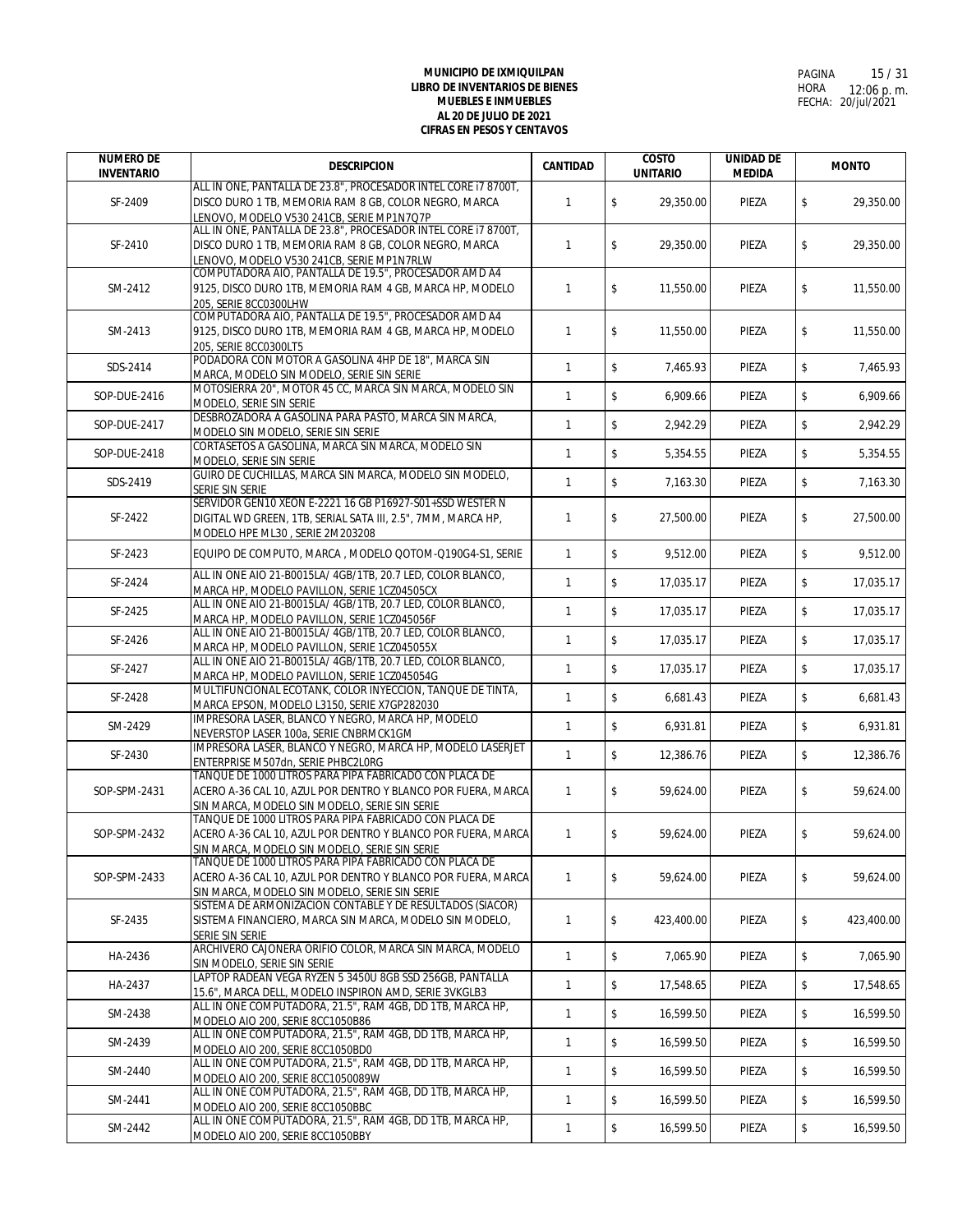| <b>NUMERO DE</b><br><b>INVENTARIO</b> | <b>DESCRIPCION</b>                                                                                                                                                          | <b>CANTIDAD</b> | <b>COSTO</b><br><b>UNITARIO</b> | <b>UNIDAD DE</b><br><b>MEDIDA</b> | <b>MONTO</b> |           |
|---------------------------------------|-----------------------------------------------------------------------------------------------------------------------------------------------------------------------------|-----------------|---------------------------------|-----------------------------------|--------------|-----------|
| SM-2443                               | ALL IN ONE COMPUTADORA, 21.5", RAM 4GB, DD 1TB, MARCA HP,<br>MODELO AIO 200, SERIE 8CC10500BC3                                                                              | $\mathbf{1}$    | $$\mathbb{S}$$<br>16,599.50     | PIEZA                             | \$           | 16.599.50 |
| SM-2444                               | ALL IN ONE COMPUTADORA, 21.5", RAM 4GB, DD 1TB, MARCA HP,<br>MODELO AIO 200, SERIE 8CC1050BBT                                                                               | $\mathbf{1}$    | \$<br>16,599.50                 | PIEZA                             | \$           | 16,599.50 |
| SOP-SPM-2445                          | ALL IN ONE, 23.8", INTEL J, 4 GB, 240 GB SSD, MARCA LANIX, MODELO<br>A CURVA 41300, SERIE 28839000115                                                                       | $\mathbf{1}$    | \$<br>10,492.20                 | PIEZA                             | \$           | 10.492.20 |
| SOP-2457                              | LAPTOP, MARCA ASPIRE, MODELO SIN MODELO, SERIE<br>NXHKMAL00A046114053400                                                                                                    | $\mathbf{1}$    | $\mathsf{\$}$<br>28,000.00      | PIEZA                             | \$           | 28,000.00 |
| SOP-2458                              | LAPTOP, MARCA ASPIRE, MODELO SIN MODELO, SERIE<br>NXHKMAL00A04615A013400                                                                                                    | $\mathbf{1}$    | \$<br>28,000.00                 | PIEZA                             | \$           | 28,000.00 |
| SOP-2459                              | LAPTOP, MARCA ASPIRE, MODELO SIN MODELO, SERIE<br>NXHKMAL00A046155F43400                                                                                                    | $\mathbf{1}$    | \$<br>28,000.00                 | PIEZA                             | \$           | 28,000.00 |
| SOP-2460                              | LAPTOP, MARCA ASPIRE, MODELO SIN MODELO, SERIE                                                                                                                              | $\mathbf{1}$    | \$<br>28.000.00                 | PIEZA                             | \$           | 28,000.00 |
| SOP-2461                              | NXHKMAL00A046113323400<br>LAPTOP, MARCA ASPIRE, MODELO SIN MODELO, SERIE                                                                                                    | $\mathbf{1}$    | \$<br>28,000.00                 | PIEZA                             | \$           | 28,000.00 |
| SOP-2462                              | NXHKMAL00AA461161C3400<br>LAPTOP, MARCA ASPIRE, MODELO SIN MODELO, SERIE                                                                                                    | $\mathbf{1}$    | \$<br>28,000.00                 | PIEZA                             | \$           | 28,000.00 |
| SOP-2463                              | NXHKMAL00A046116533400<br>LAPTOP, MARCA ASPIRE, MODELO SIN MODELO, SERIE                                                                                                    | $\mathbf{1}$    | \$<br>28,000.00                 | PIEZA                             | \$           | 28,000.00 |
|                                       | NXHKMAL00A0461165C3400<br>LAPTOP, MARCA ASPIRE, MODELO SIN MODELO, SERIE                                                                                                    |                 |                                 |                                   |              |           |
| SOP-2464                              | NXHKMAL00A046157263400<br>ALL IN ONE PROCESADOR INTEL J3455, PANTALLA FHD 23.8" CURVO,                                                                                      | $\mathbf{1}$    | \$<br>28,000.00                 | PIEZA                             | \$           | 28,000.00 |
| SM-2475                               | MEMORIA 4GB, MARCA LANIX, MODELO SIN MODELO, SERIE<br>288339000499                                                                                                          | $\mathbf{1}$    | \$<br>11,979.90                 | PIEZA                             | \$           | 11,979.90 |
| SM-2483                               | ARCHIVERO CON 4 GAVETAS COLOR GRIS, 132.08 CM, 45.72 CM, 63.50<br>CM, MARCA OFFICE, MODELO OFFICE DESIGNS, SERIE SIN SERIE                                                  | $\mathbf{1}$    | \$<br>6,498.90                  | PIEZA                             | \$           | 6.498.90  |
| SM-2484                               | ARCHIVERO CON 4 GAVETAS COLOR GRIS, 132.08 CM, 45.72 CM, 63.50<br>CM, MARCA OFFICE, MODELO OFFICE DESIGNS, SERIE SIN SERIE                                                  | $\mathbf{1}$    | \$<br>6,498.90                  | PIEZA                             | \$           | 6,498.90  |
| SM-2485                               | LAPTOP, 15.6", INTEL CELERON, N4020, 4GB, 500GB, MARCA LENOVO,<br>MODELO 82C3, SERIE PF2GL98R                                                                               | $\mathbf{1}$    | \$<br>11,800.00                 | PIEZA                             | \$           | 11,800.00 |
| SM-2486                               | COMPUTADORA PORTATIL, PROCESADOR INTEL J4115, PANTALLA HD<br>14" 8GB, 1 TB, MARCA LANIX, MODELO NEURON, SERIE 2882500486                                                    | $\mathbf{1}$    | \$<br>10,500.00                 | PIEZA                             | \$           | 10,500.00 |
| SDS-2487                              | COMPUTADORA PORTATIL PROCESADOR INTEL J4115, PANTALLA HD<br>14", 8GB, 1Tb, MARCA LANIX, MODELO NEURON, SERIE 2882500060                                                     | $\mathbf{1}$    | \$<br>10,500.00                 | PIEZA                             | \$           | 10,500.00 |
| CM-2491                               | CONJUNTON HERRADURA, COMPUESTO DE 1 ESCRITORIO DE 1.80<br>CON PEDESTAL MIXTO Y UN CONECTOR DE 1 M, COLOR CENIZA/GRIS,<br>MARCA SIN MARCA, MODELO BASSE, SERIE SIN SERIE     | $\mathbf{1}$    | \$<br>14,986.62                 | PIEZA                             | \$           | 14,986.62 |
| SDS-2498                              | LAPTOP V15-IGL, 15.6 ", INTEL CELERON, N4020, 4GB, 500 GB, MARCA<br>LENOVO, MODELO 82C3, SERIE PF2GNHTB                                                                     | $\mathbf{1}$    | \$<br>11,800.00                 | PIEZA                             | \$           | 11,800.00 |
| SDS-2499                              | ALL IN ONE CON PANTALLA CURVA, PROCESADOR INTEL, PANTALLA<br>23.8" CURVA, 4GB, MARCA LANIX, MODELO AIOX240, SERIE<br>28839000500                                            | $\mathbf{1}$    | 11,979.00                       | PIEZA                             |              | 11,979.00 |
| SDS-2500                              | LAPTOP, MEMORIA RAM 4GB, PANTALLA 15.6", INTEL CORE i3, MARCA<br>DELL, MODELO INSPIRON, SERIE C51DVC3                                                                       | $\mathbf{1}$    | $\mathsf{\$}$<br>14,999.99      | PIEZA                             | \$           | 14.999.99 |
| SM-2501                               | OF, IVIEIVIORIA RAIVI 400, FAIVIALLA 19.0, IIVIEL CORE 13, IVIARCA                                                                                                          | $\mathbf{1}$    | \$<br>14.999.99                 | PIEZA                             | \$           | 14,999.99 |
| SDS-2505                              | MARCADOR MULTI V3 INALAMBRICO 100 M + 250 NOMBRES, MARCA<br>SIN MARCA, MODELO SIN MODELO, SERIE SIN SERIE                                                                   | $\mathbf{1}$    | \$<br>82,070.00                 | PIEZA                             | \$           | 82,070.00 |
| SF-2506                               | SOFTWARE APLICATIVO PARA DISPOSITIVOS MOVILES ANDROD E IOS,<br>MARCA SIN MARCA, MODELO SIN MODELO, SERIE SIN SERIE<br>COMPOTADORA PORTATIL CORETS-T003GT MENIORIA RAMI 4GB, | $\mathbf{1}$    | \$<br>21,576.00                 | PIEZA                             | \$           | 21,576.00 |
| SM-2507                               | <b>E.A. MARCA DELL MODELO INSPIRON SERIE 7CHDVC3</b>                                                                                                                        | $\mathbf{1}$    | \$<br>14,999.00                 | PIEZA                             | \$           | 14,999.00 |
| SM-2510                               | COMPUTADORA 21.5 ", INTEL i3-10110U, MEMORIA RAM 8GB, DISCO<br>DIRO 1TB, MARCA HP, MODELO VAIO 200, SERIE 8CC0371HXT                                                        | $\mathbf{1}$    | \$<br>17,550.00                 | PIEZA                             | \$           | 17,550.00 |
| SM-2514                               | 4 LAN MINI PC QOTOM-Q19G4 CON INTEL CELREN J1900 4G RAM,<br>MARCA SIN MARCA, MODELO SIN MODELO, SERIE SIN SERIE                                                             | $\mathbf{1}$    | \$<br>11,062.33                 | PIEZA                             | \$           | 11,062.33 |
| SM-2515                               | CONMUTADOR, MARCA HP, MODELO SIN MODELO, SERIE SIN SERIE                                                                                                                    | $\mathbf{1}$    | \$<br>9,322.33                  | PIEZA                             | \$           | 9,322.33  |
| SM-2516                               | ANTENA PARA EXTERIOR POWER BEAM M5, MARCA SIN MARCA,<br>MODELO SIN MODELO, SERIE SIN SERIE                                                                                  | $\mathbf{1}$    | \$<br>6,401.17                  | PIEZA                             | \$           | 6,401.17  |
| SM-2517                               | ANTENA PARA EXTERIOR POWER BEAM M5, MARCA SIN MARCA,<br>MODELO SIN MODELO, SERIE SIN SERIE                                                                                  | $\mathbf{1}$    | \$<br>6,401.17                  | PIEZA                             | \$           | 6,401.17  |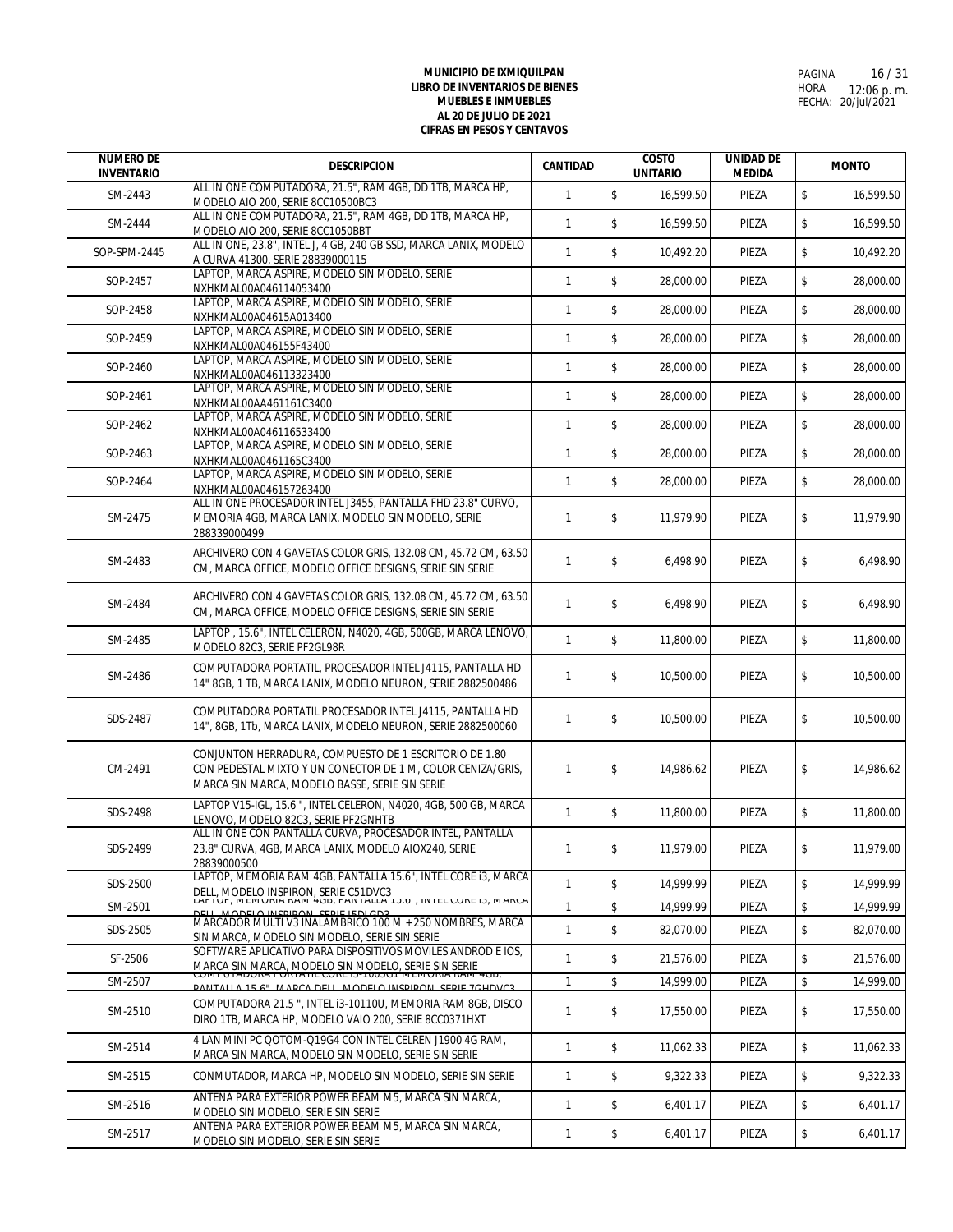| <b>NUMERO DE</b><br><b>INVENTARIO</b> | <b>DESCRIPCION</b>                                                                                                                                                                                              | <b>CANTIDAD</b> | <b>COSTO</b><br><b>UNITARIO</b>      | <b>UNIDAD DE</b><br><b>MEDIDA</b> | <b>MONTO</b> |           |
|---------------------------------------|-----------------------------------------------------------------------------------------------------------------------------------------------------------------------------------------------------------------|-----------------|--------------------------------------|-----------------------------------|--------------|-----------|
| SSP-033                               | TORRES DE 21 MTS. PARA EQUIPOS DE RADIO COMUNICACIÓN,<br>MARCA SIN MARCA, MODELO SIN MODELO, SERIE SIN SERIE                                                                                                    | $\mathbf{1}$    | $\sqrt[6]{\frac{1}{2}}$<br>12,420.00 | PIEZA                             | \$           | 12,420.00 |
| SSP-034                               | ANTENA TACO DE VILLAR, MARCA SIN MARCA, MODELO SIN MODELO,<br>SERIE SIN SERIE                                                                                                                                   | $\mathbf{1}$    | \$<br>13,923.28                      | PIEZA                             | \$           | 13,923.28 |
| SSP-036                               | MUEBLE TIPO GABINETE PARA ARCHIVO MUNICIPAL Y ORDEN DE<br>PLACAS EN MADERA DE PINO ESTUFADO DE PRIMERA CLASE,<br>ACABADO EN BARNIZ DE POLIURETANO MATE., MARCA SIN MARCA,<br>MODELO SIN MODELO, SERIE SIN SERIE | $\mathbf{1}$    | \$<br>7,970.00                       | PIEZA                             | \$           | 7,970.00  |
| SSP-330                               | KITCCTV MODELO KESTXL T8B, INCLUYE: 1 DVR 8 CANALES, MARCA SIN<br>MARCA, MODELO S08TURBOX, SERIE SIN SERIE                                                                                                      | $\mathbf{1}$    | \$<br>40,500.00                      | PIEZA                             | \$           | 40,500.00 |
| SSP-330                               | CAMARA BALA INTERIOR-EXTERIOR, MARCA SIN MARCA, MODELO<br>LB7TURBO, SERIE SIN SERIE                                                                                                                             | $\mathbf{1}$    | \$                                   | PIEZA                             | \$           |           |
| SSP-330                               | CAMARA BALA INTERIOR-EXTERIOR, MARCA SIN MARCA, MODELO<br>LB7TURBO, SERIE SIN SERIE                                                                                                                             | $\mathbf{1}$    | \$                                   | PIEZA                             | \$           |           |
| SSP-330                               | CAMARA BALA INTERIOR-EXTERIOR, MARCA SIN MARCA, MODELO<br>LB7TURBO, SERIE SIN SERIE                                                                                                                             | $\mathbf{1}$    | \$                                   | PIEZA                             | \$           |           |
| SSP-330                               | CAMARA BALA INTERIOR-EXTERIOR, MARCA SIN MARCA, MODELO<br>LB7TURBO, SERIE SIN SERIE                                                                                                                             | $\mathbf{1}$    | \$                                   | PIEZA                             | \$           |           |
| SSP-330                               | CAMARA BALA INTERIOR-EXTERIOR, MARCA SIN MARCA, MODELO<br>LB7TURBO, SERIE SIN SERIE                                                                                                                             | $\mathbf{1}$    | \$                                   | PIEZA                             | \$           |           |
| SSP-330                               | CAMARA BALA INTERIOR-EXTERIOR, MARCA SIN MARCA, MODELO<br>LB7TURBO, SERIE SIN SERIE                                                                                                                             | $\mathbf{1}$    | \$                                   | PIEZA                             | \$           |           |
| SSP-330                               | CAMARA BALA INTERIOR-EXTERIOR, MARCA SIN MARCA, MODELO<br>LB7TURBO, SERIE SIN SERIE                                                                                                                             | $\mathbf{1}$    | \$                                   | PIEZA                             | \$           |           |
| SSP-330                               | CAMARA BALA INTERIOR-EXTERIOR, MARCA SIN MARCA, MODELO<br>LB7TURBO, SERIE SIN SERIE                                                                                                                             | $\mathbf{1}$    | \$                                   | PIEZA                             | \$           |           |
| SSP-330                               | FUENTE DE PODER PROFESIONAL, MARCA SIN MARCA, MODELO<br>PS18DCX, SERIE SIN SERIE                                                                                                                                | $\mathbf{1}$    | \$                                   | PIEZA                             | \$           |           |
| SSP-330                               | MONITOR 24 ", MARCA SAMSUNG, MODELO SIN MODELO, SERIE SIN<br><b>SERIE</b>                                                                                                                                       | $\mathbf{1}$    | \$                                   | PIEZA                             | \$           |           |
| SSP-330                               | DISCO DURO DE 2 TB, MARCA SIN MARCA, MODELO SIN MODELO,<br>SERIE SIN SERIE                                                                                                                                      | $\mathbf{1}$    | \$                                   | PIEZA                             | \$           |           |
| SSP-487                               | TERMINAL TIPO MATRA PORTATIL, MARCA AIRBUS DEFENCE & SPACE,<br>MODELO TPH900, SERIE RA3774CAF09202403606                                                                                                        | $\mathbf{1}$    | $\mathsf S$<br>36,000.06             | PIEZA                             | \$           | 36,000.06 |
| SSP-488                               | TERMINAL TIPO MATRA PORTATIL, MARCA AIRBUS DEFENCE & SPACE,<br>MODELO TPH900, SERIE RA3774CAF09202403597                                                                                                        | $\mathbf{1}$    | \$<br>36,000.06                      | PIEZA                             | \$           | 36,000.06 |
| SSP-489                               | TERMINAL TIPO MATRA PORTATIL, MARCA AIRBUS DEFENCE & SPACE,<br>MODELO TPH900, SERIE RA3774CAF09202403356                                                                                                        | $\mathbf{1}$    | $\mathsf{\$}$<br>36,000.06           | PIEZA                             | \$           | 36,000.06 |
| SSP-490                               | TERMINAL TIPO MATRA PORTATIL, MARCA AIRBUS DEFENCE & SPACE,<br>MODELO TPH900, SERIE RA3774CAF09202403618                                                                                                        | $\mathbf{1}$    | \$<br>36,000.06                      | PIEZA                             | \$           | 36,000.06 |
| SSP-491                               | TERMINAL TIPO MATRA PORTATIL, MARCA AIRBUS DEFENCE & SPACE,<br>MODELO TPH900, SERIE RA3774CAF09202403574                                                                                                        | $\mathbf{1}$    | \$<br>36,000.06                      | PIEZA                             | \$           | 36,000.06 |
| SSP-492                               | TERMINAL TIPO MATRA PORTATIL, MARCA AIRBUS DEFENCE & SPACE,<br>MODELO TPH900, SERIE RA3774CAF09202403576                                                                                                        | $\mathbf{1}$    | \$<br>36,000.06                      | PIEZA                             | \$           | 36,000.06 |
| SSP-493                               | TERMINAL TIPO MATRA PORTATIL, MARCA AIRBUS DEFENCE & SPACE,<br>MODELO TPH900, SERIE RA3774CAF09202403564                                                                                                        | $\mathbf{1}$    | \$<br>36.000.06                      | PIEZA                             | \$           | 36,000.06 |
| SSP-494                               | TERMINAL TIPO MATRA PORTATIL, MARCA AIRBUS DEFENCE & SPACE,<br>MODELO TPH900, SERIE RA3774CAF09202403364                                                                                                        | $\mathbf{1}$    | \$<br>36,000.06                      | PIEZA                             | \$           | 36,000.06 |
| SSP-495                               | TERMINAL TIPO MATRA PORTATIL, MARCA AIRBUS DEFENCE & SPACE,<br>MODELO TPH900, SERIE RA3774CAF09202403543                                                                                                        | $\mathbf{1}$    | \$<br>36,000.06                      | PIEZA                             | \$           | 36,000.06 |
| SSP-496                               | TERMINAL TIPO MATRA PORTATIL. MARCA AIRBUS DEFENCE & SPACE.                                                                                                                                                     | $\mathbf{1}$    | \$<br>36,000.06                      | PIEZA                             | \$           | 36,000.06 |
| SSP-497                               | MODELO TPH900, SERIE RA3774CAF09202403607<br>TERMINAL TIPO MATRA PORTATIL, MARCA AIRBUS DEFENCE & SPACE,                                                                                                        | $\mathbf{1}$    | $\mathsf{\$}$<br>36.000.06           | PIEZA                             | \$           | 36,000.06 |
| SSP-498                               | MODELO TPH900, SERIE RA3774CAF09202403526<br>TERMINAL TIPO MATRA PORTATIL, MARCA AIRBUS DEFENCE & SPACE,                                                                                                        | $\mathbf{1}$    | \$<br>36.000.06                      | PIEZA                             | \$           | 36,000.06 |
| SSP-499                               | MODELO TPH900, SERIE RA3774CAF09202403789<br>TERMINAL TIPO MATRA PORTATIL, MARCA AIRBUS DEFENCE & SPACE,                                                                                                        | $\mathbf{1}$    | \$<br>36,000.06                      | PIEZA                             | \$           | 36,000.06 |
| SSP-500                               | MODELO TPH900, SERIE RA3774CAF09202403725<br>TERMINAL TIPO MATRA PORTATIL, MARCA AIRBUS DEFENCE & SPACE,                                                                                                        | $\mathbf{1}$    | \$<br>36,000.06                      | PIEZA                             | \$           | 36.000.06 |
| SSP-501                               | MODELO TPH900, SERIE RA3774CAF09202403594<br>TERMINAL TIPO MATRA PORTATIL, MARCA AIRBUS DEFENCE & SPACE,                                                                                                        | $\mathbf{1}$    | \$<br>36,000.06                      | PIEZA                             | \$           | 36,000.06 |
| SSP-502                               | MODELO TPH900, SERIE RA3774CAF09202403540<br>TERMINAL TIPO MATRA PORTATIL, MARCA AIRBUS DEFENCE & SPACE,                                                                                                        | $\mathbf{1}$    | \$<br>36,000.06                      | PIEZA                             | \$           | 36,000.06 |
| SSP-503                               | MODELO TPH900, SERIE RA3774CAF09202403613<br>TERMINAL TIPO MATRA PORTATIL, MARCA AIRBUS DEFENCE & SPACE,                                                                                                        | $\mathbf{1}$    | \$<br>36,000.06                      | PIEZA                             | \$           | 36,000.06 |
| SSP-504                               | MODELO TPH900, SERIE RA3774CAF09202403782<br>TERMINAL TIPO MATRA PORTATIL, MARCA AIRBUS DEFENCE & SPACE,                                                                                                        | $\mathbf{1}$    | \$<br>36,000.06                      | PIEZA                             | \$           | 36,000.06 |
|                                       | MODELO TPH900, SERIE RA3774CAF09202403646                                                                                                                                                                       |                 |                                      |                                   |              |           |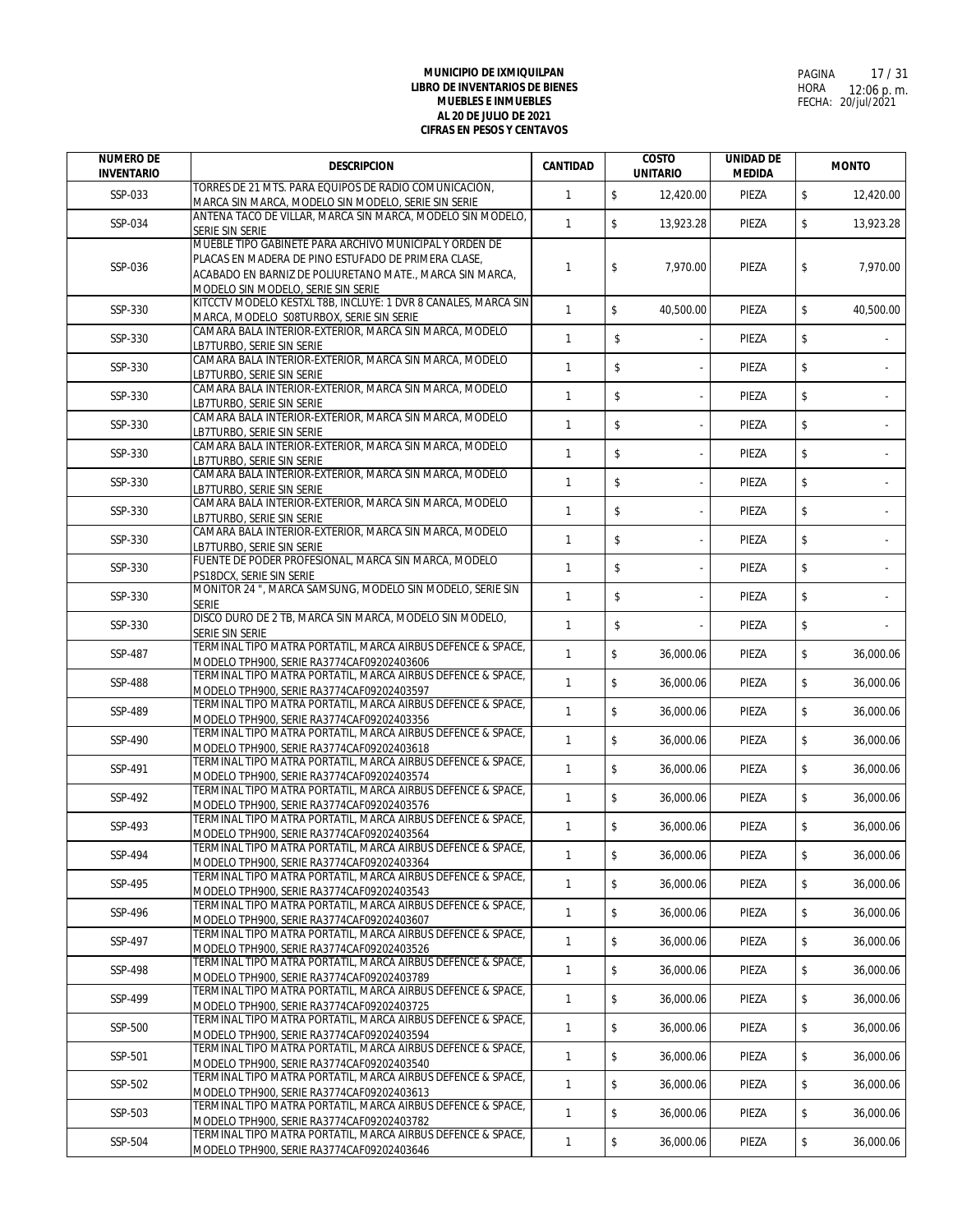| <b>NUMERO DE</b><br><b>INVENTARIO</b> | <b>DESCRIPCION</b>                                                                                                                                                                                                      | <b>CANTIDAD</b> | <b>COSTO</b><br><b>UNITARIO</b> | <b>UNIDAD DE</b><br><b>MEDIDA</b> | <b>MONTO</b>    |
|---------------------------------------|-------------------------------------------------------------------------------------------------------------------------------------------------------------------------------------------------------------------------|-----------------|---------------------------------|-----------------------------------|-----------------|
| SSP-505                               | TERMINAL TIPO MATRA PORTATIL, MARCA AIRBUS DEFENCE & SPACE,<br>MODELO TPH900, SERIE RA3774CAF09202403681                                                                                                                | $\mathbf{1}$    | \$<br>36,000.06                 | PIEZA                             | \$<br>36,000.06 |
| SSP-506                               | TERMINAL TIPO MATRA PORTATIL, MARCA AIRBUS DEFENCE & SPACE,<br>MODELO TPH900, SERIE RA3774CAF09202403359                                                                                                                | $\mathbf{1}$    | \$<br>36,000.06                 | PIEZA                             | \$<br>36,000.06 |
| SSP-507                               | TERMINAL TIPO MATRA PORTATIL, MARCA AIRBUS DEFENCE & SPACE,<br>MODELO TPH900, SERIE RA3774CAF09202403677                                                                                                                | $\mathbf{1}$    | \$<br>36.000.06                 | PIEZA                             | \$<br>36.000.06 |
| SSP-508                               | TERMINAL TIPO MATRA PORTATIL, MARCA AIRBUS DEFENCE & SPACE,<br>MODELO TPH900, SERIE RA3774CAF09202403637                                                                                                                | $\mathbf{1}$    | $\mathsf S$<br>36,000.06        | PIEZA                             | \$<br>36,000.06 |
| SSP-509                               | TERMINAL TIPO MATRA PORTATIL, MARCA AIRBUS DEFENCE & SPACE,                                                                                                                                                             | $\mathbf{1}$    | \$<br>36,000.06                 | PIEZA                             | \$<br>36,000.06 |
| SSP-510                               | MODELO TPH900, SERIE RA3774CAF09202403276<br>TERMINAL TIPO MATRA PORTATIL, MARCA AIRBUS DEFENCE & SPACE,                                                                                                                | $\mathbf{1}$    | \$<br>36.000.06                 | PIEZA                             | \$<br>36,000.06 |
| SSP-511                               | MODELO TPH900. SERIE RA3774CAF09202403536<br>TERMINAL TIPO MATRA PORTATIL, MARCA AIRBUS DEFENCE & SPACE,                                                                                                                | $\mathbf{1}$    | \$<br>36.000.06                 | PIEZA                             | \$<br>36,000.06 |
| SSP-512                               | MODELO TPH900, SERIE RA3774CAF09202403273<br>TERMINAL TIPO MATRA PORTATIL, MARCA AIRBUS DEFENCE & SPACE,                                                                                                                | $\mathbf{1}$    | \$<br>36,000.06                 | PIEZA                             | \$<br>36,000.06 |
| SSP-513                               | MODELO TPH900, SERIE RA3774CAF09202403358<br>TERMINAL TIPO MATRA PORTATIL, MARCA AIRBUS DEFENCE & SPACE,                                                                                                                | $\mathbf{1}$    | \$<br>36,000.06                 | PIEZA                             | \$<br>36,000.06 |
| SSP-514                               | MODELO TPH900, SERIE RA3774CAF09202403558<br>TERMINAL TIPO MATRA PORTATIL, MARCA AIRBUS DEFENCE & SPACE,                                                                                                                | $\mathbf{1}$    | \$<br>36,000.06                 | PIEZA                             | \$<br>36,000.06 |
| SSP-515                               | MODELO TPH900, SERIE RA3774CAF09202403520<br>TERMINAL TIPO MATRA PORTATIL, MARCA AIRBUS DEFENCE & SPACE,                                                                                                                | $\mathbf{1}$    | \$<br>36,000.06                 | PIEZA                             | \$<br>36,000.06 |
| SSP-516                               | MODELO TPH900, SERIE RA3774CAF09202403794<br>TERMINAL TIPO MATRA PORTATIL, MARCA AIRBUS DEFENCE & SPACE,                                                                                                                | $\mathbf{1}$    | $\sqrt[6]{\frac{1}{2}}$         | PIEZA                             | \$              |
|                                       | MODELO TPH900, SERIE RA3774CAF09202403609<br>TERMINAL TIPO MATRA PORTATIL, MARCA AIRBUS DEFENCE & SPACE,                                                                                                                | $\mathbf{1}$    | 36,000.06<br>$\mathsf{\$}$      |                                   | \$<br>36,000.06 |
| SSP-517                               | MODELO TPH900, SERIE RA3774CAF09202403670<br>TERMINAL TIPO MATRA PORTATIL, MARCA AIRBUS DEFENCE & SPACE,                                                                                                                |                 | 36,000.06                       | PIEZA                             | 36,000.06       |
| SSP-518                               | MODELO TPH900, SERIE RA3774CAF09202403592<br>TERMINAL TIPO MATRA PORTATIL, MARCA AIRBUS DEFENCE & SPACE,                                                                                                                | $\mathbf{1}$    | $\mathsf{\$}$<br>36,000.06      | PIEZA                             | \$<br>36,000.06 |
| SSP-519                               | MODELO TPH900, SERIE RA3774CAF09202403548<br>TERMINAL TIPO MATRA PORTATIL, MARCA AIRBUS DEFENCE & SPACE,                                                                                                                | $\mathbf{1}$    | $\mathsf{\$}$<br>36,000.06      | PIEZA                             | \$<br>36,000.06 |
| SSP-520                               | MODELO TPH900, SERIE RA3774CAF09202403786<br>TERMINAL TIPO MATRA PORTATIL, MARCA AIRBUS DEFENCE & SPACE,                                                                                                                | $\mathbf{1}$    | \$<br>36,000.06                 | PIEZA                             | \$<br>36,000.06 |
| SSP-521                               | MODELO TPH900, SERIE RA3774CAF09202403357                                                                                                                                                                               | $\mathbf{1}$    | \$<br>36,000.06                 | PIEZA                             | \$<br>36,000.06 |
| SSP-522                               | TERMINAL TIPO MATRA PORTATIL, MARCA AIRBUS DEFENCE & SPACE,<br>MODELO TPH900, SERIE RA3774CAF09202403662                                                                                                                | $\mathbf{1}$    | \$<br>36,000.06                 | PIEZA                             | \$<br>36,000.06 |
| SSP-523                               | TERMINAL TIPO MATRA PORTATIL, MARCA AIRBUS DEFENCE & SPACE,<br>MODELO TPH900, SERIE RA3774CAF09202403586                                                                                                                | $\mathbf{1}$    | \$<br>36,000.06                 | PIEZA                             | \$<br>36,000.06 |
| SSP-524                               | TERMINAL TIPO MATRA PORTATIL, MARCA AIRBUS DEFENCE & SPACE,<br>MODELO TPH900, SERIE RA3774CAF09202403702                                                                                                                | $\mathbf{1}$    | \$<br>36,000.06                 | PIEZA                             | \$<br>36,000.06 |
| SSP-525                               | TERMINAL TIPO MATRA PORTATIL, MARCA AIRBUS DEFENCE & SPACE,<br>MODELO TPH900, SERIE RA3774CAF09202403272                                                                                                                | $\mathbf{1}$    | \$<br>36.000.06                 | PIEZA                             | \$<br>36,000.06 |
| SSP-526                               | TERMINAL TIPO MATRA PORTATIL, MARCA AIRBUS DEFENCE & SPACE,<br>MODELO TPH900, SERIE RA3774CAF09202403686                                                                                                                | $\mathbf{1}$    | \$<br>36,000.06                 | PIEZA                             | \$<br>36,000.06 |
| SSP-527                               | ALL IN ONE AIO 21-B0013LA/CELERON J4025/ 4GB/1TB/DVR-RW/20.7<br>LED/COLOR BLANCO, MARCA HP, MODELO PAVILLON, SERIE                                                                                                      | $\mathbf{1}$    | \$<br>13,801.75                 | PIEZA                             | \$<br>13,801.75 |
| SSP-528                               | 1CZ04400GD<br>ALL IN ONE PROCESADOR INTEL I5 9500, 8GB MEMORIA RAM, 1TB<br>DISCO DURO, MARCA DELL, MODELO OPTIPLEX 7470, SERIE GKX2H03                                                                                  | $\mathbf{1}$    | \$<br>21,099.12                 | PIEZA                             | \$<br>21,099.12 |
| SSP-529                               | ALL IN ONE PROCESADOR INTEL I5 9500, 8GB MEMORIA RAM, 1TB<br>DISCO DURO, MARCA DELL, MODELO OPTIPLEX 7470, SERIE GL12H03                                                                                                | $\mathbf{1}$    | \$<br>21,099.12                 | PIEZA                             | \$<br>21.099.12 |
| SSP-SUBSEMUN-686                      | LAPTOP PROCESADOR INTEL CORE 13, 2.4 GHZ, MEMORIA RAM 4 GB,<br>PRODUCT KEY BWCWH-TPQ9W-XQMRM-92B92-PGCQH, INCLUYE<br>ELIMINADOR DE CORRIENTE ALTERNA, MARCA TOSHIBA, MODELO<br>SATELLITE C845-SP4269FM, SERIE 6C106280W | $\mathbf{1}$    | \$<br>12,727.24                 | PIEZA                             | \$<br>12,727.24 |
| SSP-SUBSEMUN-695                      | CPU, PROCESADOR INTEL G550 PROCESSOR, MEMORIA RAM 4GB<br>DDR3, DISCO DURO 1TB, MARCA ACER, MODELO AXC600-MO328,<br>SERIE DTSLJAL014242026603000                                                                         | $\mathbf{1}$    | \$<br>15.000.01                 | PIEZA                             | \$<br>15,000.01 |
| SSP-SUBSEMUN-695                      | MONITOR LED 18.5 ", MARCA ACER, MODELO S181HL, SERIE<br>MMLQFAA0022330A78B4226                                                                                                                                          | $\mathbf{1}$    | \$                              | PIEZA                             | \$              |
| SSP-SUBSEMUN-697                      | CPU PROCESADOR INTEL G550 PROCESSOR, MEMORIA RAM 4GB<br>DDR3, DISCO DURO 1TB, MARCA ACER, MODELO AXC600-MO328,<br>SERIE DTSLJAL014242026E73000                                                                          | $\mathbf{1}$    | \$<br>15,000.01                 | PIEZA                             | \$<br>15,000.01 |
| SSP-SUBSEMUN-697                      | MONITOR LED 18.5 ", MARCA ACER, MODELO S181HL, SERIE<br>MMLQFAA00223308AB74226                                                                                                                                          | $\mathbf{1}$    | \$                              | PIEZA                             | \$              |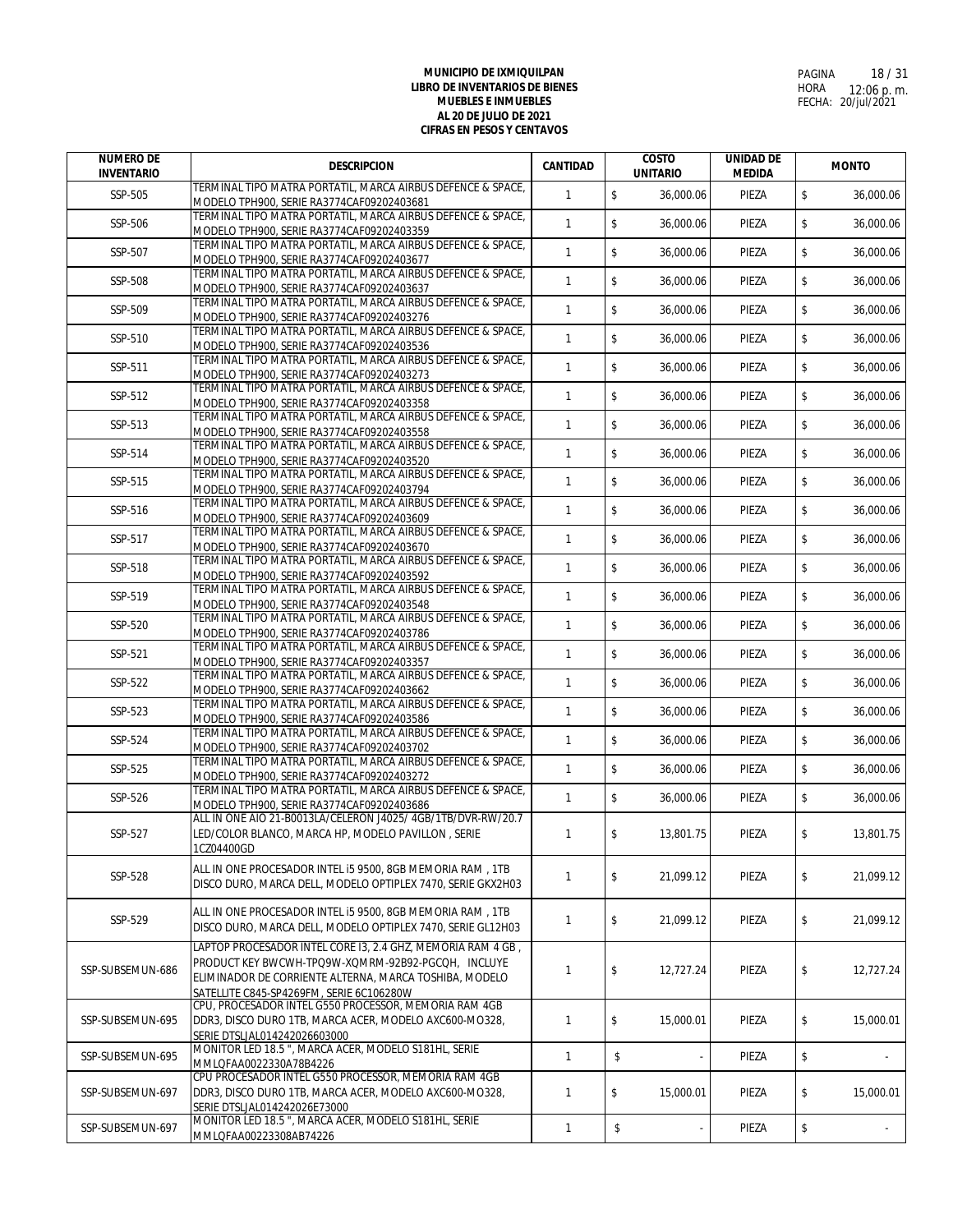| <b>NUMERO DE</b><br><b>INVENTARIO</b> | <b>DESCRIPCION</b>                                                                                                                                                                                                                       | <b>CANTIDAD</b> | <b>COSTO</b> |            | <b>UNITARIO</b> |                  |  |  | <b>UNIDAD DE</b><br><b>MEDIDA</b> | <b>MONTO</b> |
|---------------------------------------|------------------------------------------------------------------------------------------------------------------------------------------------------------------------------------------------------------------------------------------|-----------------|--------------|------------|-----------------|------------------|--|--|-----------------------------------|--------------|
| SSP-SUBSEMUN-698                      | CPU PROCESADOR INTEL G550 PROCESSOR, MEMORIA RAM 4GB<br>DDR3, DISCO DURO 1TB, MARCA ACER, MODELO AXC600-MO328,<br>SERIE DTSLJAL0142420265E3000                                                                                           | $\mathbf{1}$    | \$           | 15,000.00  | PIEZA           | \$<br>15,000.00  |  |  |                                   |              |
| SSP-SUBSEMUN-698                      | MONITOR LED 18.5 ", MARCA ACER, MODELO S181HL, SERIE<br>MMLQFAA0022330A3C04226                                                                                                                                                           | $\mathbf{1}$    | \$           |            | PIEZA           | \$               |  |  |                                   |              |
| SSP-SUBSEMUN-699                      | IMPRESORA, MARCA HP, MODELO LASERJET PRO P1102w, SERIE<br>VND3M06694                                                                                                                                                                     | $\mathbf{1}$    | $\mathbb S$  | 7,500.01   | PIEZA           | \$<br>7,500.01   |  |  |                                   |              |
| SSP-SUBSEMUN-700                      | IMPRESORA, MARCA HP, MODELO LASERJET PRO P1102W, SERIE<br>VND3M06696                                                                                                                                                                     | $\mathbf{1}$    | $\mathbb S$  | 7,500.00   | PIEZA           | \$<br>7,500.00   |  |  |                                   |              |
| SSP-SUBSEMUN-743                      | IMPRESORA LASERT JET, BLANCO Y NEGRO, INCLUYE CABLE DE<br>ALIMENTACIÓN, MARCA HP, MODELO LASERJET ENTERPRISE 600<br>M602N, SERIE CNCCF9B1Z2                                                                                              | $\mathbf{1}$    | \$           | 30,000.00  | PIEZA           | \$<br>30,000.00  |  |  |                                   |              |
| SSP-SUBSEMUN-748                      | PROYECTOR MULTIMEDIA COLOR NEGRO, INCLUYE CABLE DE<br>ALIMENTACION DE CORRIENTE, CABLE USB, CABLE MONITOR PARA<br>COMPUTADORA, CONTROL REMOTO Y MALETIN, MARCA EPSON,<br>MODELO POWERLITE S12+ H430A, SERIE PSPK3606673                  | $\mathbf{1}$    | \$           | 15,000.00  | PIEZA           | \$<br>15,000.00  |  |  |                                   |              |
| SSP-SUBSEMUN-749                      | PROYECTOR MULTIMEDIA COLOR NEGRO, INCLUYE CABLE DE<br>ALIMENTACION DE CORRIENTE, CABLE USB, CABLE MONITOR PARA<br>COMPUTADORA. CONTROL REMOTO Y MALETIN, MARCA EPSON.<br>MODELO POWERLITE S12+ H430A, SERIE PSPK3606734                  | $\mathbf{1}$    | \$           | 15,000.00  | PIEZA           | \$<br>15,000.00  |  |  |                                   |              |
| SSP-SUBSEMUN-750                      | PROYECTOR MULTIMEDIA COLOR NEGRO, INCLUYE CABLE DE<br>ALIMENTACION DE CORRIENTE, CABLE USB, CABLE MONITOR PARA<br>COMPUTADORA, CONTROL REMOTO Y MALETIN, MARCA EPSON,<br>MODELO POWERLITE S12+ H430A, SERIE PSPK3606711                  | $\mathbf{1}$    | \$           | 15,000.00  | PIEZA           | \$<br>15,000.00  |  |  |                                   |              |
| SSP-SUBSEMUN-770                      | RADIO MÓVIL CON KIT DE INSTALACIÓN DASHBOARD Y ANTENA<br>M9610 CS G1<br>INCLUYE FILTRO ESTABILIZADOR Y BOCINA EXTERNA., MARCA<br>CASSIDIAN, MODELO TPM700, SERIE RA3048CAE04134202200,<br>HR7624AAD11134004160                           | 1               | \$           | 54,198.68  | PIEZA           | \$<br>54,198.68  |  |  |                                   |              |
| SSP-SUBSEMUN-771                      | RADIO MOVIL CON KIT DE INSTALACION DASHBOARD Y ANTENA<br>M9610 CS G1<br>INCLUYE FILTRO ESTABILIZADOR Y BOCINA EXTERNA., MARCA<br>CASSIDIAN, MODELO TPM700, SERIE RA3048CAE04134205037,<br>HR7624AAD11134004164<br>HR7595FAFAD04134203919 | $\mathbf{1}$    | \$           | 54,198.68  | PIEZA           | \$<br>54,198.68  |  |  |                                   |              |
| SSP-SUBSEMUN-772                      | RADIO MÓVIL CON KIT DE INSTALACIÓN DASHBOARD Y ANTENA<br>M9610 CS G1<br>INCLUYE FILTRO ESTABILIZADOR Y BOCINA EXTERNA., MARCA<br>CASSIDIAN, MODELO TPM700, SERIE HR7624AAD11134004173                                                    | $\mathbf{1}$    | \$           | 54,198.68  | PIEZA           | \$<br>54.198.68  |  |  |                                   |              |
| SSP-SUBSEMUN-773                      | RADIO MÓVIL CON KIT DE INSTALACIÓN DASHBOARD Y ANTENA<br>M9610 CS G1<br>INCLUYE FILTRO ESTABILIZADOR Y BOCINA EXTERNA., MARCA<br>CASSIDIAN, MODELO TPM700, SERIE HR762AAD11134000279                                                     | 1               | \$           | 54,198.68  | PIEZA           | \$<br>54,198.68  |  |  |                                   |              |
| SSP-SUBSEMUN-851                      | CAMARA DE VIDEO DOMO PTZ. DE ALTA VELOCIDAD PARA EXTERIOR.<br>37X OPTICOS CON SOPORTE PARA POSTE, MARCA SAMSUNG,<br>MODELO SNP-3371TH, SERIE C6AR6V2D401094E                                                                             | $\mathbf{1}$    | \$           | 317.050.00 | PIEZA           | \$<br>317,050.00 |  |  |                                   |              |
| SSP-SUBSEMUN-852                      | CAMARA DE VIDEO DOMO PTZ, DE ALTA VELOCIDAD PARA EXTERIOR,<br>37X OPTICOS CON SOPORTE PARA POSTE, MARCA SAMSUNG,<br>MODELO SNP-3371TH, SERIE C6AR6V2D401095F                                                                             | $\mathbf{1}$    | \$           | 317,050.00 | PIEZA           | \$<br>317,050.00 |  |  |                                   |              |
| SSP-SUBSEMUN-853                      | CAMARA DE VIDEO DOMO PTZ, DE ALTA VELOCIDAD PARA EXTERIOR,<br>37X OPTICOS CON SOPORTE PARA POSTE, MARCA SAMSUNG,<br>MODELO SNP-3371TH, SERIE C6AR6V2D401096R                                                                             | $\mathbf{1}$    | \$           | 317,050.00 | PIEZA           | \$<br>317.050.00 |  |  |                                   |              |
| SSP-SUBSEMUN-854                      | CAMARA DE VIDEO DOMO PTZ. DE ALTA VELOCIDAD PARA EXTERIOR.<br>37X OPTICOS CON SOPORTE PARA POSTE, MARCA SAMSUNG,<br>MODELO SNP-3371TH, SERIE C6AR6V2D401097H                                                                             | $\mathbf{1}$    | \$           | 317,050.00 | PIEZA           | \$<br>317,050.00 |  |  |                                   |              |
| SSP-SUBSEMUN-855                      | CAMARA DE VIDEO DOMO PTZ, DE ALTA VELOCIDAD PARA EXTERIOR,<br>37X OPTICOS CON SOPORTE PARA POSTE, MARCA SAMSUNG,<br>MODELO SNP-3371TH, SERIE C6AR6V2D401098J                                                                             | 1               | \$           | 317,050.00 | PIEZA           | \$<br>317,050.00 |  |  |                                   |              |
| SSP-SUBSEMUN-856                      | CAMARA DE VIDEO DOMO PTZ, DE ALTA VELOCIDAD PARA EXTERIOR,<br>37X OPTICOS CON SOPORTE PARA POSTE, MARCA SAMSUNG,<br>MODELO SNP-3371TH, SERIE C6AR6V2D401099M                                                                             | 1               | \$           | 317,050.00 | PIEZA           | \$<br>317,050.00 |  |  |                                   |              |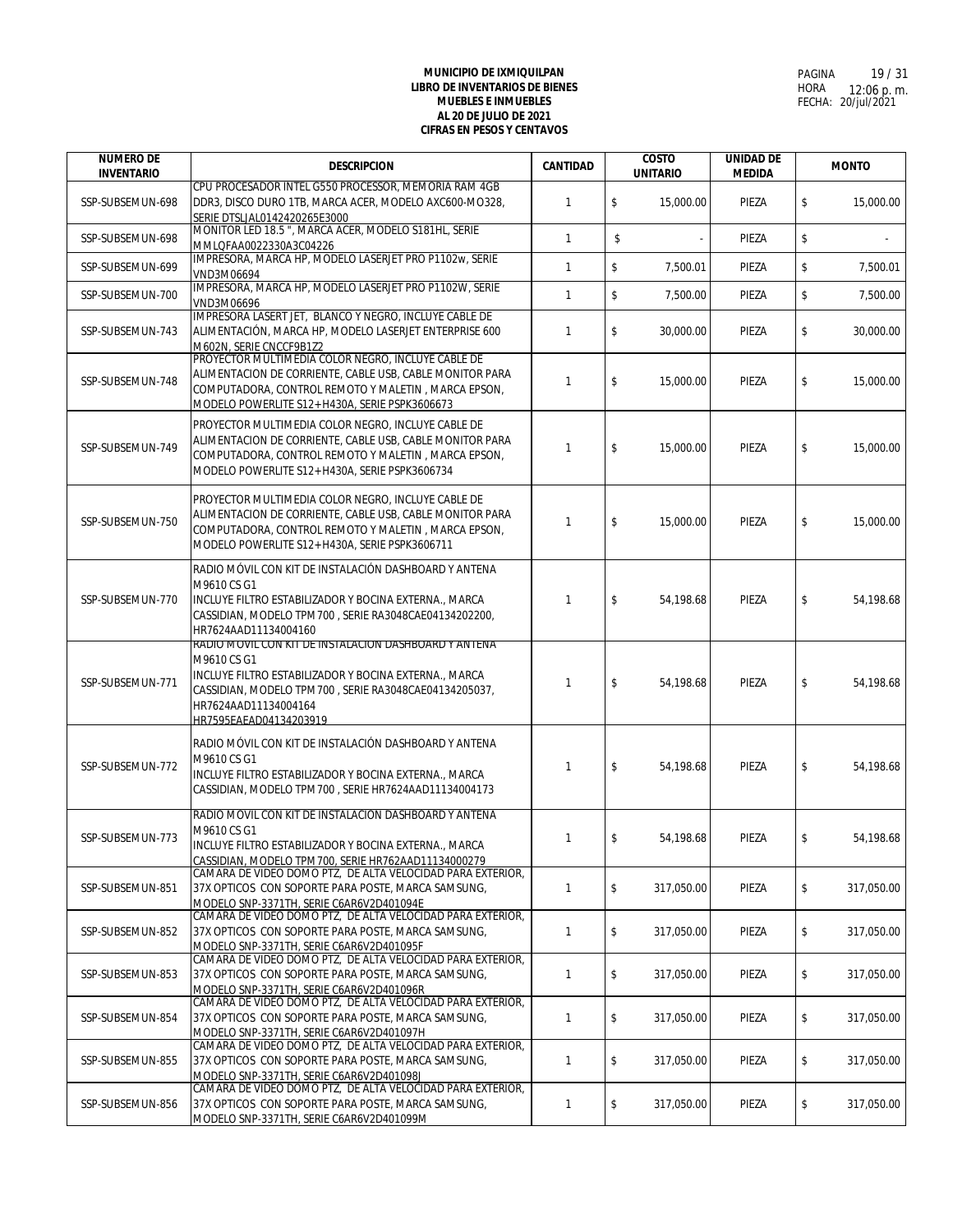| <b>NUMERO DE</b><br><b>INVENTARIO</b> | <b>DESCRIPCION</b>                                                                                 | <b>CANTIDAD</b> | <b>COSTO</b><br><b>UNITARIO</b> | <b>UNIDAD DE</b><br><b>MEDIDA</b> | <b>MONTO</b>     |
|---------------------------------------|----------------------------------------------------------------------------------------------------|-----------------|---------------------------------|-----------------------------------|------------------|
|                                       | CAMARA DE VIDEO DOMO PTZ, DE ALTA VELOCIDAD PARA EXTERIOR,                                         |                 |                                 |                                   |                  |
| SSP-SUBSEMUN-857                      | 37X OPTICOS CON SOPORTE PARA POSTE, MARCA SAMSUNG,                                                 | $\mathbf{1}$    | \$<br>317,050.00                | PIEZA                             | \$<br>317,050.00 |
|                                       | MODELO SNP-3371TH, SERIE C6AR6V2D401100F                                                           |                 |                                 |                                   |                  |
|                                       | CAMARA DE VIDEO DOMO PTZ, DE ALTA VELOCIDAD PARA EXTERIOR,                                         |                 |                                 |                                   |                  |
| SSP-SUBSEMUN-858                      | 37X OPTICOS CON SOPORTE PARA POSTE, MARCA SAMSUNG,                                                 | 1               | \$<br>317,050.00                | PIEZA                             | \$<br>317.050.00 |
|                                       | MODELO SNP-3371TH, SERIE C6AR671CB01132K<br>CHALECOS BALISTICOS III-A SEGURIDAD TOTAL CUBRE PECHO, |                 |                                 |                                   |                  |
| SSP-SUBSEMUN-1033                     | ESPALDA, COSTADO, HOMBROS, MARCA GIRAMSA, MODELO AZTEC,                                            | 1               | \$<br>21,976.00                 | PIEZA                             | \$<br>21,976.00  |
|                                       | <b>SERIE 156</b>                                                                                   |                 |                                 |                                   |                  |
|                                       | PANEL BALISTICO, NIVEL DE PROTECCION III, 25 X 30 CM, MARCA                                        |                 |                                 |                                   |                  |
| SSP-SUBSEMUN-1033                     | GIRAMSA, MODELO PE3-01, SERIE 021                                                                  | $\mathbf{1}$    | \$<br>÷,                        | PIEZA                             | \$               |
| SSP-SUBSEMUN-1033                     | PANEL BALISTICO. NIVEL DE PROTECCION III, 25 X 30 CM, MARCA                                        | $\mathbf{1}$    | $\mathbb S$                     | PIEZA                             | \$               |
|                                       | GIRAMSA, MODELO PE3-01, SERIE 022                                                                  |                 |                                 |                                   |                  |
|                                       | CHALECOS BALISTICOS III-A SEGURIDAD TOTAL CUBRE PECHO,                                             |                 |                                 |                                   |                  |
| SSP-SUBSEMUN-1034                     | ESPALDA, COSTADO, HOMBROS, MARCA GIRAMSA, MODELO AZTEC,                                            | 1               | \$<br>21,976.00                 | PIEZA                             | \$<br>21,976.00  |
|                                       | <b>SERIE 157</b><br>PANEL BALISTICO, NIVEL DE PROTECCION III, 25 X 30 CM, MARCA                    |                 |                                 |                                   |                  |
| SSP-SUBSEMUN-1034                     | GIRAMSA, MODELO PE3-01, SERIE 023                                                                  | $\mathbf{1}$    | \$<br>$\overline{\phantom{a}}$  | PIEZA                             | \$               |
|                                       | PANEL BALISTICO, NIVEL DE PROTECCION III, 25 X 30 CM, MARCA                                        |                 |                                 |                                   |                  |
| SSP-SUBSEMUN-1034                     | GIRAMSA, MODELO PE3-01, SERIE 024                                                                  | 1               | \$                              | PIEZA                             | \$               |
|                                       | CHALECOS BALISTICOS III-A SEGURIDAD TOTAL CUBRE PECHO.                                             |                 |                                 |                                   |                  |
| SSP-SUBSEMUN-1036                     | ESPALDA, COSTADO, HOMBROS, MARCA GIRAMSA, MODELO AZTEC,                                            | 1               | \$<br>21.976.00                 | PIEZA                             | \$<br>21,976.00  |
|                                       | <b>SERIE 159</b>                                                                                   |                 |                                 |                                   |                  |
| SSP-SUBSEMUN-1036                     | PANEL BALISTICO, NIVEL DE PROTECCION III, 25 X 30 CM, MARCA                                        | 1               | \$<br>÷                         | PIEZA                             | \$               |
|                                       | GIRAMSA, MODELO PE3-01, SERIE 027<br>PANEL BALISTICO, NIVEL DE PROTECCION III, 25 X 30 CM, MARCA   |                 |                                 |                                   |                  |
| SSP-SUBSEMUN-1036                     | GIRAMSA, MODELO PE3-01, SERIE 028                                                                  | $\mathbf{1}$    | \$                              | PIEZA                             | \$               |
|                                       | CHALECOS BALISTICOS III-A SEGURIDAD TOTAL CUBRE PECHO.                                             |                 |                                 |                                   |                  |
| SSP-SUBSEMUN-1041                     | ESPALDA, COSTADO, HOMBROS, MARCA GIRAMSA, MODELO AZTEC,                                            | 1               | \$<br>21,976.00                 | PIEZA                             | \$<br>21,976.00  |
|                                       | <b>SERIE 175</b>                                                                                   |                 |                                 |                                   |                  |
| SSP-SUBSEMUN-1041                     | PANEL BALISTICO, NIVEL DE PROTECCION III, 25 X 30 CM, MARCA                                        | $\mathbf{1}$    | \$<br>÷,                        | PIEZA                             | \$               |
|                                       | GIRAMSA, MODELO PE3-01, SERIE 057<br>PANEL BALISTICO, NIVEL DE PROTECCION III, 25 X 30 CM, MARCA   |                 |                                 |                                   |                  |
| SSP-SUBSEMUN-1041                     | GIRAMSA, MODELO PE3-01, SERIE 058                                                                  | $\mathbf{1}$    | \$                              | PIEZA                             | \$               |
|                                       | CHALECOS BALISTICOS III-A SEGURIDAD TOTAL CUBRE PECHO,                                             |                 |                                 |                                   |                  |
| SSP-SUBSEMUN-1047                     | ESPALDA, COSTADO, HOMBROS, MARCA GIRAMSA, MODELO AZTEC,                                            | 1               | \$<br>21,976.00                 | PIEZA                             | \$<br>21,976.00  |
|                                       | <b>SERIE 283</b>                                                                                   |                 |                                 |                                   |                  |
| SSP-SUBSEMUN-1047                     | PANEL BALISTICO, NIVEL DE PROTECCION III, 25 X 30 CM, MARCA                                        | $\mathbf{1}$    | \$                              | PIEZA                             | \$               |
|                                       | GIRAMSA, MODELO PE3-01, SERIE 079                                                                  |                 |                                 |                                   |                  |
| SSP-SUBSEMUN-1047                     | PANEL BALISTICO, NIVEL DE PROTECCION III, 25 X 30 CM, MARCA                                        | 1               | \$<br>$\overline{\phantom{a}}$  | PIEZA                             | \$               |
|                                       | GIRAMSA, MODELO PE3-01, SERIE 080<br>CHALECOS BALISTICOS III-A SEGURIDAD TOTAL CUBRE PECHO.        |                 |                                 |                                   |                  |
| SSP-SUBSEMUN-1048                     | ESPALDA, COSTADO, HOMBROS, MARCA GIRAMSA, MODELO AZTEC,                                            | 1               | \$<br>21,976.00                 | PIEZA                             | \$<br>21,976.00  |
|                                       | <b>SERIE 284</b>                                                                                   |                 |                                 |                                   |                  |
| SSP-SUBSEMUN-1048                     | PANEL BALISTICO, NIVEL DE PROTECCION III, 25 X 30 CM, MARCA                                        | $\mathbf{1}$    | \$                              | PIEZA                             | \$               |
|                                       | GIRAMSA, MODELO PE3-01, SERIE 191                                                                  |                 |                                 |                                   |                  |
| SSP-SUBSEMUN-1048                     | PANEL BALISTICO, NIVEL DE PROTECCION III, 25 X 30 CM, MARCA                                        | $\mathbf{1}$    | \$<br>$\overline{\phantom{a}}$  | PIEZA                             | \$               |
|                                       | GIRAMSA, MODELO PE3-01, SERIE 192<br>CHALECOS BALISTICOS III-A SEGURIDAD TOTAL CUBRE PECHO,        |                 |                                 |                                   |                  |
| SSP-SUBSEMUN-1049                     | ESPALDA, COSTADO, HOMBROS, MARCA GIRAMSA, MODELO AZTEC,                                            | 1               | \$<br>21,976.00                 | PIEZA                             | \$<br>21,976.00  |
|                                       | Serie 285                                                                                          |                 |                                 |                                   |                  |
| SSP-SUBSEMUN-1049                     | PANEL BALISTICO, NIVEL DE PROTECCION III, 25 X 30 CM, MARCA                                        |                 |                                 |                                   |                  |
|                                       | GIRAMSA, MODELO PE3-01, SERIE 193                                                                  | 1               | \$                              | PIEZA                             | \$               |
| SSP-SUBSEMUN-1049                     | PANEL BALISTICO, NIVEL DE PROTECCION III, 25 X 30 CM, MARCA                                        | 1               | \$                              | PIEZA                             | \$               |
|                                       | GIRAMSA, MODELO PE3-01, SERIE 194<br>CHALECOS BALISTICOS III-A SEGURIDAD TOTAL CUBRE PECHO,        |                 |                                 |                                   |                  |
| SSP-SUBSEMUN-1050                     | ESPALDA, COSTADO, HOMBROS, MARCA GIRAMSA, MODELO AZTEC,                                            | 1               | \$<br>21,976.00                 | PIEZA                             | \$<br>21,976.00  |
|                                       | <b>SERIE 286</b>                                                                                   |                 |                                 |                                   |                  |
|                                       | PANEL BALISTICO, NIVEL DE PROTECCION III, 25 X 30 CM, MARCA                                        |                 |                                 |                                   |                  |
| SSP-SUBSEMUN-1050                     | GIRAMSA, MODELO PE3-01, SERIE 195                                                                  | $\mathbf{1}$    | \$<br>÷,                        | PIEZA                             | \$               |
| SSP-SUBSEMUN-1050                     | PANEL BALISTICO, NIVEL DE PROTECCION III, 25 X 30 CM, MARCA                                        | 1               | \$                              | PIEZA                             | \$               |
|                                       | GIRAMSA, MODELO PE3-01, SERIE 196                                                                  |                 |                                 |                                   |                  |
|                                       | CHALECOS BALISTICOS III-A SEGURIDAD TOTAL CUBRE PECHO,                                             |                 |                                 |                                   |                  |
| SSP-SUBSEMUN-1051                     | ESPALDA, COSTADO, HOMBROS, MARCA GIRAMSA, MODELO AZTEC,<br><b>SERIE 287</b>                        | $\mathbf{1}$    | \$<br>21,976.01                 | PIEZA                             | \$<br>21,976.01  |
|                                       | PANEL BALISTICO, NIVEL DE PROTECCION III, 25 X 30 CM, MARCA                                        |                 |                                 |                                   |                  |
| SSP-SUBSEMUN-1051                     | GIRAMSA, MODELO PE3-01, SERIE 197                                                                  | $\mathbf{1}$    | \$<br>÷,                        | PIEZA                             | \$               |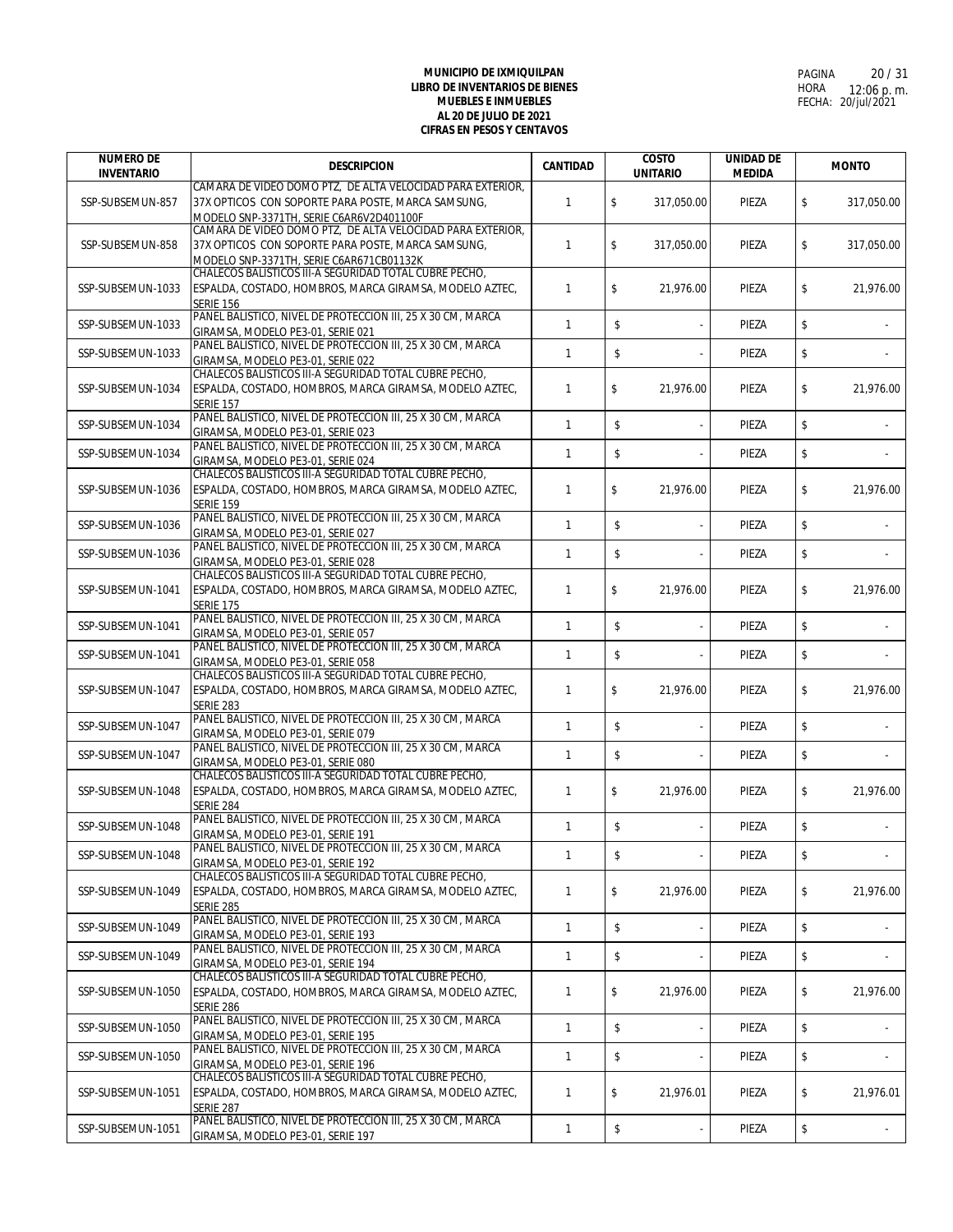| <b>NUMERO DE</b><br><b>INVENTARIO</b> | <b>DESCRIPCION</b>                                                                                                | <b>CANTIDAD</b> | <b>COSTO</b><br><b>UNITARIO</b> |           | <b>UNIDAD DE</b><br><b>MEDIDA</b> |    | <b>MONTO</b> |  |
|---------------------------------------|-------------------------------------------------------------------------------------------------------------------|-----------------|---------------------------------|-----------|-----------------------------------|----|--------------|--|
| SSP-SUBSEMUN-1051                     | PANEL BALISTICO, NIVEL DE PROTECCION III, 25 X 30 CM, MARCA                                                       | $\mathbf{1}$    | \$                              |           | PIEZA                             | \$ |              |  |
|                                       | GIRAMSA, MODELO PE3-01, SERIE 198<br>CHALECOS BALISTICOS III-A SEGURIDAD TOTAL CUBRE PECHO,                       |                 |                                 |           |                                   |    |              |  |
| SSP-SUBSEMUN-1055                     | ESPALDA, COSTADO, HOMBROS, MARCA GIRAMSA, MODELO AZTEC,                                                           | 1               | \$                              | 21.976.01 | PIEZA                             | \$ | 21,976.01    |  |
|                                       | <b>SERIE 296</b>                                                                                                  |                 |                                 |           |                                   |    |              |  |
| SSP-SUBSEMUN-1055                     | PANEL BALISTICO, NIVEL DE PROTECCION III, 25 X 30 CM, MARCA                                                       | $\mathbf{1}$    | \$                              |           | PIEZA                             | \$ |              |  |
|                                       | GIRAMSA, MODELO PE3-01, SERIE 235                                                                                 |                 |                                 |           |                                   |    |              |  |
| SSP-SUBSEMUN-1055                     | PANEL BALISTICO, NIVEL DE PROTECCION III, 25 X 30 CM, MARCA                                                       | $\mathbf{1}$    | \$                              |           | PIEZA                             | \$ |              |  |
|                                       | GIRAMSA, MODELO PE3-01, SERIE 236<br>ESCRITORIO EN L CON UN ARCHIVERO DE 1 GAVETA Y 1 CAJON,                      |                 |                                 |           |                                   |    |              |  |
| SSP-SUBSEMUN-1078                     | MARCA SIN MARCA, MODELO SIN MODELO, SERIE SIN SERIE                                                               | $\mathbf{1}$    | \$                              | 9,499.99  | PIEZA                             | \$ | 9,499.99     |  |
| SSP-SUBSEMUN-1079                     | ESCRITORIO DE MADERA CON BASE METALICA. MARCA SIN MARCA.                                                          | $\mathbf{1}$    | \$                              | 7.500.06  | PIEZA                             | \$ | 7.500.06     |  |
|                                       | MODELO SIN MODELO, SERIE SIN SERIE<br>ESCRITORIO TIPO ESCUADRA CON SEPARADOR DE LIBROS, MARCA SIN                 |                 |                                 |           |                                   |    |              |  |
| SSP-SUBSEMUN-1080                     | MARCA, MODELO SIN MODELO, SERIE SIN SERIE                                                                         | $\mathbf{1}$    | \$                              | 8,932.00  | PIEZA                             | \$ | 8,932.00     |  |
|                                       | MESA DE JUNTAS DE 2.45 X 1.20 MTS, MARCA SIN MARCA, MODELO                                                        |                 |                                 |           |                                   |    |              |  |
| SSP-SUBSEMUN-1081                     | SIN MODELO, SERIE SIN SERIE                                                                                       | $\mathbf{1}$    | \$                              | 12,999.99 | PIEZA                             | \$ | 12,999.99    |  |
|                                       | ALL IN ONE CON PROCESADOR DUA CORE 2.6 GHZ, MEMORIA RAM DE                                                        |                 |                                 |           |                                   |    |              |  |
| SSP-SUBSEMUN-1086                     | 4GB, DISCO DUDO DE 1 T, PANTALLA DE 19.5" LED, MARCA LENOVO,<br>MODELO C 260, SERIE CS02102526                    | 1               | \$                              | 9.999.99  | PIEZA                             | \$ | 9.999.99     |  |
|                                       | ALL IN ONE CON PROCESADOR 1.1 GHZ, MEMORIA RAM DE 2GB,                                                            |                 |                                 |           |                                   |    |              |  |
| SSP-SUBSEMUN-1087                     | DISCO DUDO DE 500 G, PANTALLA DE 18.5" LED, MARCA LENOVO,                                                         | $\mathbf{1}$    | \$                              | 9,999.99  | PIEZA                             | \$ | 9,999.99     |  |
|                                       | MODELO C 240, SERIE CS01423677                                                                                    |                 |                                 |           |                                   |    |              |  |
| SSP-SUBSEMUN-1091                     | VENTILADOR DE TECHO, MARCA SIN MARCA, MODELO SIN MODELO,                                                          | $\mathbf{1}$    | \$                              | 9,999.99  | PIEZA                             | \$ | 9,999.99     |  |
|                                       | SERIE SIN SERIE<br>VENTILADOR DE TECHO, MARCA SIN MARCA, MODELO SIN MODELO,                                       |                 |                                 |           |                                   |    |              |  |
| SSP-SUBSEMUN-1092                     | SERIE SIN SERIE                                                                                                   | $\mathbf{1}$    | \$                              | 9,999.99  | PIEZA                             | \$ | 9,999.99     |  |
| SSP-SUBSEMUN-1093                     | VENTILADOR DE TECHO, MARCA SIN MARCA, MODELO SIN MODELO,                                                          | $\mathbf{1}$    | \$                              | 9.999.99  | PIEZA                             | \$ | 9.999.99     |  |
|                                       | SERIE SIN SERIE                                                                                                   |                 |                                 |           |                                   |    |              |  |
| SSP-SUBSEMUN-1094                     | VIDEO PROYECTOR, MARCA BENQ, MODELO SIN MODELO, SERIE                                                             | $\mathbf{1}$    | \$                              | 9,699.99  | PIEZA                             | \$ | 9,699.99     |  |
|                                       | PD99E03414000                                                                                                     |                 |                                 |           |                                   |    |              |  |
| SSP-SUBSEMUN-1099                     | CHALECOS BALISTICOS III-A SEGURIDAD TOTAL CUBRE PECHO,<br>ESPALDA, COSTADO, HOMBROS, MARCA GIRAMSA, MODELO AZTEC, | $\mathbf{1}$    | \$                              | 21,976.00 | PIEZA                             | \$ | 21,976.00    |  |
|                                       | <b>SERIE 129</b>                                                                                                  |                 |                                 |           |                                   |    |              |  |
| SSP-SUBSEMUN-1099                     | PANEL BALISTICO, NIVEL DE PROTECCION III, 25 X 30 CM, MARCA                                                       | $\mathbf{1}$    | \$                              |           | PIEZA                             | \$ |              |  |
|                                       | GIRAMSA, MODELO PE3-01, SERIE 277<br>PAIVEL DALISTICO, IVIVEL DE PROTECCION III, ZO A 30 CM, MARCA                |                 |                                 |           |                                   |    |              |  |
| SSP-SUBSEMUN-1099                     | CIDAMCA MODELO DE 2 01 SEDIE 279<br>CHALECOS BALISTICOS III-A SEGURIDAD TOTAL CUBRE PECHO,                        | $\mathbf{1}$    | \$                              |           | PIEZA                             | \$ |              |  |
| SSP-SUBSEMUN-1100                     | ESPALDA, COSTADO, HOMBROS, MARCA GIRAMSA, MODELO AZTEC,                                                           | $\mathbf{1}$    | \$                              | 21,976.00 | PIEZA                             | \$ | 21,976.00    |  |
|                                       | <b>SERIE 130</b>                                                                                                  |                 |                                 |           |                                   |    |              |  |
| SSP-SUBSEMUN-1100                     | PANEL BALISTICO, NIVEL DE PROTECCION III, 25 X 30 CM, MARCA                                                       | $\mathbf{1}$    | \$                              |           | PIEZA                             | \$ |              |  |
|                                       | GIRAMSA, MODELO PE3-01, SERIE 279<br>PANEL BALISTICO, NIVEL DE PROTECCION III, 25 X 30 CM, MARCA                  |                 |                                 |           |                                   |    |              |  |
| SSP-SUBSEMUN-1100                     | GIRAMSA, MODELO PE3-01, SERIE 280                                                                                 | $\mathbf{1}$    | \$                              |           | PIEZA                             | \$ |              |  |
|                                       | CHALECOS BALISTICOS III-A SEGURIDAD TOTAL CUBRE PECHO.                                                            |                 |                                 |           |                                   |    |              |  |
| SSP-SUBSEMUN-1101                     | ESPALDA, COSTADO, HOMBROS, MARCA GIRAMSA, MODELO AZTEC,                                                           | 1               | \$                              | 21,976.00 | PIEZA                             | \$ | 21,976.00    |  |
|                                       | <b>SERIE 131</b>                                                                                                  |                 |                                 |           |                                   |    |              |  |
| SSP-SUBSEMUN-1101                     | PANEL BALISTICO, NIVEL DE PROTECCION III, 25 X 30 CM, MARCA<br>GIRAMSA, MODELO PE3-01, SERIE 633                  | $\mathbf{1}$    | \$                              | ÷,        | PIEZA                             | \$ |              |  |
|                                       | PANEL BALISTICO, NIVEL DE PROTECCION III, 25 X 30 CM, MARCA                                                       |                 |                                 |           |                                   |    |              |  |
| SSP-SUBSEMUN-1101                     | GIRAMSA, MODELO PE3-01, SERIE 634                                                                                 | $\mathbf{1}$    | \$                              |           | PIEZA                             | \$ |              |  |
|                                       | CHALECOS BALISTICOS III-A SEGURIDAD TOTAL CUBRE PECHO,                                                            |                 |                                 |           |                                   |    |              |  |
| SSP-SUBSEMUN-1104                     | ESPALDA, COSTADO, HOMBROS, MARCA GIRAMSA, MODELO AZTEC,<br><b>SERIE 140</b>                                       | $\mathbf{1}$    | \$                              | 21.976.00 | PIEZA                             | \$ | 21,976.00    |  |
|                                       | PANEL BALISTICO, NIVEL DE PROTECCION III, 25 X 30 CM, MARCA                                                       |                 |                                 |           |                                   |    |              |  |
| SSP-SUBSEMUN-1104                     | GIRAMSA, MODELO PE3-01, SERIE 639                                                                                 | $\mathbf{1}$    | \$                              |           | PIEZA                             | \$ |              |  |
| SSP-SUBSEMUN-1104                     | PANEL BALISTICO, NIVEL DE PROTECCION III, 25 X 30 CM, MARCA                                                       | $\mathbf{1}$    | \$                              |           | PIEZA                             | \$ |              |  |
|                                       | GIRAMSA, MODELO PE3-01, SERIE 640<br>CHALECOS BALISTICOS III-A SEGURIDAD TOTAL CUBRE PECHO.                       |                 |                                 |           |                                   |    |              |  |
| SSP-SUBSEMUN-1105                     | ESPALDA, COSTADO, HOMBROS, MARCA GIRAMSA, MODELO AZTEC,                                                           | $\mathbf{1}$    | \$                              | 21,976.00 | PIEZA                             | \$ | 21.976.00    |  |
|                                       | <b>SERIE 141</b>                                                                                                  |                 |                                 |           |                                   |    |              |  |
| SSP-SUBSEMUN-1105                     | PANEL BALISTICO, NIVEL DE PROTECCION III, 25 X 30 CM, MARCA                                                       | $\mathbf{1}$    | \$                              | ÷,        | PIEZA                             | \$ |              |  |
|                                       | GIRAMSA, MODELO PE3-01, SERIE 641                                                                                 |                 |                                 |           |                                   |    |              |  |
| SSP-SUBSEMUN-1105                     | PANEL BALISTICO, NIVEL DE PROTECCION III, 25 X 30 CM, MARCA<br>GIRAMSA, MODELO PE3-01, SERIE 642                  | $\mathbf{1}$    | \$                              |           | PIEZA                             | \$ |              |  |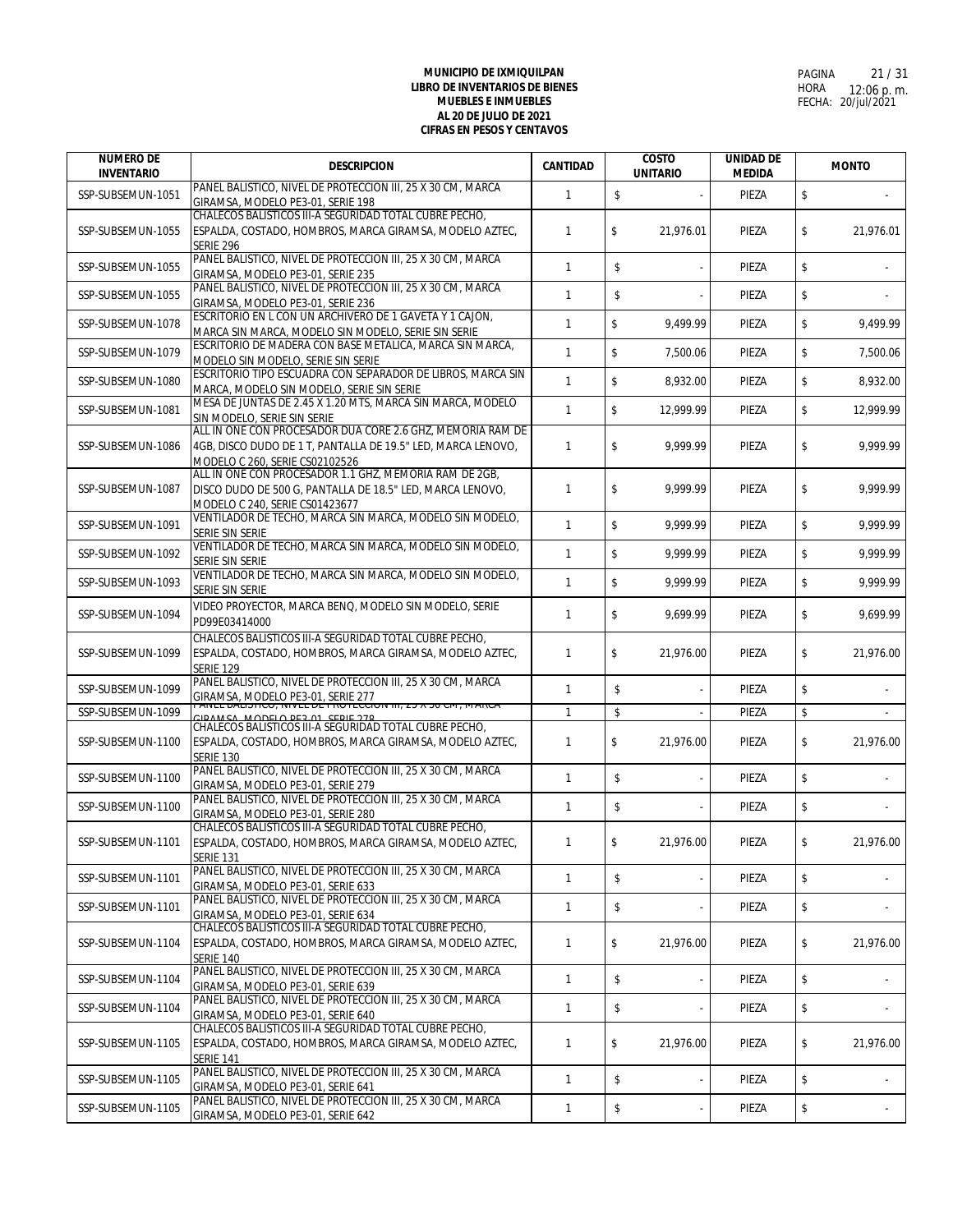| <b>NUMERO DE</b><br><b>INVENTARIO</b> | <b>DESCRIPCION</b>                                                                               | <b>CANTIDAD</b> | <b>COSTO</b><br><b>UNITARIO</b> | <b>UNIDAD DE</b><br><b>MEDIDA</b> | <b>MONTO</b>    |
|---------------------------------------|--------------------------------------------------------------------------------------------------|-----------------|---------------------------------|-----------------------------------|-----------------|
|                                       | CHALECOS BALISTICOS III-A SEGURIDAD TOTAL CUBRE PECHO,                                           |                 |                                 |                                   |                 |
| SSP-SUBSEMUN-1106                     | ESPALDA, COSTADO, HOMBROS, MARCA GIRAMSA, MODELO AZTEC,<br><b>SERIE 142</b>                      | $\mathbf{1}$    | \$<br>21,976.00                 | PIEZA                             | \$<br>21,976.00 |
| SSP-SUBSEMUN-1106                     | PANEL BALISTICO, NIVEL DE PROTECCION III, 25 X 30 CM, MARCA<br>GIRAMSA, MODELO PE3-01, SERIE 643 | $\mathbf{1}$    | \$<br>÷,                        | PIEZA                             | \$              |
| SSP-SUBSEMUN-1106                     | PANEL BALISTICO, NIVEL DE PROTECCION III, 25 X 30 CM, MARCA<br>GIRAMSA, MODELO PE3-01, SERIE 644 | $\mathbf{1}$    | \$                              | PIEZA                             | \$              |
|                                       | CHALECOS BALISTICOS III-A SEGURIDAD TOTAL CUBRE PECHO.                                           |                 |                                 |                                   |                 |
| SSP-SUBSEMUN-1107                     | ESPALDA, COSTADO, HOMBROS, MARCA GIRAMSA, MODELO AZTEC,<br><b>SERIE 143</b>                      | $\mathbf{1}$    | \$<br>21,976.00                 | PIEZA                             | \$<br>21,976.00 |
| SSP-SUBSEMUN-1107                     | PANEL BALISTICO, NIVEL DE PROTECCION III, 25 X 30 CM, MARCA<br>GIRAMSA, MODELO PE3-01, SERIE 645 | $\mathbf{1}$    | \$                              | PIEZA                             | \$              |
| SSP-SUBSEMUN-1107                     | PANEL BALISTICO, NIVEL DE PROTECCION III, 25 X 30 CM, MARCA<br>GIRAMSA, MODELO PE3-01, SERIE 646 | 1               | \$                              | PIEZA                             | \$              |
|                                       | CHALECOS BALISTICOS III-A SEGURIDAD TOTAL CUBRE PECHO.                                           |                 |                                 |                                   |                 |
| SSP-SUBSEMUN-1109                     | ESPALDA, COSTADO, HOMBROS, MARCA GIRAMSA, MODELO AZTEC,<br><b>SERIE 145</b>                      | $\mathbf{1}$    | \$<br>21,976.00                 | PIEZA                             | \$<br>21,976.00 |
| SSP-SUBSEMUN-1109                     | PANEL BALISTICO, NIVEL DE PROTECCION III, 25 X 30 CM, MARCA                                      | $\mathbf{1}$    | \$<br>ä,                        | PIEZA                             | \$              |
|                                       | GIRAMSA, MODELO PE3-01, SERIE 945                                                                |                 |                                 |                                   |                 |
| SSP-SUBSEMUN-1109                     | PANEL BALISTICO, NIVEL DE PROTECCION III, 25 X 30 CM, MARCA                                      | $\mathbf{1}$    | \$                              | PIEZA                             | \$              |
|                                       | GIRAMSA, MODELO PE3-01, SERIE 946<br>CHALECOS BALISTICOS III-A SEGURIDAD TOTAL CUBRE PECHO,      |                 |                                 |                                   |                 |
| SSP-SUBSEMUN-1110                     | ESPALDA, COSTADO, HOMBROS, MARCA GIRAMSA, MODELO AZTEC,                                          | $\mathbf{1}$    | \$<br>21,976.00                 | PIEZA                             | \$<br>21,976.00 |
|                                       | <b>SERIE 146</b>                                                                                 |                 |                                 |                                   |                 |
| SSP-SUBSEMUN-1110                     | PANEL BALISTICO, NIVEL DE PROTECCION III, 25 X 30 CM, MARCA                                      | $\mathbf{1}$    | \$                              | PIEZA                             | \$              |
|                                       | GIRAMSA, MODELO PE3-01, SERIE 947                                                                |                 |                                 |                                   |                 |
| SSP-SUBSEMUN-1110                     | PANEL BALISTICO, NIVEL DE PROTECCION III, 25 X 30 CM, MARCA                                      | $\mathbf{1}$    | \$                              | PIEZA                             | \$              |
|                                       | GIRAMSA, MODELO PE3-01, SERIE 948<br>CHALECOS BALISTICOS III-A SEGURIDAD TOTAL CUBRE PECHO,      |                 |                                 |                                   |                 |
| SSP-SUBSEMUN-1115                     | ESPALDA, COSTADO, HOMBROS, MARCA GIRAMSA, MODELO AZTEC,                                          | $\mathbf{1}$    | \$<br>21,976.01                 | PIEZA                             | \$<br>21,976.01 |
|                                       | <b>SERIE 186</b>                                                                                 |                 |                                 |                                   |                 |
|                                       | PANEL BALISTICO, NIVEL DE PROTECCION III, 25 X 30 CM, MARCA                                      |                 |                                 |                                   |                 |
| SSP-SUBSEMUN-1115                     | GIRAMSA, MODELO PE3-01, SERIE 973                                                                | $\mathbf{1}$    | \$<br>$\overline{\phantom{a}}$  | PIEZA                             | \$              |
| SSP-SUBSEMUN-1115                     | PANEL BALISTICO, NIVEL DE PROTECCION III, 25 X 30 CM, MARCA                                      | 1               | \$                              | PIEZA                             | \$              |
|                                       | GIRAMSA, MODELO PE3-01, SERIE 974<br>CHALECOS BALISTICOS III-A SEGURIDAD TOTAL CUBRE PECHO,      |                 |                                 |                                   |                 |
| SSP-SUBSEMUN-1116                     | ESPALDA, COSTADO, HOMBROS, MARCA GIRAMSA, MODELO AZTEC,                                          | 1               | \$<br>21,976.01                 | PIEZA                             | \$<br>21,976.01 |
|                                       | SERIE 187                                                                                        |                 |                                 |                                   |                 |
|                                       | PANEL BALISTICO, NIVEL DE PROTECCION III, 25 X 30 CM, MARCA                                      |                 |                                 |                                   |                 |
| SSP-SUBSEMUN-1116                     | GIRAMSA, MODELO PE3-01, SERIE 975                                                                | 1               | \$                              | PIEZA                             | \$              |
| SSP-SUBSEMUN-1116                     | PANEL BALISTICO, NIVEL DE PROTECCION III, 25 X 30 CM, MARCA                                      | 1               | \$                              | PIEZA                             | \$              |
|                                       | GIRAMSA, MODELO PE3-01, SERIE 976                                                                |                 |                                 |                                   |                 |
|                                       | CHALECOS BALISTICOS III-A SEGURIDAD TOTAL CUBRE PECHO.                                           |                 |                                 |                                   |                 |
| SSP-SUBSEMUN-1119                     | ESPALDA, COSTADO, HOMBROS, MARCA GIRAMSA, MODELO AZTEC,<br>SERIE 190                             | $\mathbf{1}$    | \$<br>21,976.01                 | PIEZA                             | \$<br>21,976.01 |
|                                       | PANEL BALISTICO, NIVEL DE PROTECCION III, 25 X 30 CM, MARCA                                      |                 |                                 |                                   |                 |
| SSP-SUBSEMUN-1119                     | GIRAMSA, MODELO PE3-01, SERIE 981                                                                | $\mathbf{1}$    | \$                              | PIEZA                             | \$              |
|                                       | PANEL BALISTICO, NIVEL DE PROTECCION III, 25 X 30 CM, MARCA                                      | $\mathbf{1}$    | \$                              |                                   | \$              |
| SSP-SUBSEMUN-1119                     | GIRAMSA, MODELO PE3-01, SERIE 982                                                                |                 |                                 | PIEZA                             |                 |
|                                       | ESCRITORIO PLEGABLE CON MARCO DE ACERO, MDF TERMINADO                                            |                 |                                 |                                   |                 |
| SSP-SUBSEMUN-1121                     | LAMINADO 86 X 62 X 83 CM, MARCA SIN MARCA, MODELO SIN                                            | $\mathbf{1}$    | \$<br>7.500.06                  | PIEZA                             | \$<br>7,500.06  |
|                                       | MODELO, SERIE SIN SERIE<br>CASCO BALISTICO NIVEL III, MARCA SIN MARCA, MODELO SIN                |                 |                                 |                                   |                 |
| SSP-SUBSEMUN-1138                     | MODELO, SERIE SIN SERIE                                                                          | $\mathbf{1}$    | \$<br>8,000.00                  | PIEZA                             | \$<br>8,000.00  |
|                                       | CASCO BALISTICO NIVEL III, MARCA SIN MARCA, MODELO SIN                                           |                 |                                 |                                   |                 |
| SSP-SUBSEMUN-1139                     | MODELO, SERIE SIN SERIE                                                                          | 1               | \$<br>8,000.00                  | PIEZA                             | \$<br>8.000.00  |
| SSP-SUBSEMUN-1140                     | CASCO BALISTICO NIVEL III, MARCA SIN MARCA, MODELO SIN                                           | $\mathbf{1}$    | \$<br>8,000.00                  | PIEZA                             | \$<br>8,000.00  |
|                                       | MODELO, SERIE SIN SERIE                                                                          |                 |                                 |                                   |                 |
| SSP-SUBSEMUN-1141                     | CASCO BALISTICO NIVEL III, MARCA SIN MARCA, MODELO SIN<br>MODELO, SERIE SIN SERIE                | 1               | \$<br>8,000.00                  | PIEZA                             | \$<br>8,000.00  |
|                                       | CASCO BALISTICO NIVEL III, MARCA SIN MARCA, MODELO SIN                                           |                 |                                 |                                   |                 |
| SSP-SUBSEMUN-1142                     | MODELO, SERIE SIN SERIE                                                                          | $\mathbf{1}$    | \$<br>8,000.00                  | PIEZA                             | \$<br>8,000.00  |
|                                       | CASCO BALISTICO NIVEL III, MARCA SIN MARCA, MODELO SIN                                           |                 | \$                              |                                   |                 |
| SSP-SUBSEMUN-1143                     | MODELO, SERIE SIN SERIE                                                                          | 1               | 8,000.00                        | PIEZA                             | \$<br>8,000.00  |
| SSP-SUBSEMUN-1146                     | CASCO BALISTICO NIVEL III, MARCA SIN MARCA, MODELO SIN                                           | 1               | \$<br>8,000.00                  | PIEZA                             | \$<br>8,000.00  |
|                                       | MODELO, SERIE SIN SERIE<br>CASCO BALISTICO NIVEL III, MARCA SIN MARCA, MODELO SIN                |                 |                                 |                                   |                 |
| SSP-SUBSEMUN-1148                     | MODELO, SERIE SIN SERIE                                                                          | 1               | \$<br>8,000.00                  | PIEZA                             | \$<br>8,000.00  |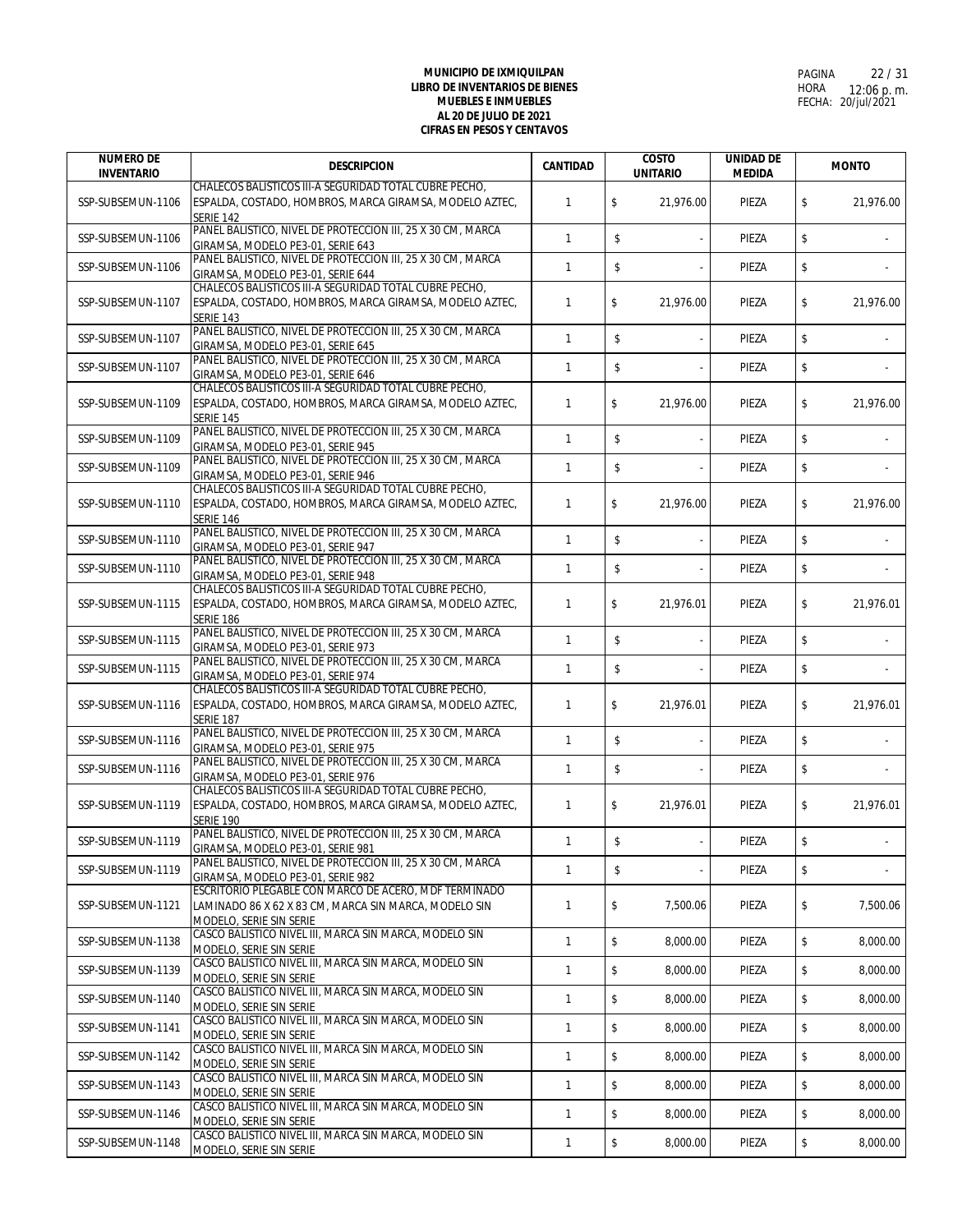| <b>NUMERO DE</b><br><b>INVENTARIO</b> | <b>DESCRIPCION</b>                                                                                                            | <b>CANTIDAD</b> | <b>COSTO</b><br><b>UNITARIO</b> | <b>UNIDAD DE</b><br><b>MEDIDA</b> | <b>MONTO</b>    |
|---------------------------------------|-------------------------------------------------------------------------------------------------------------------------------|-----------------|---------------------------------|-----------------------------------|-----------------|
| SSP-SUBSEMUN-1149                     | CASCO BALISTICO NIVEL III, MARCA SIN MARCA, MODELO SIN<br>MODELO, SERIE SIN SERIE                                             | $\mathbf{1}$    | \$<br>8,000.00                  | PIEZA                             | \$<br>8,000.00  |
| SSP-SUBSEMUN-1150                     | CASCO BALISTICO NIVEL III, MARCA SIN MARCA, MODELO SIN<br>MODELO, SERIE SIN SERIE                                             | $\mathbf{1}$    | $\mathsf{\$}$<br>8,000.00       | PIEZA                             | \$<br>8,000.00  |
| SSP-SUBSEMUN-1151                     | CASCO BALISTICO NIVEL III, MARCA SIN MARCA, MODELO SIN<br>MODELO, SERIE SIN SERIE                                             | $\mathbf{1}$    | $\mathbb S$<br>8,000.00         | PIEZA                             | \$<br>8,000.00  |
| SSP-SUBSEMUN-1152                     | CASCO BALISTICO NIVEL III, MARCA SIN MARCA, MODELO SIN<br>MODELO, SERIE SIN SERIE                                             | $\mathbf{1}$    | $\mathbb S$<br>8,000.00         | PIEZA                             | \$<br>8,000.00  |
| SSP-SUBSEMUN-1153                     | CASCO BALISTICO NIVEL III, MARCA SIN MARCA, MODELO SIN<br>MODELO, SERIE SIN SERIE                                             | $\mathbf{1}$    | \$<br>8,000.00                  | PIEZA                             | \$<br>8,000.00  |
| SSP-SUBSEMUN-1154                     | CASCO BALISTICO NIVEL III, MARCA SIN MARCA, MODELO SIN<br>MODELO, SERIE SIN SERIE                                             | $\mathbf{1}$    | \$<br>8,000.00                  | PIEZA                             | \$<br>8,000.00  |
| SSP-SUBSEMUN-1155                     | CASCO BALISTICO NIVEL III, MARCA SIN MARCA, MODELO SIN<br>MODELO, SERIE SIN SERIE                                             | 1               | \$<br>8,000.00                  | PIEZA                             | \$<br>8,000.00  |
| SSP-SUBSEMUN-1156                     | CASCO BALISTICO NIVEL III, MARCA SIN MARCA, MODELO SIN<br>MODELO, SERIE SIN SERIE                                             | $\mathbf{1}$    | $\sqrt{2}$<br>8,000.00          | PIEZA                             | \$<br>8,000.00  |
| SSP-SUBSEMUN-1157                     | CASCO BALISTICO NIVEL III, MARCA SIN MARCA, MODELO SIN<br>MODELO, SERIE SIN SERIE                                             | $\mathbf{1}$    | $\mathbb S$<br>8,000.00         | PIEZA                             | \$<br>8,000.00  |
| SSP-SUBSEMUN-1264                     | FUSIL DE ASALTO CALIBRE 5.56 X 45 mm, SEMIAUTOMATICO, CAÑON<br>DE 8.5, CULATA RETRACTIL DE 6 POSICIONES INCLUYE, MARCA I.W.I, | $\mathbf{1}$    | \$<br>35,174.83                 | PIEZA                             | \$<br>35,174.83 |
|                                       | MODELO GALIL ACE 21 S.A, SERIE 45100578<br>CARGADORES CON CAPACIDAD DE 35 CARTUCHOS PARA FUSIL DE                             |                 |                                 |                                   |                 |
| SSP-SUBSEMUN-1264                     | ASALTO CALIBRE 5.56 X 45 MM, MARCA SIN MARCA, MODELO SIN<br>MODELO, SERIE SIN SERIE                                           | 5               | \$                              | PIEZA                             | \$              |
| SSP-SUBSEMUN-1266                     | FUSIL DE ASALTO CALIBRE 5.56 X 45 mm, SEMIAUTOMATICO, CAÑON<br>DE 8.5, CULATA RETRACTIL DE 6 POSICIONES INCLUYE, MARCA I.W.I. | $\mathbf{1}$    | \$<br>35,174.83                 | PIEZA                             | \$<br>35,174.83 |
|                                       | MODELO GALIL ACE 21 S.A, SERIE 45100597<br>CARGADORES CON CAPACIDAD DE 35 CARTUCHOS PARA FUSIL DE                             |                 |                                 |                                   |                 |
| SSP-SUBSEMUN-1266                     | ASALTO CALIBRE 5.56 X 45 MM, MARCA SIN MARCA, MODELO SIN                                                                      | 5               | \$                              | PIEZA                             | \$              |
|                                       | MODELO, SERIE SIN SERIE<br>FUSIL DE ASALTO CALIBRE 5.56 X 45 mm, SEMIAUTOMATICO, CAÑON                                        |                 |                                 |                                   |                 |
| SSP-SUBSEMUN-1267                     | DE 8.5, CULATA RETRACTIL DE 6 POSICIONES INCLUYE, MARCA I.W.I,<br>MODELO GALIL ACE 21 S.A, SERIE 45100598                     | $\mathbf{1}$    | \$<br>35,174.83                 | PIEZA                             | \$<br>35,174.83 |
| SSP-SUBSEMUN-1267                     | CARGADORES CON CAPACIDAD DE 35 CARTUCHOS PARA FUSIL DE<br>ASALTO CALIBRE 5.56 X 45 MM, MARCA SIN MARCA, MODELO SIN            | 5               | \$                              | PIEZA                             | \$              |
|                                       | MODELO, SERIE SIN SERIE<br>FUSIL DE ASALTO CALIBRE 5.56 X 45 mm, SEMIAUTOMATICO, CAÑON                                        |                 |                                 |                                   |                 |
| SSP-SUBSEMUN-1269                     | DE 8.5, CULATA RETRACTIL DE 6 POSICIONES INCLUYE, MARCA I.W.I.<br>MODELO GALIL ACE 21 S.A, SERIE 45100700                     | $\mathbf{1}$    | \$<br>35,174.82                 | PIEZA                             | \$<br>35,174.82 |
| SSP-SUBSEMUN-1269                     | CARGADORES CON CAPACIDAD DE 35 CARTUCHOS PARA FUSIL DE<br>ASALTO CALIBRE 5.56 X 45 MM, MARCA SIN MARCA, MODELO SIN            | 5               | \$                              | PIEZA                             | \$              |
|                                       | MODELO, SERIE SIN SERIE<br>FUSIL DE ASALTO CALIBRE 5.56 X 45 mm, SEMIAUTOMATICO, CAÑON                                        |                 |                                 |                                   |                 |
| SSP-SUBSEMUN-1270                     | DE 8.5. CULATA RETRACTIL DE 6 POSICIONES INCLUYE, MARCA I.W.I.<br>MODELO GALIL ACE 21 S.A, SERIE 45100719                     | $\mathbf{1}$    | \$<br>35.174.82                 | PIEZA                             | \$<br>35,174.82 |
| SSP-SUBSEMUN-1270                     | CARGADORES CON CAPACIDAD DE 35 CARTUCHOS PARA FUSIL DE<br>ASALTO CALIBRE 5.56 X 45 MM, MARCA SIN MARCA, MODELO SIN            | 5               | \$                              | PIEZA                             | \$              |
|                                       | MODELO, SERIE SIN SERIE<br>FUSIL DE ASALTO CALIBRE 5.56 X 45 mm, SEMIAUTOMATICO, CAÑON                                        |                 |                                 |                                   |                 |
| SSP-SUBSEMUN-1271                     | DE 8.5, CULATA RETRACTIL DE 6 POSICIONES INCLUYE, MARCA I.W.I.<br>MODELO GALIL ACE 21 S.A, SERIE 45100749                     | $\mathbf{1}$    | \$<br>35,174.82                 | PIEZA                             | \$<br>35,174.82 |
| SSP-SUBSEMUN-1271                     | CARGADORES CON CAPACIDAD DE 35 CARTUCHOS PARA FUSIL DE<br>ASALTO CALIBRE 5.56 X 45 MM, MARCA SIN MARCA, MODELO SIN            | 5               | \$                              | PIEZA                             | \$              |
|                                       | MODELO, SERIE SIN SERIE<br>PISTOLA SEMIAUTOMATICA CALIBRE 9 X 9mm, MARCA PRIETO                                               |                 |                                 |                                   |                 |
| SSP-SUBSEMUN-1272                     | BERETTA, MODELO PX4 STORM (TIPO C CONSTANTE), SERIE PX0883P                                                                   | $\mathbf{1}$    | \$<br>8,742.20                  | PIEZA                             | \$<br>8,742.20  |
| SSP-SUBSEMUN-1272                     | CARGADORES PARA PISTOLA SEMIAUTOMATICA PRIETO BERETA PX4<br>STORM, MARCA SIN MARCA, MODELO SIN MODELO, SERIE SIN SERIE        | $\overline{2}$  | \$<br>÷,                        | PIEZA                             | \$              |
| SSP-SUBSEMUN-1274                     | PISTOLA SEMIAUTOMATICA CALIBRE 9 X 9mm, MARCA PRIETO<br>BERETTA, MODELO PX4 STORM (TIPO C CONSTANTE), SERIE PX0889P           | $\mathbf{1}$    | \$<br>8,742.20                  | PIEZA                             | \$<br>8,742.20  |
| SSP-SUBSEMUN-1274                     | CARGADORES PARA PISTOLA SEMIAUTOMATICA PRIETO BERETA PX4<br>STORM, MARCA SIN MARCA, MODELO SIN MODELO, SERIE SIN SERIE        | $\overline{2}$  | \$                              | PIEZA                             | \$              |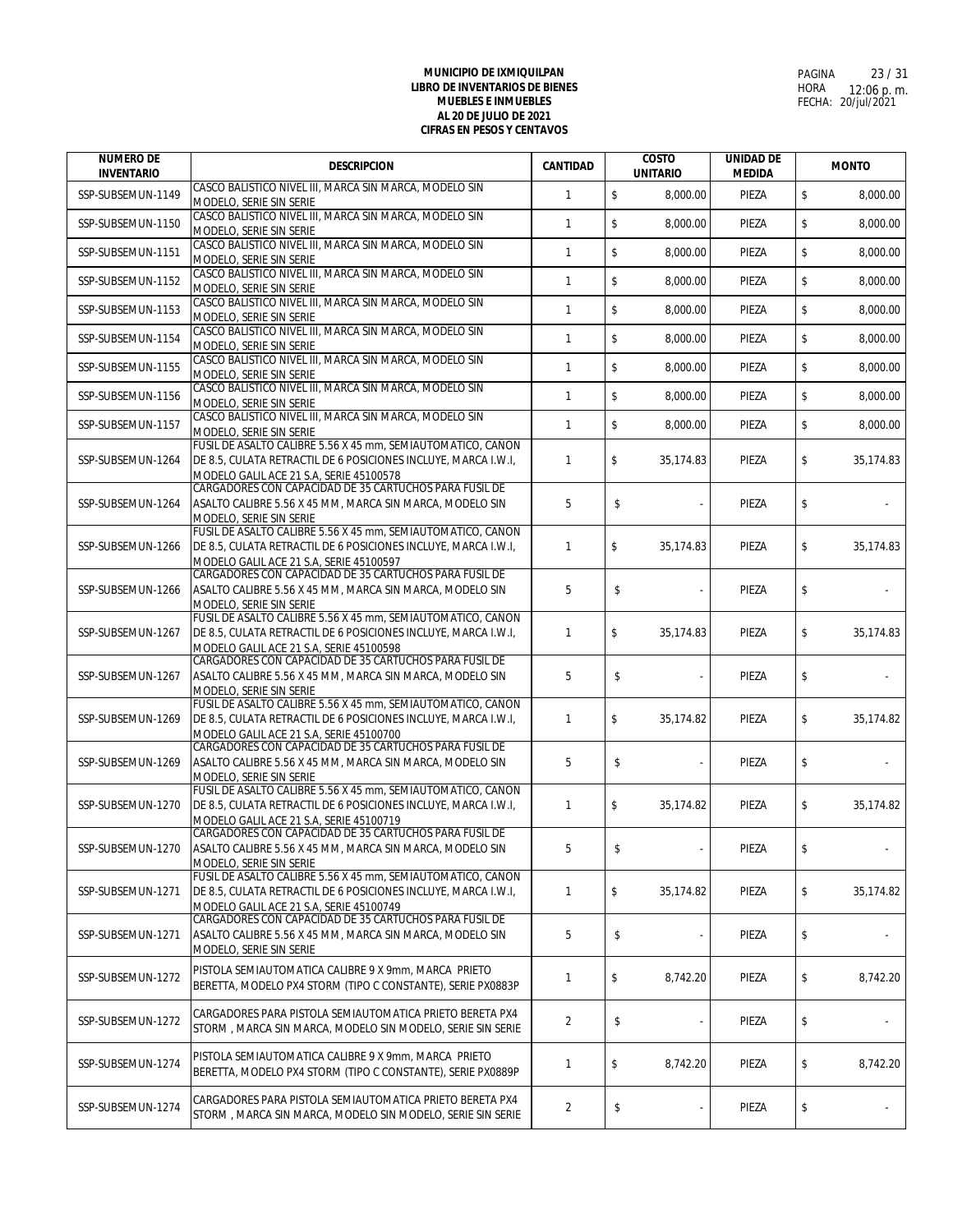| <b>NUMERO DE</b><br><b>INVENTARIO</b> | <b>DESCRIPCION</b>                                                                                                     | <b>CANTIDAD</b> | <b>COSTO</b><br><b>UNITARIO</b> | <b>UNIDAD DE</b><br><b>MEDIDA</b> | <b>MONTO</b> |          |
|---------------------------------------|------------------------------------------------------------------------------------------------------------------------|-----------------|---------------------------------|-----------------------------------|--------------|----------|
| SSP-SUBSEMUN-1275                     | PISTOLA SEMIAUTOMATICA CALIBRE 9 X 9mm, MARCA PRIETO<br>BERETTA, MODELO PX4 STORM (TIPO C CONSTANTE), SERIE PX8948P    | $\mathbf{1}$    | \$<br>8,742.20                  | PIEZA                             | \$           | 8,742.20 |
| SSP-SUBSEMUN-1275                     | CARGADORES PARA PISTOLA SEMIAUTOMATICA PRIETO BERETA PX4<br>STORM, MARCA SIN MARCA, MODELO SIN MODELO, SERIE SIN SERIE | $\overline{2}$  | \$                              | PIEZA                             | \$           |          |
| SSP-SUBSEMUN-1277                     | PISTOLA SEMIAUTOMATICA CALIBRE 9 X 9mm, MARCA PRIETO<br>BERETTA, MODELO PX4 STORM (TIPO C CONSTANTE), SERIE PX8965P    | $\mathbf{1}$    | \$<br>8,742.20                  | PIEZA                             | \$           | 8,742.20 |
| SSP-SUBSEMUN-1277                     | CARGADORES PARA PISTOLA SEMIAUTOMATICA PRIETO BERETA PX4<br>STORM, MARCA SIN MARCA, MODELO SIN MODELO, SERIE SIN SERIE | $\overline{2}$  | \$                              | PIEZA                             | \$           |          |
| SSP-SUBSEMUN-1278                     | PISTOLA SEMIAUTOMATICA CALIBRE 9 X 9mm, MARCA PRIETO<br>BERETTA, MODELO PX4 STORM (TIPO C CONSTANTE), SERIE PX8973P    | $\mathbf{1}$    | \$<br>8,742.20                  | PIEZA                             | \$           | 8,742.20 |
| SSP-SUBSEMUN-1278                     | CARGADORES PARA PISTOLA SEMIAUTOMATICA PRIETO BERETA PX4<br>STORM, MARCA SIN MARCA, MODELO SIN MODELO, SERIE SIN SERIE | $\overline{2}$  | \$                              | PIEZA                             | \$           |          |
| SSP-SUBSEMUN-1279                     | PISTOLA SEMIAUTOMATICA CALIBRE 9 X 9mm, MARCA PRIETO<br>BERETTA, MODELO PX4 STORM (TIPO C CONSTANTE), SERIE PX8979P    | $\mathbf{1}$    | \$<br>8,742.20                  | PIEZA                             | \$           | 8,742.20 |
| SSP-SUBSEMUN-1279                     | CARGADORES PARA PISTOLA SEMIAUTOMATICA PRIETO BERETA PX4<br>STORM, MARCA SIN MARCA, MODELO SIN MODELO, SERIE SIN SERIE | $\overline{2}$  | \$                              | PIEZA                             | \$           |          |
| SSP-SUBSEMUN-1280                     | PISTOLA SEMIAUTOMATICA CALIBRE 9 X 9mm, MARCA PRIETO<br>BERETTA, MODELO PX4 STORM (TIPO C CONSTANTE), SERIE PX8982P    | $\mathbf{1}$    | \$<br>8,742.20                  | PIEZA                             | \$           | 8,742.20 |
| SSP-SUBSEMUN-1280                     | CARGADORES PARA PISTOLA SEMIAUTOMATICA PRIETO BERETA PX4<br>STORM, MARCA SIN MARCA, MODELO SIN MODELO, SERIE SIN SERIE | $\overline{2}$  | \$                              | PIEZA                             | \$           |          |
| SSP-SUBSEMUN-1281                     | PISTOLA SEMIAUTOMATICA CALIBRE 9 X 9mm, MARCA PRIETO<br>BERETTA, MODELO PX4 STORM (TIPO C CONSTANTE), SERIE PX8983P    | $\mathbf{1}$    | \$<br>8,742.19                  | PIEZA                             | \$           | 8,742.19 |
| SSP-SUBSEMUN-1281                     | CARGADORES PARA PISTOLA SEMIAUTOMATICA PRIETO BERETA PX4<br>STORM, MARCA SIN MARCA, MODELO SIN MODELO, SERIE SIN SERIE | $\overline{2}$  | \$                              | PIEZA                             | \$           |          |
| SSP-SUBSEMUN-1282                     | PISTOLA SEMIAUTOMATICA CALIBRE 9 X 9mm, MARCA PRIETO<br>BERETTA, MODELO PX4 STORM (TIPO C CONSTANTE), SERIE PX173902   | $\mathbf{1}$    | \$<br>8,742.19                  | PIEZA                             | \$           | 8,742.19 |
| SSP-SUBSEMUN-1282                     | CARGADORES PARA PISTOLA SEMIAUTOMATICA PRIETO BERETA PX4<br>STORM, MARCA SIN MARCA, MODELO SIN MODELO, SERIE SIN SERIE | $\overline{2}$  | \$                              | PIEZA                             | \$           |          |
| SSP-SUBSEMUN-1283                     | PISTOLA SEMIAUTOMATICA CALIBRE 9 X 9mm, MARCA PRIETO<br>BERETTA, MODELO PX4 STORM (TIPO C CONSTANTE), SERIE PX173898   | $\mathbf{1}$    | \$<br>8,742.19                  | PIEZA                             | \$           | 8,742.19 |
| SSP-SUBSEMUN-1283                     | CARGADORES PARA PISTOLA SEMIAUTOMATICA PRIETO BERETA PX4<br>STORM, MARCA SIN MARCA, MODELO SIN MODELO, SERIE SIN SERIE | 2               | \$<br>$\overline{\phantom{a}}$  | PIEZA                             | \$           |          |
| SSP-SUBSEMUN-1284                     | PISTOLA SEMIAUTOMATICA CALIBRE 9 X 9mm, MARCA PRIETO<br>BERETTA, MODELO PX4 STORM (TIPO C CONSTANTE), SERIE PX173899   | $\mathbf{1}$    | \$<br>8,742.19                  | PIEZA                             | \$           | 8,742.19 |
| SSP-SUBSEMUN-1284                     | CARGADORES PARA PISTOLA SEMIAUTOMATICA PRIETO BERETA PX4<br>STORM, MARCA SIN MARCA, MODELO SIN MODELO, SERIE SIN SERIE | 2               | \$                              | PIEZA                             | \$           |          |
| SSP-SUBSEMUN-1285                     | PISTOLA SEMIAUTOMATICA CALIBRE 9 X 9mm, MARCA PRIETO<br>BERETTA, MODELO PX4 STORM (TIPO C CONSTANTE), SERIE PX173900   | 1               | \$<br>8,742.19                  | PIEZA                             | \$           | 8,742.19 |
| SSP-SUBSEMUN-1285                     | CARGADORES PARA PISTOLA SEMIAUTOMATICA PRIETO BERETA PX4<br>STORM, MARCA SIN MARCA, MODELO SIN MODELO, SERIE SIN SERIE | $\overline{2}$  | \$<br>÷,                        | PIEZA                             | \$           |          |
| SSP-SUBSEMUN-1286                     | PISTOLA SEMIAUTOMATICA CALIBRE 9 X 9mm, MARCA PRIETO<br>BERETTA, MODELO PX4 STORM (TIPO C CONSTANTE), SERIE PX173901   | 1               | \$<br>8,742.19                  | PIEZA                             | \$           | 8,742.19 |
| SSP-SUBSEMUN-1286                     | CARGADORES PARA PISTOLA SEMIAUTOMATICA PRIETO BERETA PX4<br>STORM, MARCA SIN MARCA, MODELO SIN MODELO, SERIE SIN SERIE | 2               | \$<br>÷                         | PIEZA                             | \$           |          |
| SSP-SUBSEMUN-1287                     | PISTOLA SEMIAUTOMATICA CALIBRE 9 X 9mm, MARCA PRIETO<br>BERETTA, MODELO PX4 STORM (TIPO C CONSTANTE), SERIE PX173897   | $\mathbf{1}$    | \$<br>8,742.19                  | PIEZA                             | \$           | 8,742.19 |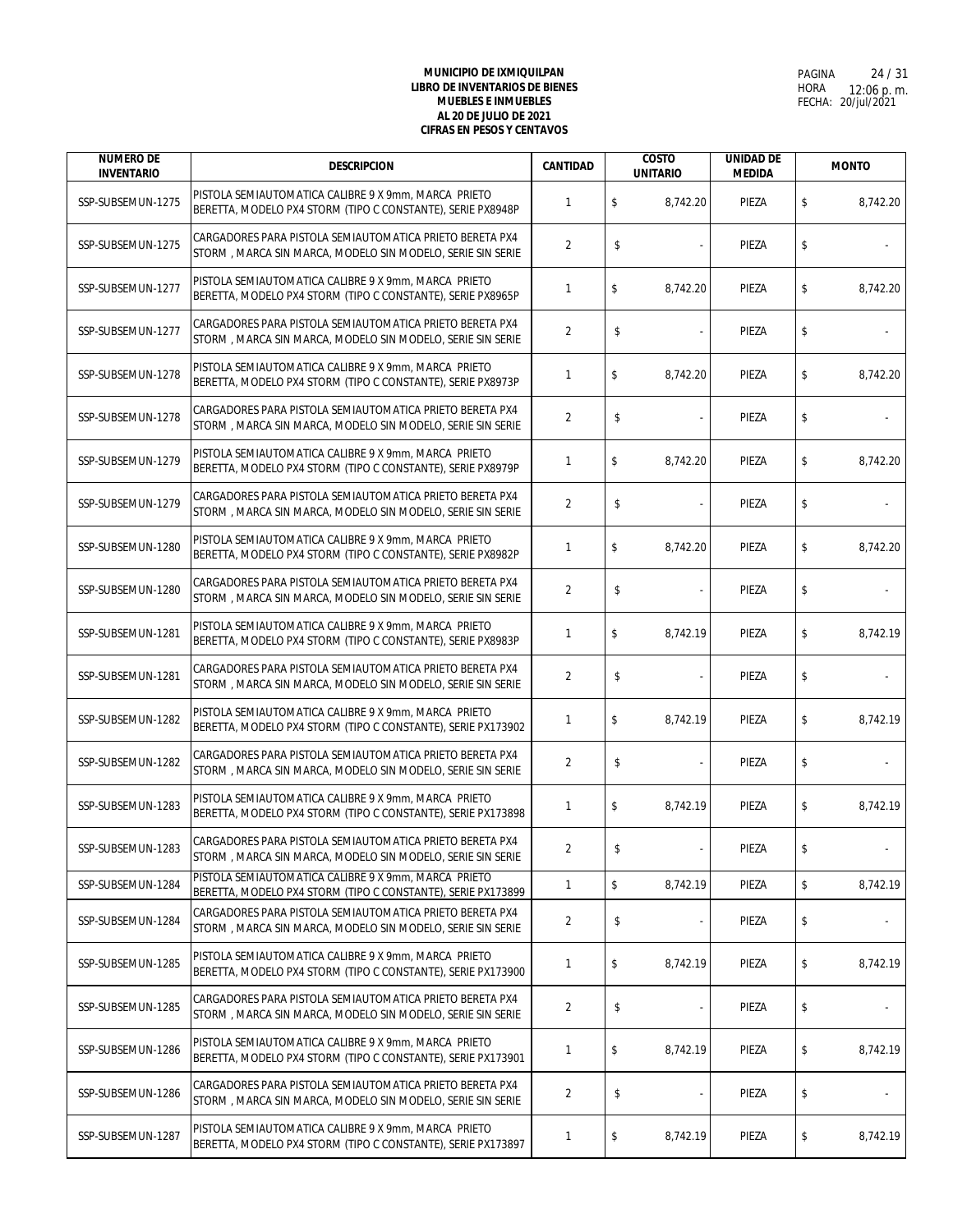| <b>NUMERO DE</b><br><b>INVENTARIO</b> | <b>DESCRIPCION</b>                                                                                                                                        | <b>CANTIDAD</b> | <b>COSTO</b><br><b>UNITARIO</b> | <b>UNIDAD DE</b><br><b>MEDIDA</b> | <b>MONTO</b>    |
|---------------------------------------|-----------------------------------------------------------------------------------------------------------------------------------------------------------|-----------------|---------------------------------|-----------------------------------|-----------------|
| SSP-SUBSEMUN-1287                     | CARGADORES PARA PISTOLA SEMIAUTOMATICA PRIETO BERETA PX4<br>STORM, MARCA SIN MARCA, MODELO SIN MODELO, SERIE SIN SERIE                                    | $\overline{2}$  | \$                              | PIEZA                             | \$              |
| SSP-SUBSEMUN-1288                     | PISTOLA SEMIAUTOMATICA CALIBRE 9 X 9mm, MARCA PRIETO<br>BERETTA, MODELO PX4 STORM (TIPO C CONSTANTE), SERIE PX0890P                                       | 1               | \$<br>8,742.19                  | PIEZA                             | \$<br>8,742.19  |
| SSP-SUBSEMUN-1288                     | CARGADORES PARA PISTOLA SEMIAUTOMATICA PRIETO BERETA PX4<br>STORM, MARCA SIN MARCA, MODELO SIN MODELO, SERIE SIN SERIE                                    | $\overline{2}$  | \$                              | PIEZA                             | \$              |
| SSP-SUBSEMUN-1289                     | PISTOLA SEMIAUTOMATICA CALIBRE 9 X 9mm, MARCA PRIETO<br>BERETTA, MODELO PX4 STORM (TIPO C CONSTANTE), SERIE PX0878P                                       | 1               | \$<br>8,742.19                  | PIEZA                             | \$<br>8,742.19  |
| SSP-SUBSEMUN-1289                     | CARGADORES PARA PISTOLA SEMIAUTOMATICA PRIETO BERETA PX4<br>STORM, MARCA SIN MARCA, MODELO SIN MODELO, SERIE SIN SERIE                                    | $\overline{2}$  | \$                              | PIEZA                             | \$              |
| SSP-SUBSEMUN-1290                     | CHALECO BALISTICO NIVEL III-A, SEGURIDAD TOTAL. CUBRE PECHO,<br>ESPALDA, COSTADOS, HOMBROS, TALLA GRANDE, MARCA GIRAMSA,<br>MODELO AZTEC, SERIE 160160222 | 1               | \$<br>30,000.17                 | PIEZA                             | \$<br>30,000.17 |
| SSP-SUBSEMUN-1290                     | PLACA BALISTICA NIVEL IIIA, MARCA SIN MARCA, MODELO SIN<br>MODELO, SERIE F02097043                                                                        | $\mathbf{1}$    | \$<br>$\overline{\phantom{a}}$  | PIEZA                             | \$              |
| SSP-SUBSEMUN-1290                     | PLACA BALISTICA NIVEL IIIA, MARCA SIN MARCA, MODELO SIN<br>MODELO, SERIE F02097058                                                                        | 1               | \$                              | PIEZA                             | \$              |
| SSP-SUBSEMUN-1293                     | CHALECO BALISTICO NIVEL III-A, SEGURIDAD TOTAL. CUBRE PECHO,<br>ESPALDA, COSTADOS, HOMBROS, TALLA GRANDE, MARCA GIRAMSA,<br>MODELO AZTEC, SERIE 160160225 | $\mathbf{1}$    | \$<br>30,000.16                 | PIEZA                             | \$<br>30,000.16 |
| SSP-SUBSEMUN-1293                     | PLACA BALISTICA NIVEL IIIA. MARCA GIRAMSA, MODELO PE3-01, SERIE<br>160010394                                                                              | 1               | \$                              | PIEZA                             | \$              |
| SSP-SUBSEMUN-1293                     | PLACA BALISTICA NIVEL IIIA, MARCA GIRAMSA, MODELO PE3-01, SERIE<br>160010395                                                                              | $\mathbf{1}$    | \$                              | PIEZA                             | \$              |
| SSP-SUBSEMUN-1294                     | CHALECO BALISTICO NIVEL III-A, SEGURIDAD TOTAL. CUBRE PECHO,<br>ESPALDA, COSTADOS, HOMBROS, TALLA GRANDE, MARCA GIRAMSA,<br>MODELO AZTEC, SERIE 160160226 | $\mathbf{1}$    | \$<br>30,000.16                 | PIEZA                             | \$<br>30,000.16 |
| SSP-SUBSEMUN-1294                     | PLACA BALISTICA NIVEL IIIA, MARCA SIN MARCA, MODELO SIN<br>MODELO, SERIE F02097191                                                                        | 1               | \$                              | PIEZA                             | \$              |
| SSP-SUBSEMUN-1294                     | PLACA BALISTICA NIVEL IIIA, MARCA SIN MARCA, MODELO SIN<br>MODELO, SERIE F02097238                                                                        | $\mathbf{1}$    | \$                              | PIEZA                             | \$              |
| SSP-SUBSEMUN-1296                     | CHALECO BALISTICO NIVEL III-A, SEGURIDAD TOTAL. CUBRE PECHO,<br>ESPALDA, COSTADOS, HOMBROS, TALLA GRANDE, MARCA GIRAMSA,<br>MODELO AZTEC, SERIE 160160243 | $\mathbf{1}$    | \$<br>30,000.00                 | PIEZA                             | \$<br>30,000.00 |
| SSP-SUBSEMUN-1296                     | PLACA BALISTICA NIVEL IIIA, MARCA SIN MARCA, MODELO SIN<br>MODELO, SERIE 0103910251911060                                                                 | 1               | \$                              | PIEZA                             | \$              |
| SSP-SUBSEMUN-1296                     | PLACA BALISTICA NIVEL IIIA, MARCA SIN MARCA, MODELO SIN<br>MODELO, SERIE 0103910251911885                                                                 | 1               | \$                              | PIEZA                             | \$              |
| SSP-SUBSEMUN-1297                     | CHALECO BALISTICO NIVEL III-A, SEGURIDAD TOTAL. CUBRE PECHO,<br>ESPALDA, COSTADOS, HOMBROS, TALLA GRANDE, MARCA GIRAMSA,<br>MODELO AZTEC, SERIE 160160242 | 1               | \$<br>30,000.00                 | PIEZA                             | \$<br>30,000.00 |
| SSP-SUBSEMUN-1297                     | PLACA BALISTICA NIVEL IIIA, MARCA SIN MARCA, MODELO SIN<br>MODELO, SERIE 0103910251911191                                                                 | $\mathbf{1}$    | \$<br>$\overline{\phantom{a}}$  | PIEZA                             | \$              |
| SSP-SUBSEMUN-1297                     | PLACA BALISTICA NIVEL IIIA, MARCA SIN MARCA, MODELO SIN<br>MODELO, SERIE 0103910251911192                                                                 | $\mathbf{1}$    | \$                              | PIEZA                             | \$              |
| SSP-SUBSEMUN-1300                     | CHALECO BALISTICO NIVEL III-A, SEGURIDAD TOTAL. CUBRE PECHO,<br>ESPALDA, COSTADOS, HOMBROS, TALLA GRANDE, MARCA GIRAMSA,<br>MODELO AZTEC, SERIE 161080236 | 1               | \$<br>30,000.00                 | PIEZA                             | \$<br>30,000.00 |
| SSP-SUBSEMUN-1300                     | PLACA BALISTICA NIVEL IIIA, MARCA GIRAMSA, MODELO PE3-01, SERIE<br>160010396                                                                              | $\mathbf{1}$    | \$<br>÷,                        | PIEZA                             | \$              |
| SSP-SUBSEMUN-1300                     | PLACA BALISTICA NIVEL IIIA. MARCA GIRAMSA, MODELO PE3-01, SERIE<br>160010397                                                                              | $\mathbf{1}$    | \$                              | PIEZA                             | \$              |
| SSP-SUBSEMUN-1301                     | CHALECO BALISTICO NIVEL III-A, SEGURIDAD TOTAL. CUBRE PECHO,<br>ESPALDA, COSTADOS, HOMBROS, TALLA GRANDE, MARCA GIRAMSA,<br>MODELO AZTEC, SERIE 161080235 | 1               | \$<br>30,000.00                 | PIEZA                             | \$<br>30,000.00 |
| SSP-SUBSEMUN-1301                     | PLACA BALISTICA NIVEL IIIA, MARCA GIRAMSA, MODELO PE3-01, SERIE<br>160010401                                                                              | $\mathbf{1}$    | \$<br>$\frac{1}{2}$             | PIEZA                             | \$              |
| SSP-SUBSEMUN-1301                     | PLACA BALISTICA NIVEL IIIA, MARCA GIRAMSA, MODELO PE3-01, SERIE<br>160010402                                                                              | $\mathbf{1}$    | \$                              | PIEZA                             | \$              |
| SSP-SUBSEMUN-1302                     | CHALECO BALISTICO NIVEL III-A, SEGURIDAD TOTAL. CUBRE PECHO,<br>ESPALDA, COSTADOS, HOMBROS, TALLA GRANDE, MARCA GIRAMSA,<br>MODELO AZTEC, SERIE 161080239 | $\mathbf{1}$    | \$<br>30,000.00                 | PIEZA                             | \$<br>30,000.00 |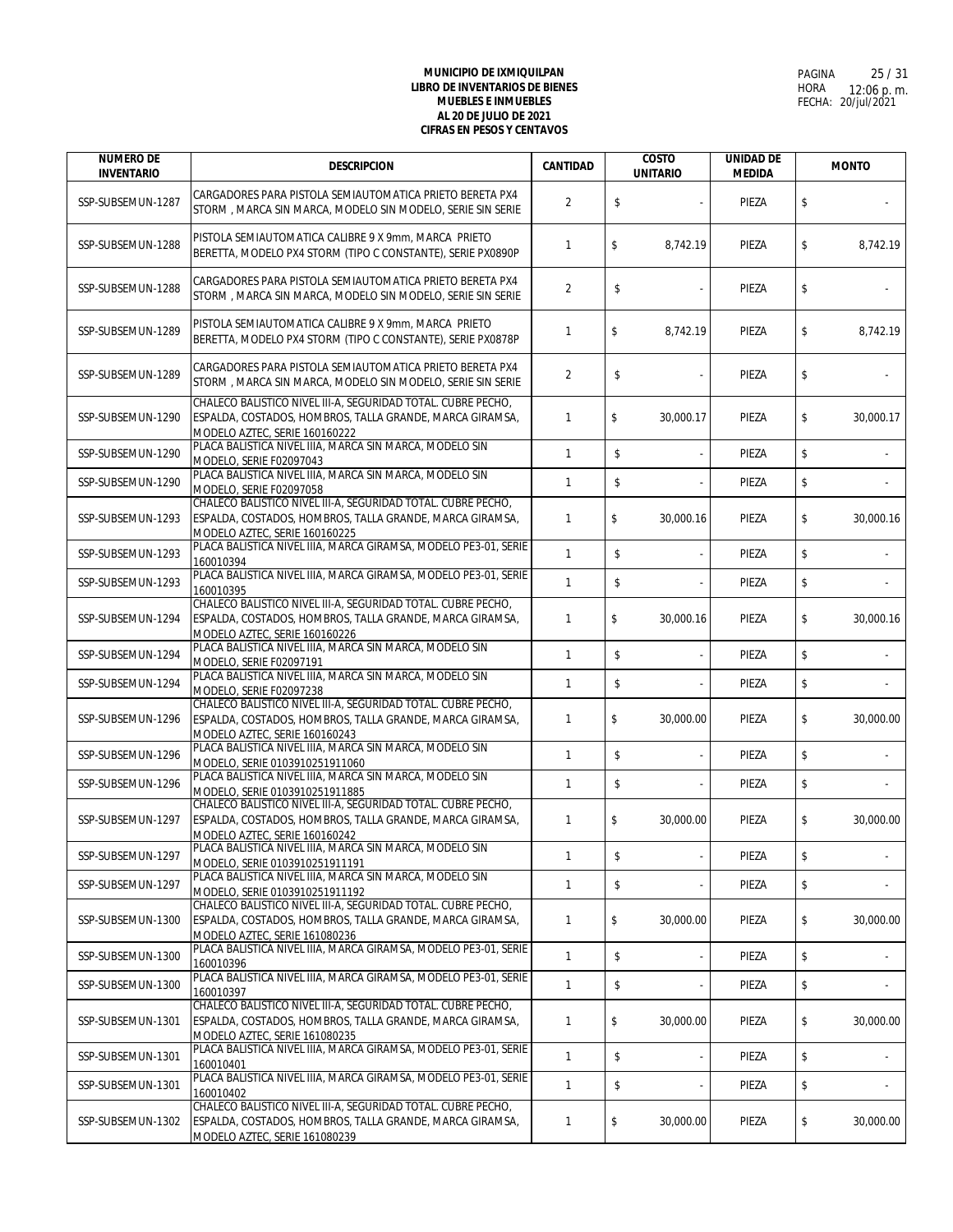| <b>NUMERO DE</b><br><b>INVENTARIO</b> | <b>DESCRIPCION</b>                                                                                                                                                                                                                                 | <b>CANTIDAD</b> | <b>COSTO</b><br><b>UNITARIO</b> | <b>UNIDAD DE</b><br><b>MEDIDA</b> | <b>MONTO</b>     |
|---------------------------------------|----------------------------------------------------------------------------------------------------------------------------------------------------------------------------------------------------------------------------------------------------|-----------------|---------------------------------|-----------------------------------|------------------|
| SSP-SUBSEMUN-1302                     | PLACA BALISTICA NIVEL IIIA, MARCA GIRAMSA, MODELO PE3-01, SERIE                                                                                                                                                                                    | $\mathbf{1}$    | $\mathbb S$                     | PIEZA                             | \$               |
| SSP-SUBSEMUN-1302                     | 160010400<br>PLACA BALISTICA NIVEL IIIA, MARCA GIRAMSA, MODELO PE3-01, SERIE                                                                                                                                                                       | $\mathbf{1}$    | \$                              | PIEZA                             | \$               |
|                                       | 160010393<br>RADIO MATRA MOVIL, MARCA EDS, MODELO TPM 700, SERIE                                                                                                                                                                                   |                 |                                 |                                   |                  |
| SSP-SUBSEMUN-1305                     | HR7624AAD11160200042<br>HR7595EAD04160701649<br>RA3048CAF04160801419                                                                                                                                                                               | $\mathbf{1}$    | \$<br>59,454.64                 | PIEZA                             | \$<br>59,454.64  |
| SSP-SUBSEMUN-1306                     | RADIO MATRA MOVIL, MARCA EDS, MODELO TPM 700, SERIE SIN<br><b>SERIE</b>                                                                                                                                                                            | $\mathbf{1}$    | \$<br>59,454.64                 | PIEZA                             | \$<br>59,454.64  |
| SSP-SUBSEMUN-1364                     | TERMINAL TETRAPOL, MOVIL TIPO MATRA, MARCA AIRBUS DEFENCE<br>& SPACE, MODELO TPM 700, SERIE SIN SERIE                                                                                                                                              | $\mathbf{1}$    | \$<br>70,856.28                 | PIEZA                             | \$<br>70,856.28  |
| SSP-SUBSEMUN-1365                     | TERMINAL TETRAPOL, MOVIL TIPO MATRA, MARCA AIRBUS DEFENCE<br>& SPACE, MODELO TPM 700, SERIE SIN SERIE                                                                                                                                              | $\mathbf{1}$    | \$<br>70.856.28                 | PIEZA                             | \$<br>70,856.28  |
| SSP-SUBSEMUN-1366                     | TERMINAL TETRAPOL, BASE TIPO MATRA, MARCA EADS, MODELO<br>TPM 700, SERIE SIN SERIE                                                                                                                                                                 | $\mathbf{1}$    | \$<br>79,593.40                 | PIEZA                             | \$<br>79,593.40  |
| SSP-SUBSEMUN-1367                     | IMPRESORA MULTIFUNCIONAL, MARCA EPSON, MODELO L575, SERIE<br><b>SIN SERIE</b>                                                                                                                                                                      | $\mathbf{1}$    | \$<br>6,000.11                  | PIEZA                             | \$<br>6,000.11   |
| SSP-SUBSEMUN-1368                     | COMPUTADORA DE ESCRITORIO, PANTALLA DE 21", COLOR BLANCO,<br>PROCESADOR AMD QUAD-CORE A6-7310, MEMORIA RAM 8 GB,<br>UNIDAD DE DISCO DURO 1TB, MARCA HP, MODELO X6A 33, SERIE SIN<br><b>SERIE</b>                                                   | 1               | \$<br>16,698.27                 | PIEZA                             | \$<br>16,698.27  |
| SSP-SUBSEMUN-1379                     | TERMINAL TETRAPOL, PORTATIL TIPO MATRA, INCLUYE MICROPERA,<br>MARCA AIRBUS DEFENCE & SPACE, MODELO TPM 700, SERIE<br>HR7595EAD04180300225<br>RA3048CAF04180403349<br>HR7624AAD11180600008                                                          | $\mathbf{1}$    | \$<br>78.870.00                 | PIEZA                             | \$<br>78.870.00  |
| SSP-SUBSEMUN-1404                     | TERMINAL TIPO MATRA MOVIL, AIRBUS DEFENCE & SPACE, TPM 700,<br>HR10064AAA03194200325<br>RA30486AF619470535                                                                                                                                         | $\mathbf{1}$    | \$<br>85,000.00                 | PIEZA                             | \$<br>85,000.00  |
| SSP-SUBSEMUN-1405                     | TERMINAL TIPO MATRA MOVIL, AIRBUS DEFENCE & SPACE, TPM 700,<br>RA3048194704988                                                                                                                                                                     | $\mathbf{1}$    | \$<br>85,000.00                 | PIEZA                             | \$<br>85,000.00  |
| SM-002                                | CAMIONETA TIPO PICK UP,, MARCA FORD RANGER, MODELO 2001,<br>SERIE 1FTCR14C41P-A10620                                                                                                                                                               | $\mathbf{1}$    | \$<br>65,315.28                 | PIEZA                             | \$<br>65,315.28  |
| SDS-004                               | CAMIONETA TIPO PICK UP, COLOR BLANCA, MARCA FORD RANGER,<br>MODELO 2001, SERIE 1FTCR14C01PA06547                                                                                                                                                   | $\mathbf{1}$    | \$<br>63,737.37                 | PIEZA                             | \$<br>63,737.37  |
| SDS-005                               | CAMIONETA, COLOR BLANCA, MARCA FORD RANGER, MODELO 2001,<br>SERIE 1FTCR14C11P-A10865                                                                                                                                                               | $\mathbf{1}$    | \$<br>65,403.14                 | PIEZA                             | \$<br>65,403.14  |
| SDS-MM-006                            | CAMIONETA F-350,, MARCA FORD, MODELO 2007, SERIE<br>3FEKF36L57MA11746                                                                                                                                                                              | $\mathbf{1}$    | \$<br>275,760.00                | PIEZA                             | \$<br>275,760.00 |
| SDS-PBJ-007                           | TRENECITO PINTADO DEDIFERENTES COLORES, MARCA DATSUN,<br>MODELO . SERIE 69091253                                                                                                                                                                   | $\mathbf{1}$    | \$<br>1.00                      | PIEZA                             | \$<br>1.00       |
| SOP-009                               | CAMIONETA, MARCA NISSAN, MODELO 2012, SERIE<br>3N6DD23T3CK046052                                                                                                                                                                                   | 1               | \$<br>198,200.00                | PIEZA                             | \$<br>198.200.00 |
| SOP-010                               | CAMIONETA TIPO PICK UP, , MARCA FORD RANGER, , MODELO 2001,<br>SERIE IFTCR14C91P-A10788                                                                                                                                                            | $\mathbf{1}$    | \$<br>65,540.12                 | PIEZA                             | \$<br>65,540.12  |
| SOP-DUE-013                           | CAMIONETA TIPO PICK UP, COLOR BLANCA, MARCA FORD RANGER,<br>MODELO 2000, SERIE 1FTDR10C0YPB67596                                                                                                                                                   | $\mathbf{1}$    | \$<br>126,500.00                | PIEZA                             | \$<br>126,500.00 |
| SOP-DUE-015                           | CAMIONETA LINEA PICK UP, , MARCA CHEVROLET, MODELO 1998,<br>SERIE 1GBKC34F9WF063933                                                                                                                                                                | 1               | \$<br>213,987.75                | PIEZA                             | \$<br>213,987.75 |
| SOP-DUE-016                           | CAMIONETA AUSTERA PICK UP, No. DE PLACAS, DE COLOR ROJO (gas),<br>MARCA FORD, MODELO 1995, SERIE 3FTEF25N1SM-A07897                                                                                                                                | 1               | \$<br>48,722.00                 | PIEZA                             | \$<br>48,722.00  |
| SOP-SPM-018                           | CAMIONETA TIPO 3/2. MARCA FORD, MODELO 2010, SERIE<br>1FDGF4GY0AEA65852                                                                                                                                                                            | 1               | \$<br>317,583.00                | PIEZA                             | \$<br>317,583.00 |
| SOP-SPM-019                           | CAMIONETA TIPO 3/2,, MARCA FORD, MODELO 2010, SERIE<br>1FDGF4GY3AEA66008                                                                                                                                                                           | 1               | \$<br>317.583.00                | PIEZA                             | \$<br>317,583.00 |
| SOP-SPM-020                           | CAMIONETA 3/2 TIPO HIDROLAVADORA, , MARCA FORD, MODELO<br>2008, SERIE 3FEKF36LX8MA36076                                                                                                                                                            | $\mathbf{1}$    | \$<br>620.000.00                | PIEZA                             | \$<br>620,000.00 |
| SOP-SPM-021                           | CAMIONETA SILVERADO 3500 A GASOLINA DE COLOR ROJO<br>VICTORIA/GRIS, EQUIPADA CON GRUA DE CARGA TIPO ROLL-OFF,<br>MARCA INMCA, MODELO GROF-3.5 NUEVA, No. DE SERIE IMGROF-<br>3505318195., MARCA CHEVROLET, MODELO 2005, SERIE<br>3GBJC34R75M113801 | $\mathbf{1}$    | \$<br>313,796.00                | PIEZA                             | \$<br>313,796.00 |
| SOP-SPM-024                           | CAMION CHASIS TIPO COMPACTADOR, SERIE DE MOTOR<br>90697800664291, SERIE COMPACTADOR 072366, SERIE BOMBA<br>N07407-4826, SERIE WINCH 41187, MARCA FREIGHTLINE,<br>MERCEDEZ VENZ, MODELO 2008, SERIE 3ALACYCS28DZ54974                               | 1               | \$<br>839,800.00                | PIEZA                             | \$<br>839,800.00 |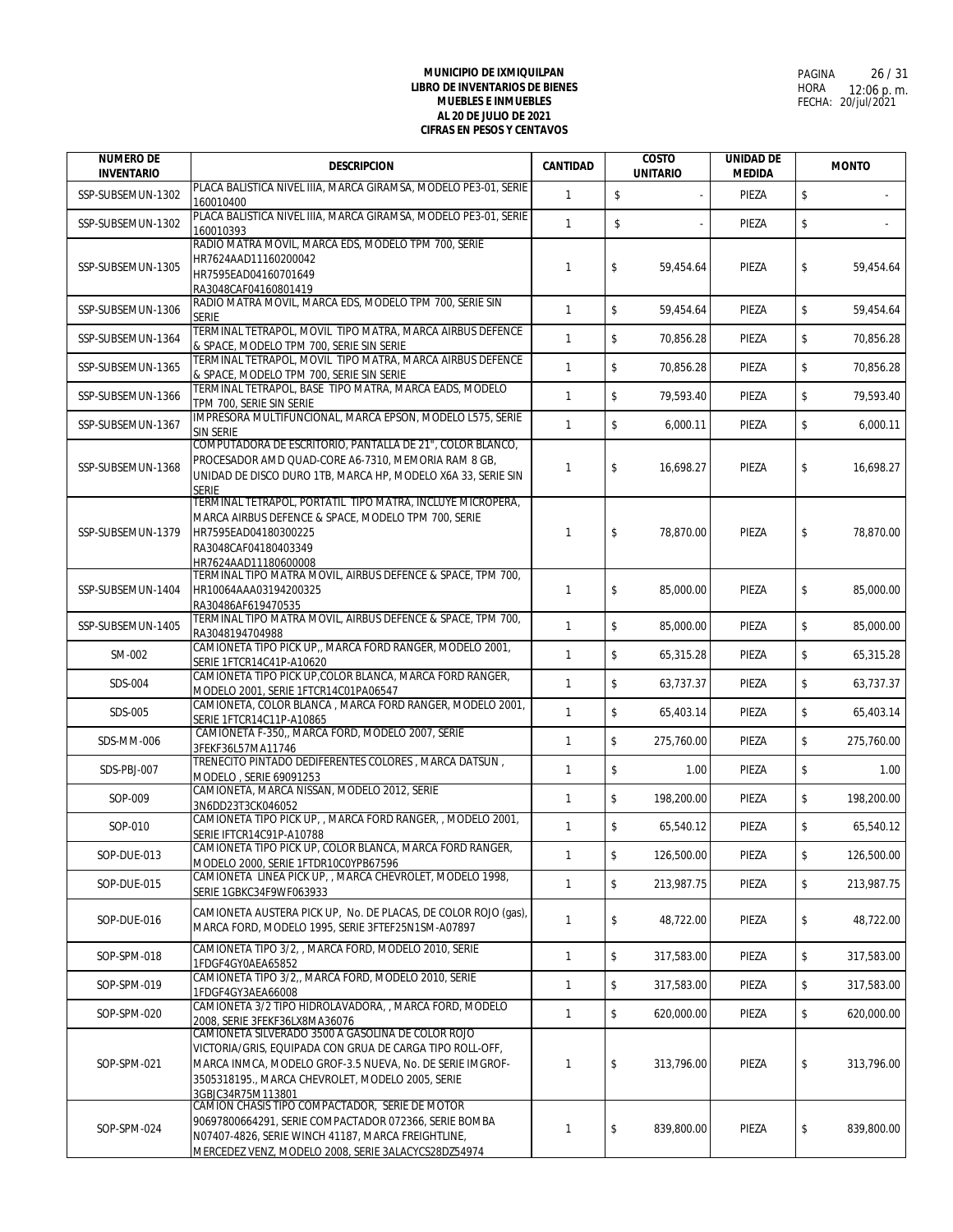| <b>NUMERO DE</b><br><b>INVENTARIO</b> | <b>DESCRIPCION</b>                                                                                                                                                                                                                                                                                                                                                                                                                                                                                                                                                                                                                                                                                                                                                                                                                                                                                 | <b>CANTIDAD</b> | <b>COSTO</b><br><b>UNITARIO</b> | <b>UNIDAD DE</b><br><b>MEDIDA</b> |               | <b>MONTO</b> |
|---------------------------------------|----------------------------------------------------------------------------------------------------------------------------------------------------------------------------------------------------------------------------------------------------------------------------------------------------------------------------------------------------------------------------------------------------------------------------------------------------------------------------------------------------------------------------------------------------------------------------------------------------------------------------------------------------------------------------------------------------------------------------------------------------------------------------------------------------------------------------------------------------------------------------------------------------|-----------------|---------------------------------|-----------------------------------|---------------|--------------|
| SOP-SPM-026                           | CAMION COMPACTADOR, LINEA KODIAK MONTADA EN UNA CAJA<br>COMPACTADOR MODELO TSR-4000 DE CARGA TRASERA MARC SR.,<br>MARCA CHEVROLET, MODELO 200, SERIE 3GBJ6H1E96M100409                                                                                                                                                                                                                                                                                                                                                                                                                                                                                                                                                                                                                                                                                                                             | $\mathbf{1}$    | \$<br>551,125.50                | PIEZA                             | $\sqrt{2}$    | 551,125.50   |
| SOP-SPM-027                           | CAMION TIPO COMPACTADOR, MOTOR HECHO NE MEXICO, DE COLOR<br>BLANCO OLIMPICO/GRIS, (EQUIPADA CON COMPACTADOR CARGA<br>LATERAL MARCA INMCA, MODELO CL-23, PARA 22 M3. No. DE SERIE<br>IMCL-2305320197., MARCA CHEVROLET, "K",, MODELO 2005, SERIE<br>3GBM7H1C35M118265                                                                                                                                                                                                                                                                                                                                                                                                                                                                                                                                                                                                                               | $\mathbf{1}$    | \$<br>603,750.00                | PIEZA                             | $\sqrt{2}$    | 603,750.00   |
| SOP-SPM-029                           | CAMION TIPO COMPACTADOR, No. DE MOTOR 90692900246299,<br>MARCA FREIGHTLINER, MODELO 2003, , SERIE 3ALABUCSX3DK33564                                                                                                                                                                                                                                                                                                                                                                                                                                                                                                                                                                                                                                                                                                                                                                                | $\mathbf{1}$    | \$<br>712,250.00                | PIEZA                             | \$            | 712,250.00   |
| SOP-SPM-031                           | CAMION TIPO VOLTEO, DE COLOR BLANCO MATIAS CRUZ, MARCA<br>MERCEDES VENZ, MODELO 2000, SERIE 3AL6H6AA5YDG14162                                                                                                                                                                                                                                                                                                                                                                                                                                                                                                                                                                                                                                                                                                                                                                                      | $\mathbf{1}$    | \$<br>514,861.19                | PIEZA                             | \$            | 514,861.19   |
| SOP-SPM-036                           | PIPA, KODIAK "K", MOTOR HECHO EN MEXICO, DE COLOR ROJO,<br>MARCA CHEVROLET, MODELO 2005, SERIE 3GBM7H1C85M118763,                                                                                                                                                                                                                                                                                                                                                                                                                                                                                                                                                                                                                                                                                                                                                                                  | $\mathbf{1}$    | \$<br>502,330.40                | PIEZA                             | \$            | 502,330.40   |
| SOP-SPM-039                           | RETROEXCAVADORA, No. DE MOTOR 00324096,<br>CARACTERISTICAS:<br>MOTOR DIESEL, POTENCIA BRUTO 294, LBS/PIE, (398 NM), TORQUE<br>MAXIMO NETO 285 LBS/PIE (386 NM). 1400 RPM, DESPLAZAMIENTO<br>273 PULG. 3 (4.5 LTS), DE 4 CILINDROS RELACION DE PMPRESION<br>17.5:1 FILTRO DE AIRE TIPO SECO DE DOBLE ELEMENTO DE 8"<br>LUBRICACION 15W40 CF15, SISTEMAI HIDRAULICO DEL TIPO CENTRO<br>ABIERTO, BOMBA TIPO TANDEM DE ENGRANES, CAPACIDAD DE LA<br>BOMBA 40 GPM, SISTEMA DE DIRECCION TIPO HIDROSTATICO<br>ACCIONADOR POR VALVULA PRIORITARIA, PRESION DE ALIVIO DE<br>2,030 PSI CONTROL DE LA UNIDAD TIPO CENTRO CERRADO, CONI<br>SENSOR DE CARGA CILINDRO UNICO INTEGRADO AL EJE FRONTAL,<br>SISTEMA, ELECTRICA TIPO ESTADO SOLIDO 12 VOLTIOS, CON BATERIA<br>DE 98 AMP/HR (12 V/ 900 CCA, SAE ALTERNADOR 90 AMP, ALTA<br>CAPACIDAD., MARCA NEW HOLLAND, MODELO B 95 699800781,<br>SERIE 031059641: | $\mathbf{1}$    | \$<br>855,600.00                | PIEZA                             | \$            | 855,600.00   |
| SOP-SPM-040                           | TRACTOR DE ORUGA,<br>CARACTERISTICA:<br>EQUIPADA CON CABINA, HOJA SEMIUNIVERSAL, RIPPER DE UN<br>ZANCO., MARCA CATERPILLAR, , MODELO D8R-2000, SERIE 7XM04366                                                                                                                                                                                                                                                                                                                                                                                                                                                                                                                                                                                                                                                                                                                                      | $\mathbf{1}$    | \$<br>4,276,827.14              | PIEZA                             | \$            | 4,276,827.14 |
| SOP-SPM-041                           | MOTONIVELADORA,<br>CARACTERISTICAS:<br>NETA TRANSMISION POWER, SHIFT, SISTEMA ELECTRICO DE 24<br>VOLTIOS, ALTERNADOR DE 50 AMP. MOTOR DE ARRANQUE PARA<br>SERVICIO PESADO, FILTRO DE AIRE SECO, EXPULSADOR,<br>SERVOTRANSMISION, BASTIDOR ARTICUADO, CONTROLES HIDR. SIST.<br>DE MONITOREO ELECTRICO DE FALLAS, FRENOS DE DISCO, LUCES DE<br>TRABAJO, HOJA DE 12 PIES CON DESPLAZ. HIDR. CABINA CON AIRE<br>ACONDICIONADO, ESCARIFICADOR EN V. CUCHILLA DE 12X82/4,<br>CONTROLES HIDR. PARA ESCARIF. Y LA HOJA BARRA PARA INCLINAR LA<br>HOJA A 90 GRADOS., MARCA CATERPILLAR 120H, MODELO 3116, SERIE<br>5FM04775 PIN: *CAT0120HJ5FM04775*,                                                                                                                                                                                                                                                       |                 | 2,304,237.75                    | PIEZA                             |               | 2,304,237.75 |
| SOP-SPM-042                           | TRACTOR SOBRE ORUGA TIPO D-5, , MARCA CATERPILLAR, MODELO<br>1998, SERIE 4BR00420                                                                                                                                                                                                                                                                                                                                                                                                                                                                                                                                                                                                                                                                                                                                                                                                                  | $\mathbf{1}$    | \$<br>566,608.68                | PIEZA                             | \$            | 566,608.68   |
| SOP-SPM-043                           | BARREDORA, MARCA DULEVO, , MODELO COMAND, , SERIE<br>ZA9S150E307C38168                                                                                                                                                                                                                                                                                                                                                                                                                                                                                                                                                                                                                                                                                                                                                                                                                             | $\mathbf{1}$    | \$<br>1,643,272.95              | PIEZA                             | \$            | 1,643,272.95 |
| SF-044                                | CAMIONETA TIPO PLC PACK 1,6, , MARCA PEUGEOTE, , MODELO 2011,<br>SERIE VF3GCN6A5BN501268                                                                                                                                                                                                                                                                                                                                                                                                                                                                                                                                                                                                                                                                                                                                                                                                           | $\mathbf{1}$    | $\mathsf{\$}$<br>171,900.00     | PIEZA                             | \$            | 171,900.00   |
| <b>SDET-045</b>                       | CAMIONETA TIPO PICK UP COLOR BLANCA, MARCA FORD RANGER,<br>MODELO 2001, SERIE 1FTCR14C11PA05276                                                                                                                                                                                                                                                                                                                                                                                                                                                                                                                                                                                                                                                                                                                                                                                                    | $\mathbf{1}$    | \$<br>64,784.67                 | PIEZA                             | \$            | 64,784.67    |
| SSP-046                               | AUTOMOVIL CHARGER, MARCA DODGE, MODELO 2013, SERIE<br>2C3CDXBG8CH284390                                                                                                                                                                                                                                                                                                                                                                                                                                                                                                                                                                                                                                                                                                                                                                                                                            | $\mathbf{1}$    | \$<br>460,000.00                | PIEZA                             | \$            | 460,000.00   |
| SSP-048                               | CAMIONETA, MARCA DAKOTA DODGE, MODELO 2012, SERIE<br>1C6RDUAK8CS711125                                                                                                                                                                                                                                                                                                                                                                                                                                                                                                                                                                                                                                                                                                                                                                                                                             | $\mathbf{1}$    | \$<br>470,000.68                | PIEZA                             | \$            | 470,000.68   |
| SSP-058                               | CAMIONETA PICK UP COLORADO DOBLE CABINA, MARCA CHREVOLET,<br>MODELO 2011, SERIE 1GCDS9C94B8121323                                                                                                                                                                                                                                                                                                                                                                                                                                                                                                                                                                                                                                                                                                                                                                                                  | $\mathbf{1}$    | \$                              | PIEZA                             | $\sqrt[6]{2}$ |              |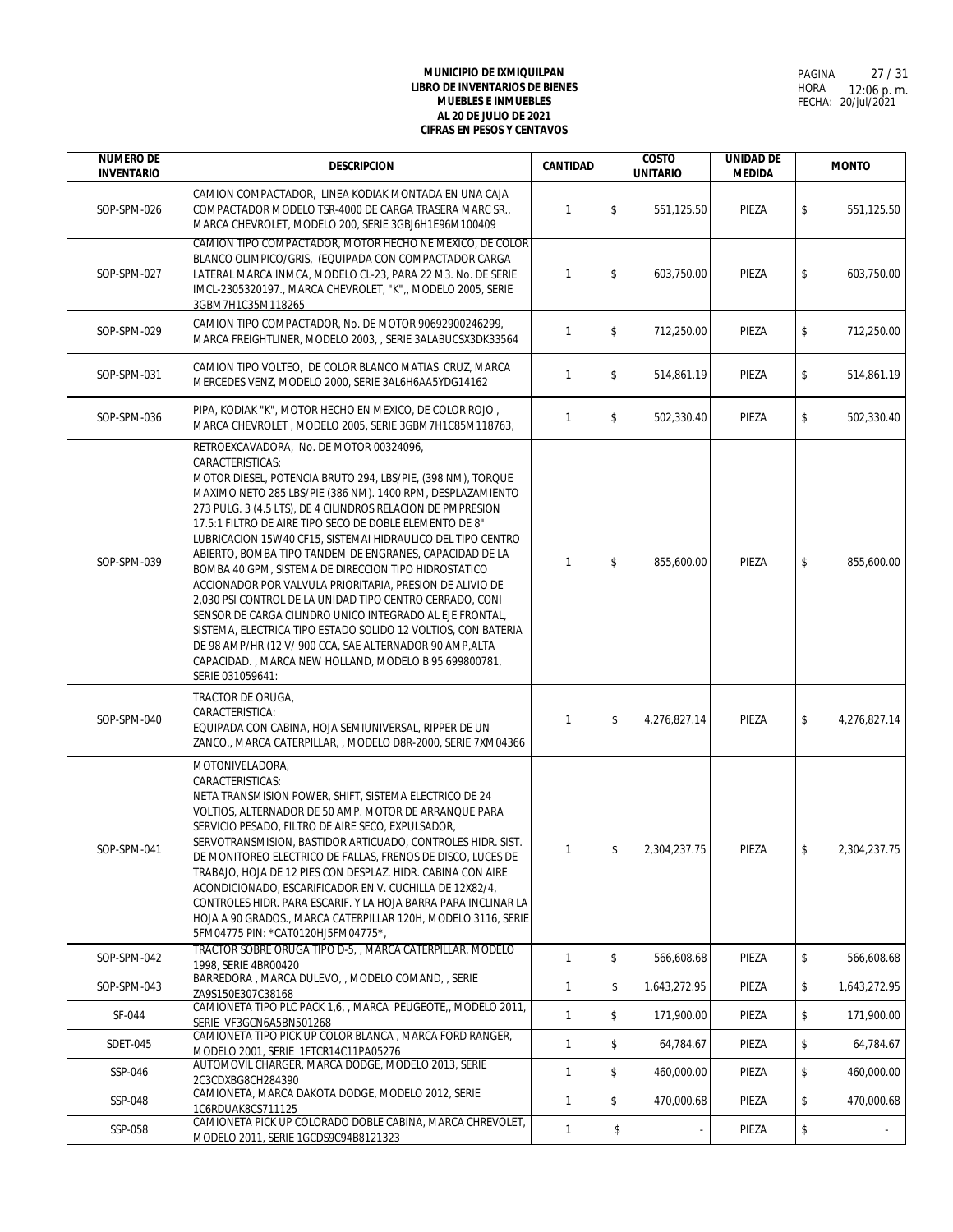| <b>NUMERO DE</b><br><b>INVENTARIO</b> | <b>DESCRIPCION</b>                                                                                                                                                                                             | CANTIDAD     | <b>COSTO</b><br><b>UNITARIO</b> | <b>UNIDAD DE</b><br><b>MEDIDA</b> | <b>MONTO</b>                |
|---------------------------------------|----------------------------------------------------------------------------------------------------------------------------------------------------------------------------------------------------------------|--------------|---------------------------------|-----------------------------------|-----------------------------|
| SSP-071                               | CAMIONETA CHASSIS CABINA 3500 (GRUA), MARCA CHEVROLET,<br>MODELO 2002, SERIE 3GBJC34R62M100839                                                                                                                 | $\mathbf{1}$ | $\mathsf{\$}$<br>322,000.00     | PIEZA                             | $\mathsf{\$}$<br>322,000.00 |
| SSP-074                               | MOTOCICLETA, MARCA YAMAHA, , MODELO 2012, SERIE<br>LBPKG0297C0008044                                                                                                                                           | $\mathbf{1}$ | $\mathsf{\$}$<br>116,000.00     | PIEZA                             | $\mathsf{\$}$<br>116,000.00 |
| SSP-075                               | MOTOCICLETA, MARCA YAMAHA,, MODELO 2012, SERIE<br>LBPKG0292C0008075                                                                                                                                            | $\mathbf{1}$ | \$<br>116.000.00                | PIEZA                             | \$<br>116,000.00            |
| SSP-076                               | MOTOCICLETA, MARCA YAMAHA,, MODELO 2012, SERIE<br>LBPKG0298C0008064                                                                                                                                            | $\mathbf{1}$ | $\mathsf{\$}$<br>116,000.00     | PIEZA                             | \$<br>116,000.00            |
| SSP-077                               | MOTOCICLETA, MARCA YAMAHA, , MODELO 2012, SERIE<br>LBPKG0291C0008066                                                                                                                                           | $\mathbf{1}$ | $\mathsf{\$}$<br>116,000.00     | PIEZA                             | \$<br>116,000.00            |
| SSP-078                               | MOTOCICLETA, MARCA YAMAHA,, MODELO 2012, SERIE<br>LBPKG029XC0008051                                                                                                                                            | $\mathbf{1}$ | $\mathsf{\$}$<br>116,000.00     | PIEZA                             | \$<br>116,000.00            |
| SSP-079                               | MOTOCICLETA, MARCA YAMAHA, , MODELO 2012, SERIE<br>LBPKG0299C0008042                                                                                                                                           | $\mathbf{1}$ | $\mathsf{\$}$<br>116,000.00     | PIEZA                             | \$<br>116,000.00            |
| SSP-HCB-085                           | AMBULANCIA, , MARCA DODGE,, MODELO 2002, SERIE<br>2B7HB11X92K108519.                                                                                                                                           | $\mathbf{1}$ | \$<br>253,552.75                | PIEZA                             | \$<br>253,552.75            |
| SSP-HCB-086                           | CAMIONETA, SILVERADO C-1500, , MARCA CHEVROLET, MODELO<br>2002, SERIE 1GCEC14WXZ190955                                                                                                                         | $\mathbf{1}$ | \$<br>1.00                      | PIEZA                             | \$<br>1.00                  |
| SSP-HCB-088                           | CARRO BOMBA,, MARCA PIRCE, MODELO 1990, SERIE<br>4PICT02GILA000268                                                                                                                                             | $\mathbf{1}$ | $\mathsf{\$}$<br>225,000.00     | PIEZA                             | \$<br>225,000.00            |
| SSP-HCB-089                           | CAMION DE BOMBREROS, CAPACIDAD 1000 GPM., MARCA PIERCE,                                                                                                                                                        | $\mathbf{1}$ | \$                              | PIEZA                             | \$                          |
| DIF-090                               | MODELO 1986, SERIE 1P9CT01G5GA040293<br>CAMIONETA TIPO CHASIS LARGO T-M2, CON CAJA SECA TERMINCA,<br>MOTOR KA24-340710A, COLOR BLANCO POLAR, MARCA NISSAN,                                                     | $\mathbf{1}$ | \$<br>141,500.00                | PIEZA                             | \$<br>141,500.00            |
| DIF-091                               | MODELO 2007, SERIE 3N6DD14S57K028111<br>VEHICULO TIPO ECOSPORT,, MARCA ECOSPORT, MODELO 2004, SERIE                                                                                                            | $\mathbf{1}$ | $\mathsf{\$}$<br>172,100.00     | PIEZA                             | \$<br>172,100.00            |
| DIF-092                               | 9BFUT35F648577619<br>CAMIONETA TIPO 3 1/2, NO: DE PLACAS HK55070, COLOR BLANCA,                                                                                                                                | $\mathbf{1}$ | \$<br>56,587.00                 | PIEZA                             | \$<br>56,587.00             |
| SSP-HCB-094                           | MARCA FORD, MODELO 1991, SERIE A3CJYV32764<br>CAMIONETA, MARCA, MODELO, SERIE                                                                                                                                  | $\mathbf{1}$ | \$<br>1.00                      | PIEZA                             | \$<br>1.00                  |
| SSP-HCB-095                           | CAMIONETA, MARCA, MODELO, SERIE                                                                                                                                                                                | 1            | \$<br>1.00                      | PIEZA                             | \$<br>1.00                  |
| SSP-096                               | MOTOCICLETA, MARCA YAMAHA, MODELO 2013, SERIE<br>JYARJ2255DA000533                                                                                                                                             | $\mathbf{1}$ | $\mathsf{\$}$<br>245,300.00     | PIEZA                             | \$<br>245,300.00            |
| SSP-097                               | MOTOCICLETA, MARCA YAMAHA, MODELO 2013, SERIE<br>JYARJ2256DA000511                                                                                                                                             | $\mathbf{1}$ | $\mathbb S$<br>245,300.00       | PIEZA                             | \$<br>245,300.00            |
| SSP-099                               | CAMIONETA FRONTIER, MARCA NISSAN, MODELO 2014, SERIE<br>1N6AD0EV8EN718500                                                                                                                                      | $\mathbf{1}$ | $\mathsf{\$}$<br>622,679.88     | PIEZA                             | \$<br>622,679.88            |
| SSP-102                               | AUTOMOVIL, MARCA NISAN TIIDA, MODELO 2013, SERIE<br>3N1BC1AD2DK223441                                                                                                                                          | $\mathbf{1}$ | $\mathsf{\$}$<br>338,100.00     | PIEZA                             | \$<br>338,100.00            |
| SSP-105                               | CAMIONETA FRONTIER, MARCA NISSAN, MODELO 2014, SERIE<br>1N6AD0EV2EN723529                                                                                                                                      | $\mathbf{1}$ | $\mathsf{\$}$<br>622,679.88     | PIEZA                             | \$<br>622,679.88            |
| SSP-106                               | CAMIONETA FRONTIER, MARCA NISSAN, MODELO 2014, SERIE<br>1N6AD0EV5EN722956                                                                                                                                      | $\mathbf{1}$ | $\mathsf{\$}$<br>622,679.88     | PIEZA                             | \$<br>622,679.88            |
| SSP-107                               | CAMIONETA TITAN PICK UP DOBLE CABINA, MARCA NISSAN, MODELO<br>2014, SERIE 1N6AA0EK3EN506957                                                                                                                    | $\mathbf{1}$ | \$<br>622,679.88                | PIEZA                             | \$<br>622,679.88            |
| SSP-108                               | CAMIONETA TITAN PICK UP DOBLE CABINA, MARCA NISSAN, MODELO<br>2014, SERIE 1N6AA0EK4EN501685                                                                                                                    | $\mathbf{1}$ | \$<br>622,679.88                | PIEZA                             | \$<br>622,679.88            |
| SSP-109                               | CAMIONETA JEEP PATRIOT, MARCA DODGE, MODELO 2014, SERIE<br>1C4AJPAB1ED520007                                                                                                                                   | $\mathbf{1}$ | \$<br>444,321.88                | PIEZA                             | \$<br>444,321.88            |
| <b>SM-EC-110</b>                      | CAMIONETA SILVERADO PICK UP, MOTOR SSP C2Z143093, MARCA<br>CHEVROLET, MODELO 2002, SERIE 1GCEC14W02Z143093                                                                                                     | 1            | \$<br>152,900.00                | PIEZA                             | \$<br>152.900.00            |
| SSP-HCB-111                           | VEHICULO TIPO AMBULANCIA COLOR BLANCO, MARCA FORD.<br>MODELO 2001, SERIE 1FDSS34F61HA58342, MARCA FORD, MODELO<br>2001, SERIE 1FDSS34F61HA58342                                                                | 1            | \$<br>19,684.00                 | PIEZA                             | \$<br>19,684.00             |
| SOP-SPM-112                           | VEHICULO CHASIS CABINA, MOTOR 466HM2U2207727, RECOLECTOR<br>COMPACTADOR PARA BASURA, MARCA INTERNACIONAL, MODELO<br>2012, SERIE 3HAMMAAR9FL676916, MARCA INTERNACIONAL,<br>MODELO 2015, SERIE 3HMMAAR9FL676916 | 1            | \$<br>1,530,240.00              | PIEZA                             | \$<br>1,530,240.00          |
| SSP-113                               | AUTOMOVIL JETTA MK 2.0 LTS. STD 4 PUERTAS, MARCA<br>VOLKSWAGEN, MODELO 2015, SERIE 3VW1M1AJ4FM416240                                                                                                           | $\mathbf{1}$ | $\mathbb S$<br>449,000.00       | PIEZA                             | \$<br>449,000.00            |
| SSP-114                               | MOTOCICLETA DE 250cc, MARCA YAMAHA, MODELO XJ6, SERIE<br>LBPRG1710G0010582                                                                                                                                     | 1            | \$<br>250,000.00                | PIEZA                             | \$<br>250,000.00            |
| SSP-115                               | MOTOCICLETA DE 250cc, MARCA YAMAHA, MODELO XJ6, SERIE<br>BPRG1714G0010584                                                                                                                                      | $\mathbf{1}$ | \$<br>250,000.00                | PIEZA                             | \$<br>250,000.00            |
| SSP-116                               | MOTOCICLETA DE 250cc, MARCA YAMAHA, MODELO XJ6, SERIE<br>LBPRG1710G0010579                                                                                                                                     | $\mathbf{1}$ | \$<br>250,000.00                | PIEZA                             | \$<br>250,000.00            |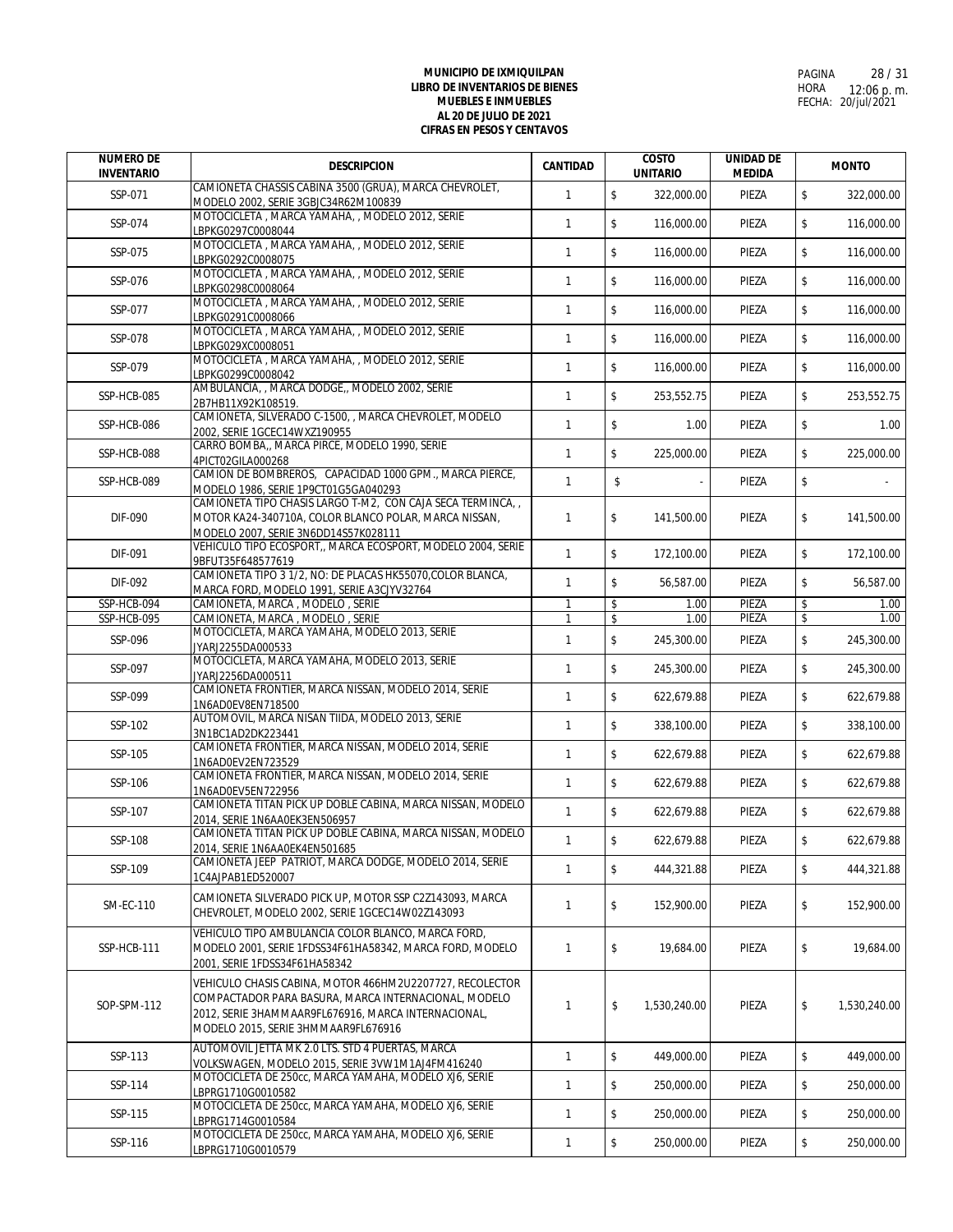| <b>NUMERO DE</b><br><b>INVENTARIO</b> | <b>DESCRIPCION</b>                                                                           | <b>CANTIDAD</b> | <b>COSTO</b><br><b>UNITARIO</b>       | <b>UNIDAD DE</b><br><b>MEDIDA</b> | <b>MONTO</b>     |
|---------------------------------------|----------------------------------------------------------------------------------------------|-----------------|---------------------------------------|-----------------------------------|------------------|
| SSP-118                               | CAMIONETA SILVERADO 4X2, MARCA CHEVROLET, MODELO 2017,<br>SERIE 3GCPC9EC9HG267691            | $\mathbf{1}$    | $\sqrt[6]{\frac{1}{2}}$<br>749,360.00 | PIEZA                             | \$<br>749,360.00 |
| SSP-119                               | MOTOCICLETA, MARCA HONDA, MODELO XRE300, SERIE<br>9C2ND1212GR600363                          | $\mathbf{1}$    | $$\mathbb{S}$$<br>249,400.00          | PIEZA                             | \$<br>249,400.00 |
| SSP-HCB-120                           | CAMIONETA MEGA CAB LARAMIE, MARCA DODGE, MODELO 2006,<br>SERIE 3D7KR19D86G215064             | $\mathbf{1}$    | \$<br>129,000.00                      | PIEZA                             | \$<br>129,000.00 |
| SSP-122                               | PICK UP DOBLE CABINA, MARCA NISSAN, MODELO 2017, SERIE<br>3N6AD33A6HK841949                  | $\mathbf{1}$    | $\mathbb S$<br>749,800.00             | PIEZA                             | \$<br>749,800.00 |
| SSP-123                               | CUATRIMOTO, MARCA KAWASAKI, MODELO 2017, SERIE<br>KYMCOLDE92270CM3                           | $\mathbf{1}$    | $$\mathbb{S}$$<br>295,500.00          | PIEZA                             | \$<br>295,500.00 |
| SSP-124                               | CUATRIMOTO, MARCA KAWASAKI, MODELO 2017, SERIE                                               | $\mathbf{1}$    | \$<br>295,500.00                      | PIEZA                             | \$<br>295,500.00 |
| SSP-125                               | KYMCOLDE91270CM3<br>URVAN PANEL, MARCA NISSAN, MODELO 2017, SERIE                            | $\mathbf{1}$    | \$<br>715,000.00                      | PIEZA                             | \$<br>715,000.00 |
| SSP-126                               | JN6BE6CS0H9024538<br>AUTOMOVIL JETTA, MARCA VOLKSWAGEN, MODELO 2017, SERIE                   | $\mathbf{1}$    | \$<br>615,000.00                      | PIEZA                             | \$<br>615,000.00 |
| SSP-127                               | 3VW1K1AJ3HM220069<br>PICK UP NP 300 DOBLE CABINA, MARCA NISSAN, MODELO 2017, SERIE           | $\mathbf{1}$    | \$<br>750,000.00                      | PIEZA                             | \$<br>750,000.00 |
| SSP-128                               | 3N6AD33A1HK827702<br>MOTOCICLETA, MARCA HERCULES, MODELO 2017, SERIE                         | $\mathbf{1}$    | \$<br>250.000.00                      | PIEZA                             | \$<br>250,000.00 |
| SOP-129                               | LB7NB5409JP991445<br>MOTOCICLETA TIPO BOXER, MARCA BAJAJ, MODELO 2018, SERIE                 | $\mathbf{1}$    | $\mathsf{\$}$<br>34,100.00            | PIEZA                             | \$<br>34,100.00  |
|                                       | MD2A21BY9JWD85481<br>MOTOCICLETA TIPO BOXER, MARCA BAJAJ, MODELO 2018, SERIE                 |                 |                                       |                                   |                  |
| SOP-130                               | MD2A21BY5JWD85543<br>MOTOCICLETA TIPO BOXER, MARCA BAJAJ, MODELO 2018, SERIE                 | $\mathbf{1}$    | $\sqrt[6]{\frac{1}{2}}$<br>34,100.00  | PIEZA                             | \$<br>34,100.00  |
| SOP-131                               | MD2A36FY3JCD00110<br>CAMIONETA NP 300 DOBLE CABINA, MARCA NISSAN, MODELO 2018,               | $\mathbf{1}$    | $\mathsf{\$}$<br>34,100.00            | PIEZA                             | \$<br>34,100.00  |
| SOP-132                               | SERIE 3N6AD33A4JK889570<br>PICK UP F150 DOBLE CABINA, MARCA FORD, MODELO 2018, SERIE         | $\mathbf{1}$    | \$<br>292,726.00                      | PIEZA                             | \$<br>292,726.00 |
| SSP-133                               | 1FTEW1CB9JFA12024                                                                            | $\mathbf{1}$    | \$<br>750,000.00                      | PIEZA                             | \$<br>750,000.00 |
| SSP-134                               | PICK UP F150 DOBLE CABINA, MARCA FORD, MODELO 2018, SERIE<br>1FTEW1CB9JFA12055               | $\mathbf{1}$    | \$<br>750,000.00                      | PIEZA                             | \$<br>750,000.00 |
| SSP-135                               | PICK UP F150 DOBLE CABINA, MARCA FORD, MODELO 2018, SERIE<br>1FTEW1CB0JFA12056               | $\mathbf{1}$    | \$<br>750,000.00                      | PIEZA                             | \$<br>750,000.00 |
| SSP-136                               | PICK UP F150 DOBLE CABINA, MARCA FORD, MODELO 2018, SERIE<br>1FTEW1CB6JFA12059               | $\mathbf{1}$    | \$<br>750,000.00                      | PIEZA                             | \$<br>750,000.00 |
| SSP-137                               | MOTOCICLETA GRIZZLY 350, MARCA YAMAHA, MODELO 2017, SERIE<br>5Y4AH10W1HA518798               | $\mathbf{1}$    | $\mathbb S$<br>299,999.98             | PIEZA                             | \$<br>299,999.98 |
| SOP-138                               | CAMIONETA NP 300 DOBLE CABINA, MARCA NISSAN, MODELO 2018,<br>SERIE 3N6AD33A9JK894053         | $\mathbf{1}$    | \$<br>292,726.00                      | PIEZA                             | \$<br>292,726.00 |
| SOP-140                               | CAMIONETA NP 300 DOBLE CABINA, MARCA NISSAN, MODELO 2018,<br>SERIE 3N6AD33A2JK905474         | $\mathbf{1}$    | \$<br>305,172.00                      | PIEZA                             | \$<br>305,172.00 |
| SF-142                                | CAMIONETA MIRAGE, MARCA MITSUBISHI, MODELO 2018, SERIE<br>ML3AA28J7JH004918                  | $\mathbf{1}$    | \$<br>193,088.00                      | PIEZA                             | \$<br>193,088.00 |
| SOP-143                               | MOTOCICLETA PULSAR 200NS, MARCA BAJAJ, MODELO 2020, SERIE<br>MD2A36FY5LCL00772               | $\mathbf{1}$    | \$<br>48,900.00                       | PIEZA                             | \$<br>48,900.00  |
| SSP-HCB-144                           | CAMION PICK UP, RANGER XL, MARCA FORD, MODELO 2008, SERIE                                    | $\mathbf{1}$    | \$<br>1.00                            | PIEZA                             | \$<br>1.00       |
| SSP-HCB-145                           | 8AFDT52D086115009<br>CAMION PICK UP, RANGER XL, MARCA FORD, MODELO 2008, SERIE               | $\mathbf{1}$    | $\mathsf{\$}$<br>1.00                 | PIEZA                             | \$<br>1.00       |
| SSP-146                               | 8AFDT52D986116904<br>CUATRIMOTO TRX250, MARCA YAMAHA, MODELO 2020, SERIE                     | $\mathbf{1}$    | $\sqrt[6]{\frac{1}{2}}$<br>180,000.01 | PIEZA                             | \$<br>180,000.01 |
| SSP-147                               | 1HFTE21JXL4400209<br>CUATRIMOTO TRX250, MARCA YAMAHA, MODELO 2020, SERIE                     | $\mathbf{1}$    | \$<br>180,000.01                      | PIEZA                             | \$<br>180,000.01 |
| SSP-148                               | 1HFTE21J4L4400240<br>CUATRIMOTO TRX250, MARCA YAMAHA, MODELO 2020, SERIE                     | $\mathbf{1}$    | $\sqrt[6]{\frac{1}{2}}$<br>180,000.01 | PIEZA                             | \$<br>180,000.01 |
|                                       | 1HFTE21U0L4400719<br>CAMIONETA PICK UP DOBLE CABINA 4X2 F150, MARCA FORD,                    |                 | $\mathbb S$                           |                                   |                  |
| SSP-149                               | MODELO 2020, SERIE 1FTEW1CB6LKE01293<br>CAMIONETA PICK UP DOBLE CABINA 4X2 F150, MARCA FORD, | $\mathbf{1}$    | 852,438.00                            | PIEZA                             | \$<br>852,438.00 |
| SSP-150                               | MODELO 2020, SERIE 1FTEW1CB1LKE01346<br>CAMIONETA PICK UP DOBLE CABINA 4X2 F150, MARCA FORD, | $\mathbf{1}$    | \$<br>852,437.99                      | PIEZA                             | \$<br>852,437.99 |
| SSP-151                               | MODELO 2020, SERIE 1FTEW1CB4LKD70500<br>CAMIONETA PICK UP DOBLE CABINA 4X2 F150, MARCA FORD, | $\mathbf{1}$    | $\mathbb S$<br>800,000.00             | PIEZA                             | \$<br>800,000.00 |
| SSP-152                               | MODELO 2020, SERIE 1FTEW1CB3LKE01297                                                         | $\mathbf{1}$    | \$<br>800,000.00                      | PIEZA                             | \$<br>800,000.00 |
| SSP-153                               | CAMIONETA PICK UP DOBLE CABINA 4X2 F150, MARCA FORD,<br>MODELO 2020, SERIE 1FTEW1CB7LFA59006 | $\mathbf{1}$    | \$<br>800,000.00                      | PIEZA                             | \$<br>800,000.00 |
| SSP-154                               | CAMIONETA PICK UP DOBLE CABINA 4X2 F150, MARCA FORD,<br>MODELO 2020, SERIE 1FTEW1CB1LFA89358 | $\mathbf{1}$    | \$<br>800,000.00                      | PIEZA                             | \$<br>800,000.00 |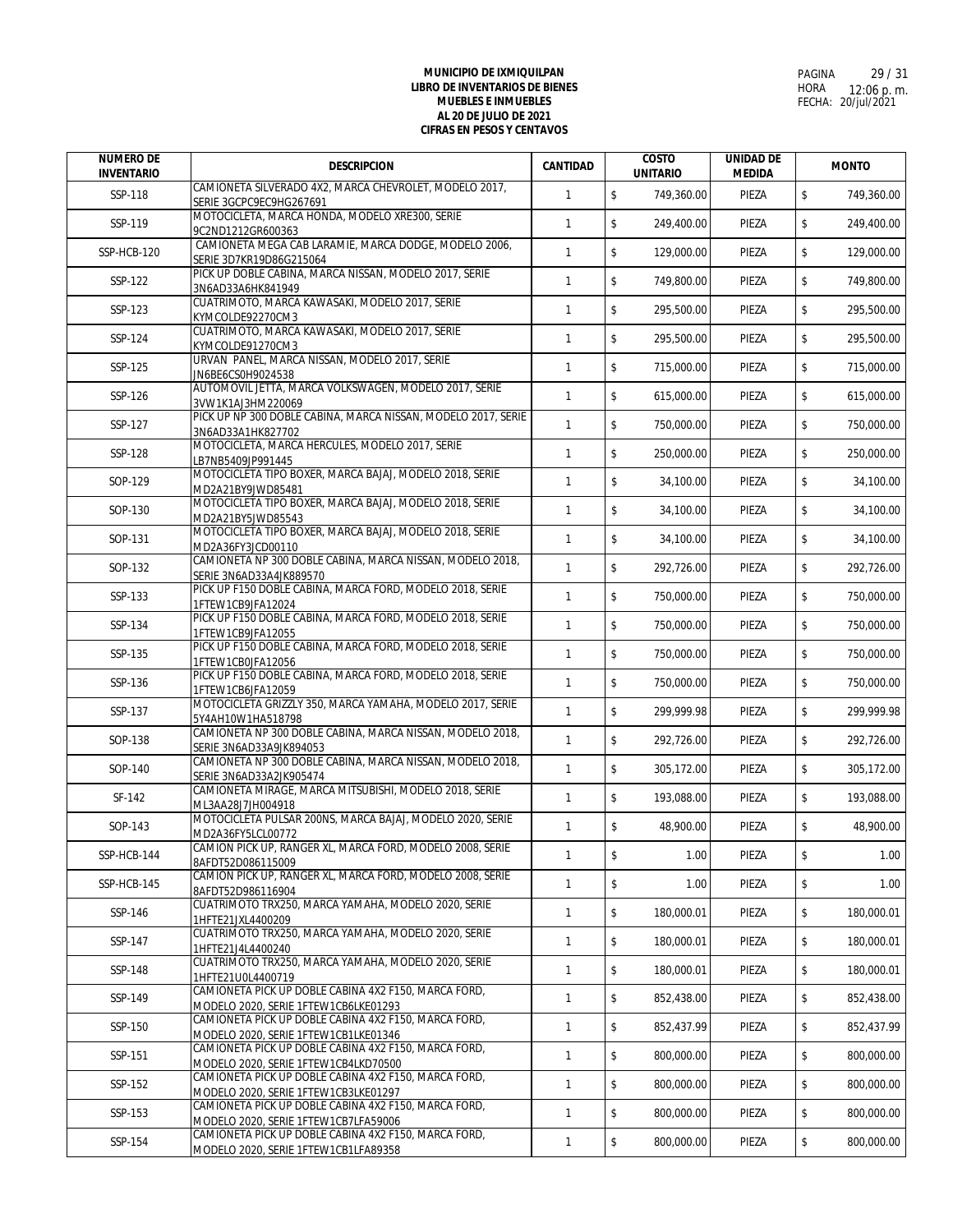| <b>NUMERO DE</b><br><b>INVENTARIO</b> | <b>DESCRIPCION</b>                                                                                            | CANTIDAD                       | <b>COSTO</b><br><b>UNITARIO</b>              | <b>UNIDAD DE</b><br><b>MEDIDA</b> | <b>MONTO</b>                                        |
|---------------------------------------|---------------------------------------------------------------------------------------------------------------|--------------------------------|----------------------------------------------|-----------------------------------|-----------------------------------------------------|
|                                       | CAMIONETA PICK UP DOBLE CABINA 4X2 F150, MARCA FORD,                                                          |                                |                                              |                                   |                                                     |
| SSP-155                               | MODELO 2020, SERIE 1FTEW1CB4LKD29235                                                                          | $\mathbf{1}$                   | $\mathsf{\$}$<br>800,000.00                  | PIEZA                             | $\mathsf{\$}$<br>800,000.00                         |
| SOP-SPM-156                           | CAMION RABON, MOTOR CUMMINS 370 HP NO. 35135061, , MARCA<br>RENOVA 4000, MODELO 2020, SERIE 1HSHWAHN86J286486 | $\mathbf{1}$                   | \$<br>696,000.00                             | PIEZA                             | \$<br>696,000.00                                    |
| SOP-SPM-157                           | CAMION RABON, MOTOR CUMMINS 370 HP NO. 35183778, MARCA<br>RENOVA 4000, MODELO 2020, SERIE 1HSHWAHNX7J552091   | $\mathbf{1}$                   | \$<br>696,000.00                             | PIEZA                             | \$<br>696,000.00                                    |
| SOP-SPM-158                           | CAMION RABON, MOTOR CUMMINS 370 HP NO. 35153578, , MARCA<br>RENOVA 4000, MODELO 2020, SERIE 1HSHWAHN77J379145 | $\mathbf{1}$                   | \$<br>696,000.00                             | PIEZA                             | $\sqrt{2}$<br>696,000.00                            |
| SSP-HCB-159                           | AMBULANCIA, MARCA FORD, MODELO 1998, SERIE<br>1FDXE40F0WHA06303                                               | $\mathbf{1}$                   | $\mathsf{\$}$<br>1.00                        | PIEZA                             | \$<br>1.00                                          |
| SSP-HCB-160                           | AMBULANCIA, MARCA PEUGEOT, MODELO 2021, SERIE<br>VF3YDUMF7M2N07300                                            | $\mathbf{1}$                   | \$<br>1,000,000.00                           | PIEZA                             | \$<br>1,000,000.00                                  |
| <b>TERRENO1</b>                       | <b>JARDIN PRINCIPAL</b>                                                                                       | $\mathbf{1}$                   | \$<br>100,000.00                             | <b>TERRENO</b>                    | \$<br>100,000.00                                    |
| <b>TERRENO 3</b>                      | POZO MIGUEL HIDALGO                                                                                           | $\mathbf{1}$                   | 35,000.00<br>\$                              | <b>TERRENO</b>                    | 35,000.00<br>\$                                     |
| <b>TERRENO 4</b>                      | PREDIO RUSTICO (PANTEON)                                                                                      | -1                             | \$<br>85,000.00                              | <b>TERRENO</b>                    | \$<br>85,000.00                                     |
| <b>TERRENO 5</b>                      | <b>DEL VALLE</b>                                                                                              | $\mathbf{1}$                   | \$<br>18,564.00                              | <b>TERRENO</b>                    | $\overline{\mathcal{L}}$<br>18,564.00               |
| <b>TERRENO 6</b>                      | PREDIO RUSTICO "LA HUAPILLA"                                                                                  | $\mathbf{1}$                   | \$<br>2,101.50                               | <b>TERRENO</b>                    | $\sqrt{2}$<br>2,101.50                              |
| <b>TERRENO 7</b>                      | FRACCION DEL LOTE NÚMERO 466 DEL PREDIO RUSTICO                                                               | $\mathbf{1}$                   | \$<br>1.00                                   | <b>TERRENO</b>                    | \$<br>1.00                                          |
| <b>TERRENO 8</b>                      | PREDIO RUSTICO "AYLE"                                                                                         | $\mathbf{1}$                   | \$<br>9,000.00                               | <b>TERRENO</b>                    | \$<br>9,000.00                                      |
| EDIFICIO-002                          | MERCADO "JOSE MARIA MORELOS Y PAVON"                                                                          | $\mathbf{1}$                   | \$<br>400,000.00                             | <b>TERRENO</b>                    | $\overline{\mathcal{L}}$<br>400.000.00              |
| EDIFICIO-003                          | <b>RASTRO MUNICIPAL</b>                                                                                       | $\mathbf{1}$                   | \$<br>250.000.00                             | <b>EDIFICACION</b>                | \$<br>250,000.00                                    |
| EDIFICIO-004                          | PALACIO MUNICIPAL                                                                                             |                                | \$<br>796,918.02                             | <b>EDIFICACION</b>                | \$<br>796,918.02                                    |
| EDIFICIO-005                          | STANDS UNIDAD DEPORTIVA                                                                                       | $\overline{1}$                 | \$<br>600,000.00                             | <b>EDIFICACION</b>                | \$<br>600,000.00                                    |
| EDIFICIO-006                          | <b>ARROLLO</b>                                                                                                |                                | \$<br>80,000.00                              | <b>EDIFICACION</b>                | \$<br>80,000.00                                     |
| EDIFICIO-008                          | <b>TEATRO HIDALGO</b>                                                                                         | $\overline{1}$                 | \$<br>200,000.00                             | <b>EDIFICACION</b>                | \$<br>200,000.00                                    |
| EDIFICIO-009                          | ESCUELA PRIMARIA PARA ADULTOS (CEDEX)                                                                         | $\mathbf{1}$                   | \$<br>40,000.00                              | <b>MIXTO</b>                      | \$<br>40,000.00                                     |
| EDIFICIO-010                          | OFICINAS DEL D.I.F. MUNICIPAL                                                                                 | $\mathbf{1}$                   | \$<br>30,000.00                              | <b>EDIFICACION</b>                | \$<br>30,000.00                                     |
| <b>TERRENO 09</b>                     | "EL POZO"                                                                                                     | $\mathbf{1}$                   | 14,250.00<br>\$                              | <b>TERRENO</b>                    | 14,250.00<br>\$                                     |
| <b>TERRENO 10</b>                     | "QUINTA DE GUADALUPE"                                                                                         | $\mathbf{1}$                   | $\overline{\mathcal{L}}$<br>20,000.00        | <b>TERRENO</b>                    | $\overline{\mathcal{L}}$<br>20,000.00               |
| <b>TERRENO 11</b>                     | "PREDIO URBANO SIN CONSTRUCCIÓN '                                                                             | -1                             | $\boldsymbol{\mathsf{s}}$<br>9,600.00        | <b>TERRENO</b>                    | \$<br>9,600.00                                      |
| TERRENO <sub>12</sub>                 | ' EL POZO"<br>"LA PURISIMA"                                                                                   | $\mathbf{1}$                   | \$<br>6,000.00                               | <b>TERRENO</b>                    | \$<br>6,000.00                                      |
| <b>TERRENO 13-A</b><br>TERRENO 13-B   | " LA PURISIMA"                                                                                                | $\overline{1}$<br>$\mathbf{1}$ | \$<br>31,883.00<br>\$<br>14,956.00           | <b>TERRENO</b><br><b>TERRENO</b>  | $\pmb{\mathsf{\$}}$<br>31,883.00<br>\$<br>14,956.00 |
| <b>TERRENO 13-C</b>                   | <b>LA PURISIMA</b>                                                                                            |                                | $\boldsymbol{\mathsf{s}}$<br>90,000.00       | <b>TERRENO</b>                    | $\overline{\boldsymbol{\mathsf{z}}}$<br>90,000.00   |
| TERRENO 13-D                          | "LA PURISIMA"                                                                                                 | $\mathbf{1}$                   | \$<br>170,923.00                             | <b>TERRENO</b>                    | 170,923.00<br>\$                                    |
| TERRENO 14                            | EL MIRADOR                                                                                                    | $\mathbf{1}$                   | \$<br>144,490.50                             | <b>TERRENO</b>                    | $\sqrt[6]{\frac{1}{2}}$<br>144,490.50               |
| TERRENO 15                            | LA CUESTA VIXTHA                                                                                              | $\mathbf{1}$                   | $\overline{\mathcal{L}}$<br>8,562.00         | <b>TERRENO</b>                    | $\overline{\mathcal{L}}$<br>8,562.00                |
| TERRENO <sub>16</sub>                 | "UNIDAD DEPORTIVA SAN MIGUEL"                                                                                 | $\mathbf{1}$                   | \$<br>12,948.00                              | <b>TERRENO</b>                    | \$<br>12,948.00                                     |
| TERRENO 17                            | "MELGA LARGA"                                                                                                 |                                | \$<br>2.000.00                               | <b>TERRENO</b>                    | \$<br>2,000.00                                      |
| TERRENO 18                            | "EL TEPETATE"                                                                                                 |                                | \$<br>2,250.00                               | <b>TERRENO</b>                    | \$<br>2,250.00                                      |
| TERRENO 19                            | " LA SEIBA"                                                                                                   | $\overline{1}$                 | \$<br>8,634.00                               | <b>TERRENO</b>                    | \$<br>8,634.00                                      |
| TERRENO 20                            | "SABILA"                                                                                                      |                                | \$<br>4,000.00                               | <b>TERRENO</b>                    | \$<br>4,000.00                                      |
| TERRENO <sub>21</sub>                 | "el piru"                                                                                                     | 1                              | \$<br>2,000.00                               | <b>TERRENO</b>                    | \$<br>2,000.00                                      |
| <b>TERRENO 22</b>                     | "EL TEJON"                                                                                                    |                                | $\overline{\mathsf{s}}$<br>3.600.00          | <b>TERRENO</b>                    | $\overline{\mathbf{s}}$<br>3.600.00                 |
| TERRENO 23                            | "LA PALMA"                                                                                                    | $\mathbf{1}$                   | \$<br>7,556.00                               | <b>TERRENO</b>                    | \$<br>7,556.00                                      |
| TERRENO 24                            | "MEZQUITE CHUECO"                                                                                             | $\mathbf{1}$                   | \$<br>6,975.00                               | <b>TERRENO</b>                    | \$<br>6,975.00                                      |
| <b>TERRENO 25</b>                     | "EL POZO CORRAL NUEVO"                                                                                        |                                | \$<br>5,218.00                               | <b>TERRENO</b>                    | \$<br>5,218.00                                      |
| TERRENO <sub>26</sub>                 | "SIN NOMBRE"                                                                                                  | 1                              | \$<br>4,234.00                               | <b>TERRENO</b>                    | \$<br>4,234.00                                      |
| <b>TERRENO 27</b>                     | "LA AMISTAD PALMA GORDA"                                                                                      |                                | \$<br>3,183.00                               | <b>TERRENO</b>                    | \$<br>3,183.00                                      |
| TERRENO 28                            | "MESON II"                                                                                                    | $\mathbf{1}$                   | \$<br>4,950.00                               | <b>TERRENO</b>                    | \$<br>4,950.00                                      |
| <b>TERRENO 29</b>                     | "XHAMANZA"                                                                                                    | 1                              | \$<br>12,800.00                              | <b>TERRENO</b>                    | \$<br>12,800.00                                     |
| TERRENO 30                            | "BATHA"                                                                                                       | $\mathbf{1}$                   | \$<br>2,250.00                               | <b>TERRENO</b>                    | \$<br>2,250.00                                      |
| TERRENO 31                            | "ARENAL"                                                                                                      | $\mathbf{1}$                   | \$<br>2,250.00                               | <b>TERRENO</b>                    | \$<br>2,250.00                                      |
| TERRENO 32                            | "NUEZ"                                                                                                        | $\mathbf{1}$                   | \$<br>1,000.00                               | <b>TERRENO</b>                    | \$<br>1,000.00                                      |
| <b>TERRENO 33</b>                     | "EL ZAPOTE"                                                                                                   |                                | \$<br>6,250.00                               | <b>TERRENO</b>                    | \$<br>6,250.00                                      |
| <b>TERRENO 34</b>                     | "LOS NOGALES"                                                                                                 | 1                              | \$<br>11,403.00                              | <b>TERRENO</b>                    | \$<br>11,403.00                                     |
| <b>TERRENO 35</b>                     | <b>EL CANDHO</b>                                                                                              |                                | \$<br>9,949.00                               | <b>TERRENO</b>                    | \$<br>9,949.00                                      |
| TERRENO 36                            | <b>EL TANQUE</b>                                                                                              | 1                              | \$<br>4,659.00                               | <b>TERRENO</b>                    | \$<br>4,659.00<br>$\overline{\mathcal{E}}$          |
| <b>TERRENO 37</b>                     | EL MOPE                                                                                                       |                                | $\boldsymbol{\hat{\mathsf{s}}}$<br>12,500.00 | <b>TERRENO</b><br><b>TERRENO</b>  | 12,500.00                                           |
| TERRENO 38<br>TERRENO 39              | EL HUIZACHE<br>EL GARAMBUYO                                                                                   | 1<br>$\mathbf{1}$              | \$<br>9,838.00<br>\$<br>10,000.00            | <b>TERRENO</b>                    | \$<br>9,838.00<br>\$<br>10,000.00                   |
| <b>TERRENO 40</b>                     | <b>VIVIENDA</b>                                                                                               | $\mathbf{1}$                   | \$<br>6,662.00                               | <b>TERRENO</b>                    | \$<br>6,662.00                                      |
| TERRENO 41                            | <b>EJIDO</b>                                                                                                  | $\mathbf{1}$                   | \$<br>34,383.00                              | <b>TERRENO</b>                    | \$<br>34,383.00                                     |
| TERRENO 42                            | FRACCIÓN TREJO                                                                                                |                                | \$<br>3,047.00                               | <b>TERRENO</b>                    | \$<br>3,047.00                                      |
| TERRENO 43                            | LA MEZA                                                                                                       | 1                              | \$<br>6,000.00                               | <b>TERRENO</b>                    | $\sqrt{2}$<br>6,000.00                              |
|                                       |                                                                                                               |                                |                                              |                                   |                                                     |